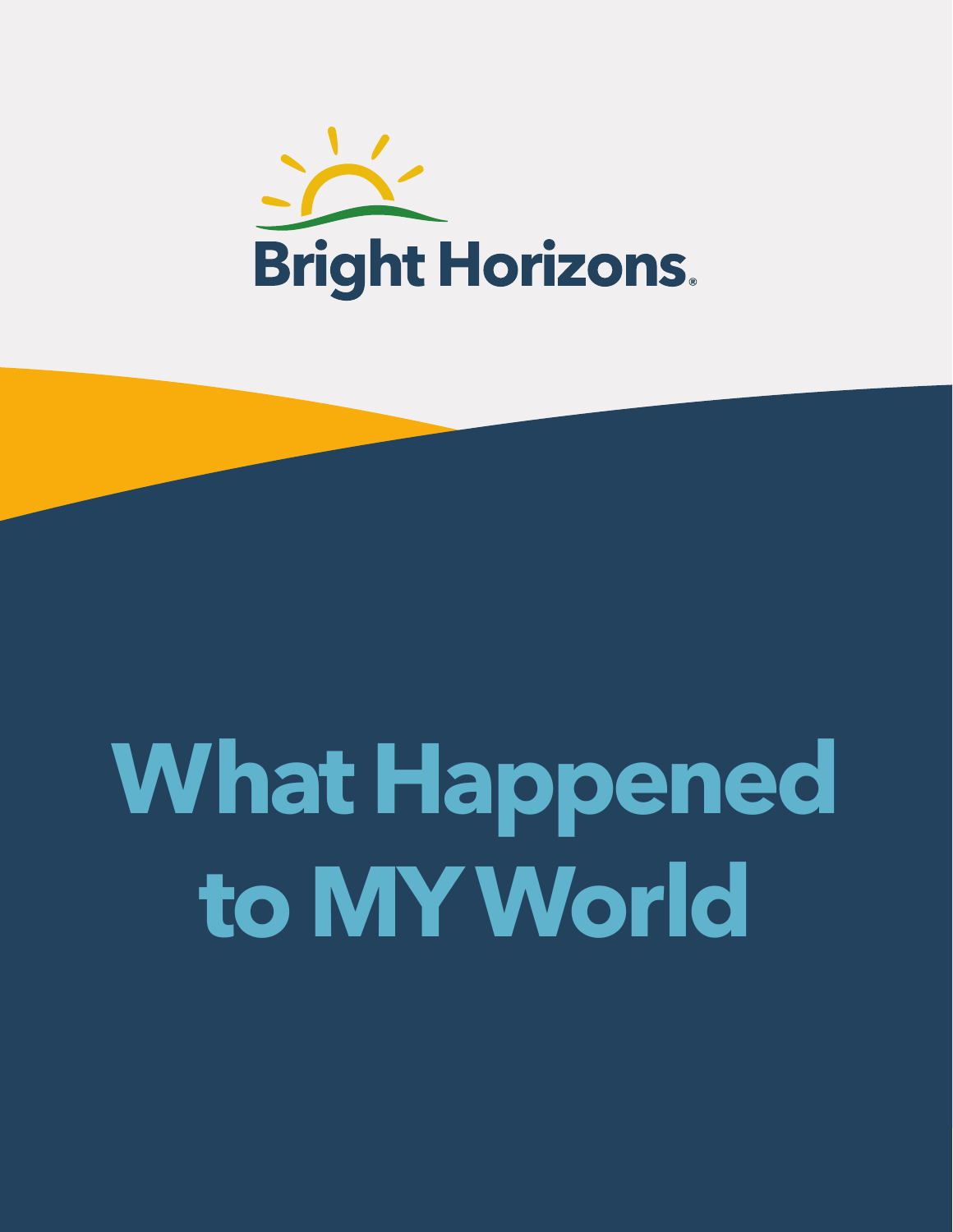## **About This Book**

This book was first created in response to the 2001 terrorist attacks in the United States. Quite understandably, adults were scared and unsure of how to think or feel, let alone fully cope with the gravity of the tragedy. Adults charged with the care of children were further challenged — wanting to assure children they were safe while not being at all certain that was true. This guide is intended to provide insight into children's development and how they might be thinking about and processing frightening news, and to offer practical wisdom and strategies for caregivers, family members, and others who care for our youngest citizens.

This version was developed in response to the COVID-19 pandemic, with an entirely new section for parents, families, caregivers, and first responders. In the years since this book was first released, there has been a lot of research on development and trauma. We know more than we ever did about how children process trauma and stress and how adults can support them through it. We also know about resilience and developing protective factors that serve as a barrier for future trauma. This new information can be both insightful and practical for those charged with caring for children and helping them answer the question, "What happened to my world?"

Together, we have an obligation to raise and educate a generation of healthy, vibrant children who live in the world with confidence and wisdom, understand the natural world, and are committed to making the world a better place.

— **Jim Greenman**, Late Senior Vice President, Bright Horizons Family Solutions

GREENMAN, JIM

"What Happened to MY World?: Helping Children Cope with Natural Disaster and Catastrophe" ISBN 0-9774352-0-2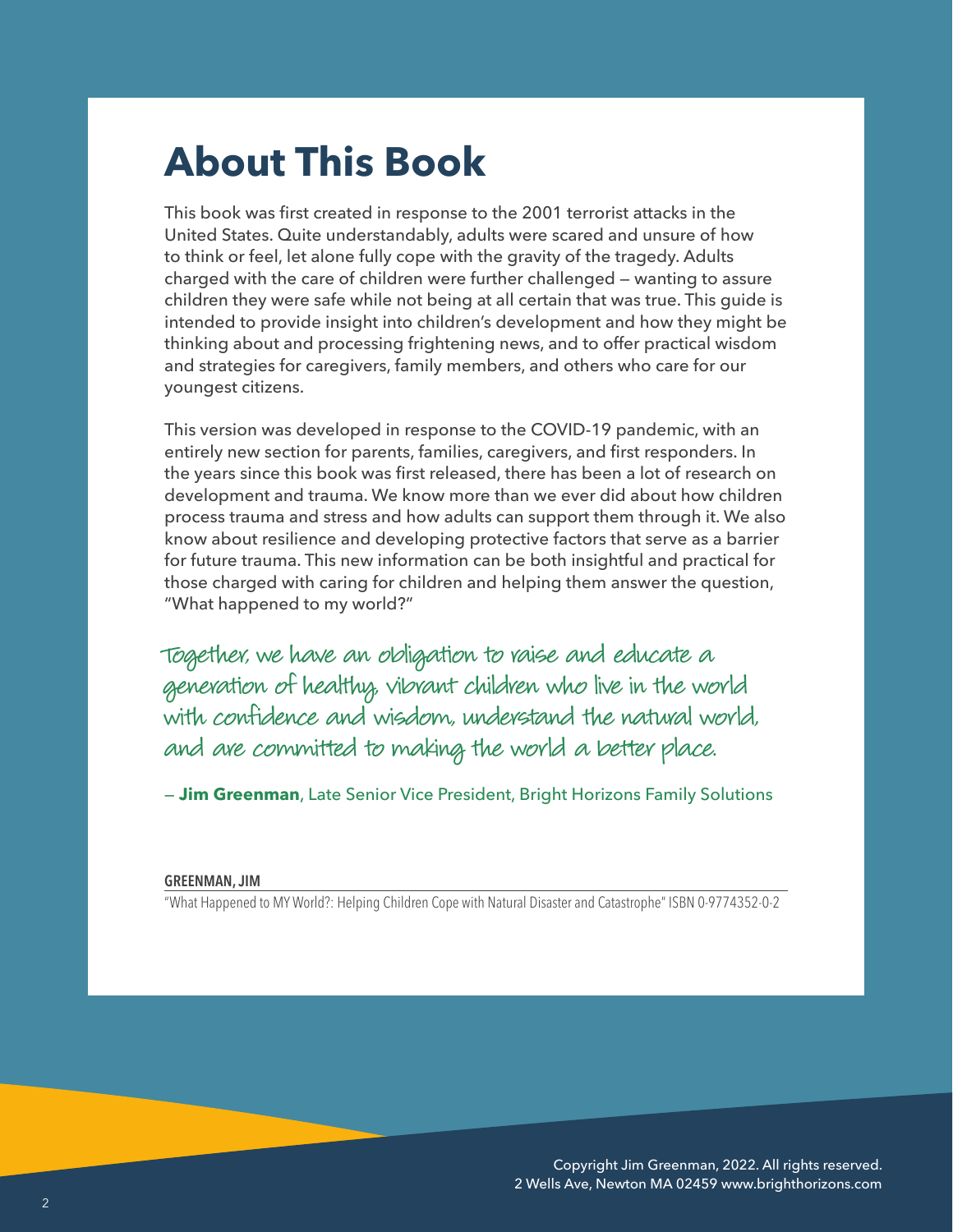## **Table of Contents**

#### ACKNOWLEDGMENTS

INTRODUCTION

| Mhat Children Need: The Pillars of Security<br>Types of Trauma<br>▶                                                                                                                                                                                                                                        |    |
|------------------------------------------------------------------------------------------------------------------------------------------------------------------------------------------------------------------------------------------------------------------------------------------------------------|----|
| <b>Common Emotional Reactions to Trauma</b><br>Common Changes in Behavior<br>▶<br><b>Emotional Shock</b><br>Þ.<br>Post-Traumatic Stress Disorder<br>ъ.<br>Taking Care of Yourself                                                                                                                          |    |
| Every Child Is Different<br>▶<br><b>Fostering Resiliency</b><br>×<br>Understanding Childhood Stress and Trauma<br>$\blacktriangleright$<br>Children's Responses and Needs by Age<br>▶<br>Ways to Help Children Cope With Stress: A Quick Summary                                                           |    |
| > Children's Understanding of the Natural World<br>Children's Fears<br><b>Answering Children's Questions</b><br>Þ.<br>How Can We Feel Safe and Be Safe?<br>Þ.<br>Promoting Tolerance and Respect for Others<br>▶<br>Helping Children Grow and Thrive<br>▶<br>What Those Who Work With Children Can Do<br>▶ |    |
| PART III: Supporting Professional Caregivers Through Grief49<br>The Unique Needs of Professional Caregivers<br>▶<br>What to Do<br>▶<br>Ideas for Specific Situations<br>▶                                                                                                                                  |    |
| Assessing and Responding During Crisis<br><b>Building and Restoring After Crisis</b><br>▶<br><b>Caring for Ongoing Needs</b><br>▶○<br><b>Supporting Children</b>                                                                                                                                           | 53 |
|                                                                                                                                                                                                                                                                                                            | 57 |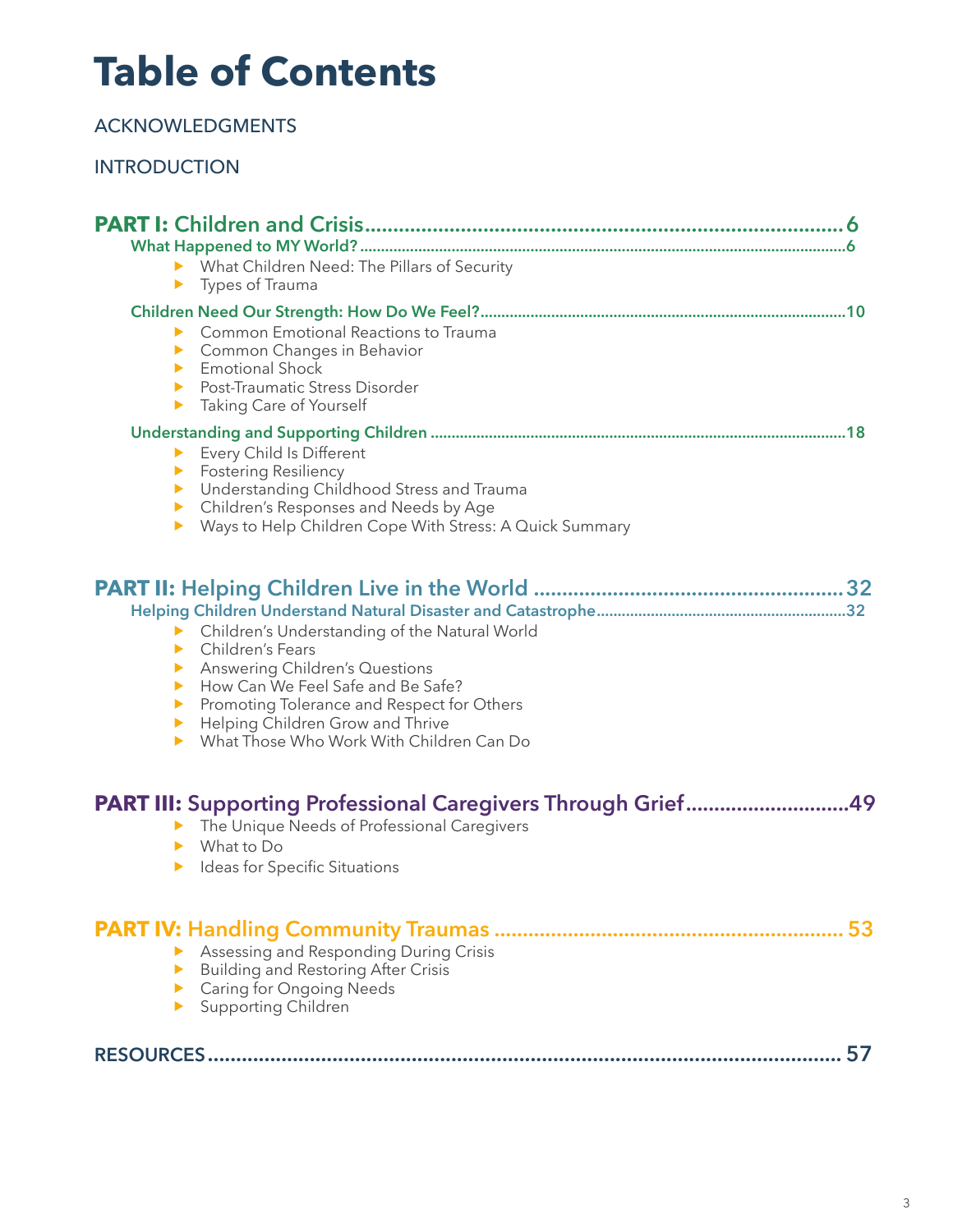## **Acknowledgments**

For ideas, copy editing, and writing support: Nurit Bloom, Susan Brenner, Mary Bresadola, Dixie Bryson, Joy Bunson, Johna DiMuzio, Christine Fossaceca, Laura Guimond, Barbara Levinson, William Pfohl, Griff Samples, Craig Thomas, Erin Thomas, Kristin Thomas, Linda Whitehead, and Judy Uhron.

Anything that is human is mentionable, and anything that is mentionable can be more manageable. When we can talk about our feelings, they can become less overwhelming, less upsetting, and less scary. The people that we trust with that important talk can help us know that we are not alone.

— **Fred Rogers**, "Life's Journeys According to Mister Rogers: Things to Remember Along the Way"

## **Introduction**

Children's lives have always been marked by change. Each day brings new revelations that life is filled with storms as well as sunshine. No child ultimately escapes the experiences of fear, loss, grief, or trauma. But some events — those that shatter their sense of security — put particular pressure on the adults in their lives to be at their best as parents and caregivers.

"What Happened to MY World?" is for parents, caregivers, and everyone working to help children and families make sense of a confusing, unpredictable, and sometimes violent world. It is designed to help adults support children's fears, their grief, and their struggles to understand why. The world can sometimes become a very frightening place. It is to help both children who experience castastrophe firsthand, as well as children who witness it from a distance and wonder if they might find themselves in similar circumstances.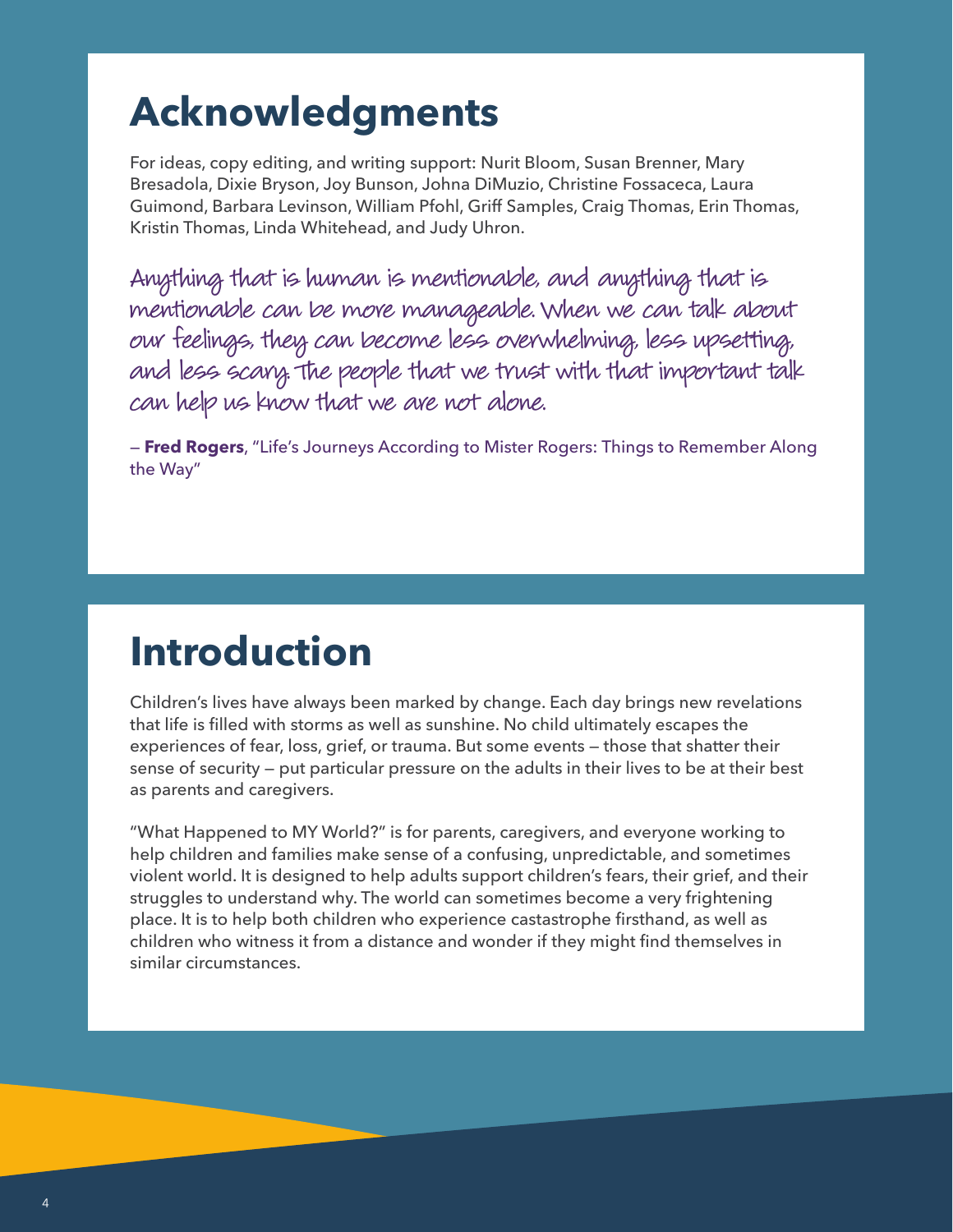Children struggle every day and everywhere with life's darker side. The insights offered in this volume (understanding children's thoughts, behaviors, and needs during crisis) apply to any calamity, whether personal or social, such as the death of a loved one, exposure to violence or homelessness, or even the sudden loss of a parent due to foster care, divorce, or separation.

Fear, grief, anxiety, and despair have the same disabling force, no matter the cause. The understanding, compassion, and thoughtfulness required by the adults who care for children are much the same.

**PART I** explores the four pillars of security, various types of traumas and children's responses, special considerations, and an age-by-age guide on what to expect and how to help.

**PART II** looks at how children can begin to understand both the world of nature at its most powerful and some difficult aspects of human society exposed when disaster erupts: death, poverty, and racial tension.

**PART III** offers suggestions for building a strong team before a crisis and helping staff respond during crisis. Emotionally healthy staff are at the heart of strong, effective programs. We can't expect caregivers and others to create a warm, nurturing environment for children when they are struggling with powerful emotions. They simply can't give something they don't have.

**PART IV** provides strategic ideas for handling a community disaster or crisis. In recent years, centers, schools, and clinics have experienced community traumas, including natural disasters and lockdowns due to violent acts. In this section are listed tips (the ABCs of crisis) to help you prepare and cope with a community trauma.

The Resources section includes resources for parents and professionals to explore more deeply all the topics introduced in this book. There are websites and books for adults and children on coping with stress, understanding the natural world and coping with disasters, addressing questions about poverty and race, and developing plans for survival and recovery.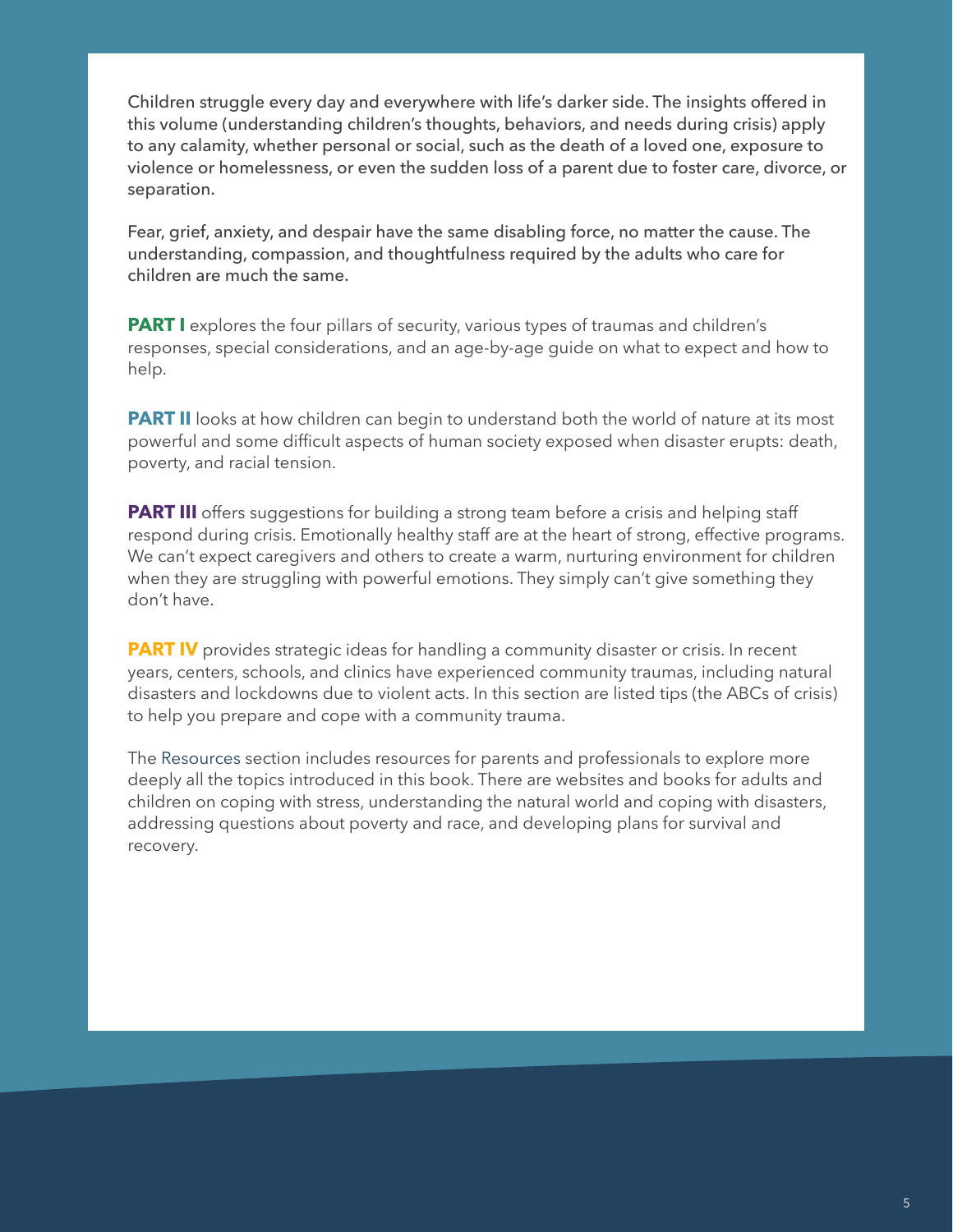## **PART I: Children and Crisis**

## **What Happened to MY World?**

After a calamity, the primary questions children wonder about include:

**Will I be OK?** 

**Will you be OK?** 

**Will everyone I love be OK?** 

#### **Will the world that I know be OK?**

Children may ask many other questions, but beneath those questions are usually these basic fears. Focusing on answering these questions (to the best of our ability) and establishing the four pillars described below is a good place to start.

## **What Children Need: Pillars of Security**

There is nothing more basic than the need to feel secure: to feel that you are all right, right here, right now. We feel secure when the world is safe, predictable, and manageable. We know we can fit into that world as ourselves and will be accepted by the people we encounter. We can relax when we are with people we trust, know what to expect, or have confidence that our life experience gives us the skills to cope with whatever will come our way. This is the exact opposite of how we feel in a crisis.

Young children are perpetual tourists without much life experience, truly strangers in a strange land. They are developing their minds and bodies at such a rate that they are literally new people with each sunrise. Their backlog of life experience is so slight that each day, brings surprises. Their courage rises and falls like the tides. As we grow up and experience more of the world, good and bad, our life experience gives us more of a base, but we depend on four pillars of security to help us face life's struggles: people, places, routines, and rituals.

**People:** For most of us, the most insecure feeling of all is feeling alone – no hand to hold, no one to look up to, no one to warn us, and no arms to catch us when we stumble. Security comes from familiar and trusted loved ones who know and understand us and whom we know and understand. But if those people are just not themselves and behaving unpredictably (as often happens in a crisis), or worse, if we have no one and are surrounded by strangers, a calming sense of security is hard to come by.

**Places:** In our homes, we can relax. We take comfort in the familiar order, the sounds, sights, and smells. We know our way around and how things work. There are few surprises. Our treasured things are there to reassure us, as are our memories. An unfamiliar place makes demands on our awareness — we need to be alert. In our places, we have the freedom to find or create sanctuaries and places to pause.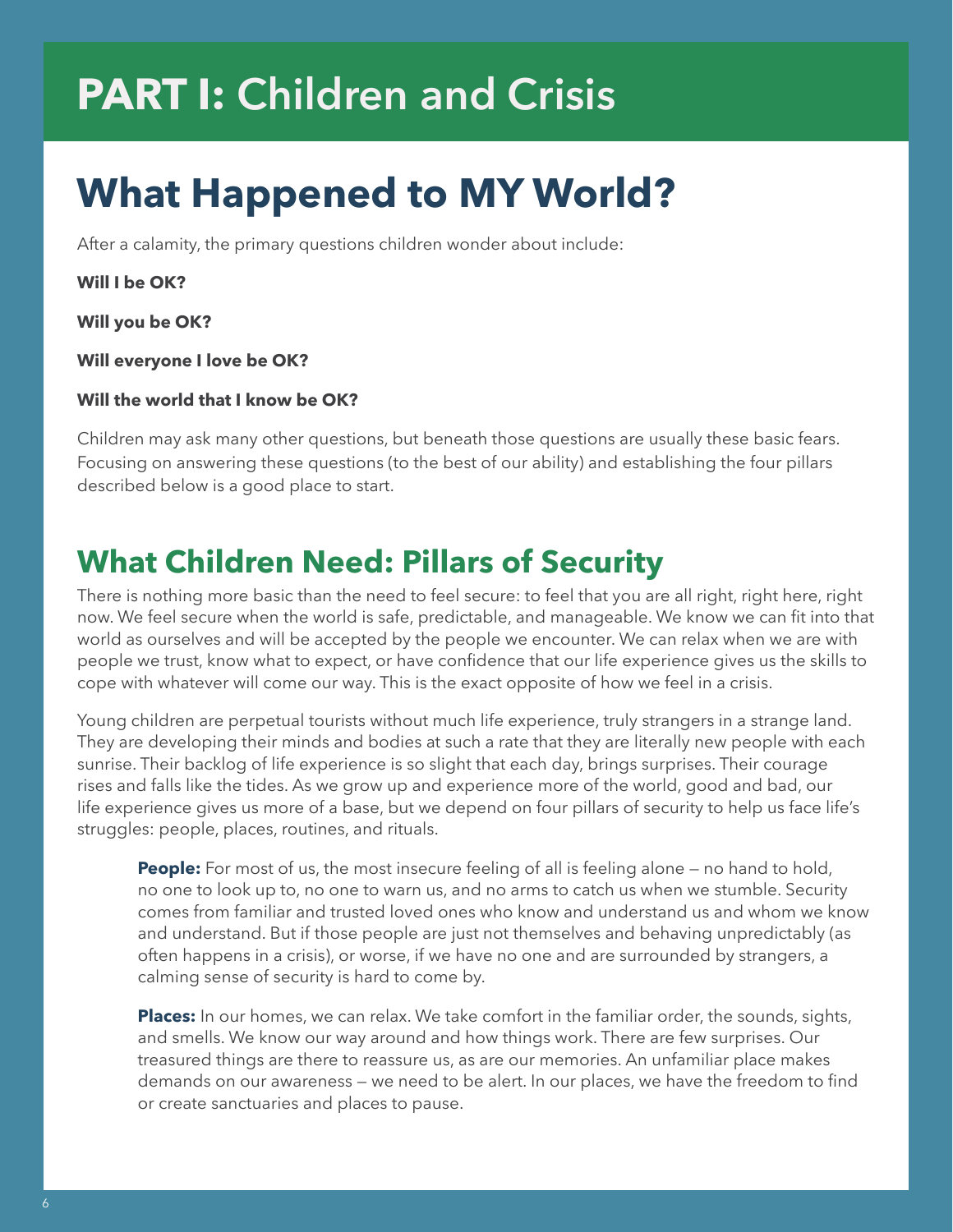**Routines:** Routines are patterns of actions and expectations, the familiar order of the day, and the tasks that we do protect us from fear of the unknown. The structuring of time into routines has an enormous impact on how we feel. Routines reassure each of us and stabilize groups the regular meal, the prompt dry diaper, the inevitability of sleep.

**Rituals:** Our individual lives are orderly and meaningful with daily rites that have gained our affection: the first cup of coffee in our favorite cup, goodbye kisses, how we wake up or go to sleep, the routes taken to work or school. Rituals join routines and the physical order as the bind that holds individuals and groups together in times of stress and uncertainty.

The four pillars are not equal; certainly people matter the most. But places, routines, and rituals are essential and support the first pillar.

When you are a child or an adult in a crisis, all four pillars – people, places, routines, rituals – may become shaky or crumble and your world may feel as though it is crashing down upon you — strange people, strange places, strange routines, and few rituals.

The concept of the four pillars is simple yet powerful. Refer back to it often as you work with young children. Thinking about the four pillars (or a lack of them) in a child's life can build patience, empathy, and understanding. It can also offer you a starting point in working with children.

## **A Few Considerations**

When working with children and families, it's important to remember that responses to trauma vary widely depending on the individual circumstances. Consider the following:

- $\triangleright$  Degrees of loss and trauma
- $\triangleright$  Vulnerability caused by poverty and lack of resources
- $\blacktriangleright$  The effects of homelessness
- $\blacktriangleright$  Toxic stress
- $\triangleright$  Spiritual or intellectual confusion

## **Degrees of Loss and Trauma**

Every survivor has a story that deserves to be heard, but the range of trauma is extraordinarily wide. When disaster strikes, many lives are disrupted and lots of people are affected – some firsthand, others from a distance. Lumping survivors together diminishes all the dimensions of the horror that people experienced and continue to face. Some may lose little but their sense of safety and perhaps their optimism; however, neither of these are small losses.

Some lose loved ones or are permanently injured. Some (including young children) are separated from their families for weeks after a disaster with no way of knowing their fate. Some people lose precious items or key documents/proof of identity: birth certificates, IDs, photographs, financial papers, insurance documents, and school records. Others can spend days without food or water, or witness death and violence while fearing for their own lives. For many who have been through a tragedy, the sensory experience will never fully leave them.

People do not have to have a direct connection to a catastrophe in order to suffer as a result of it. Some children and adults are shaken simply by the surprise, size, or horror of the event.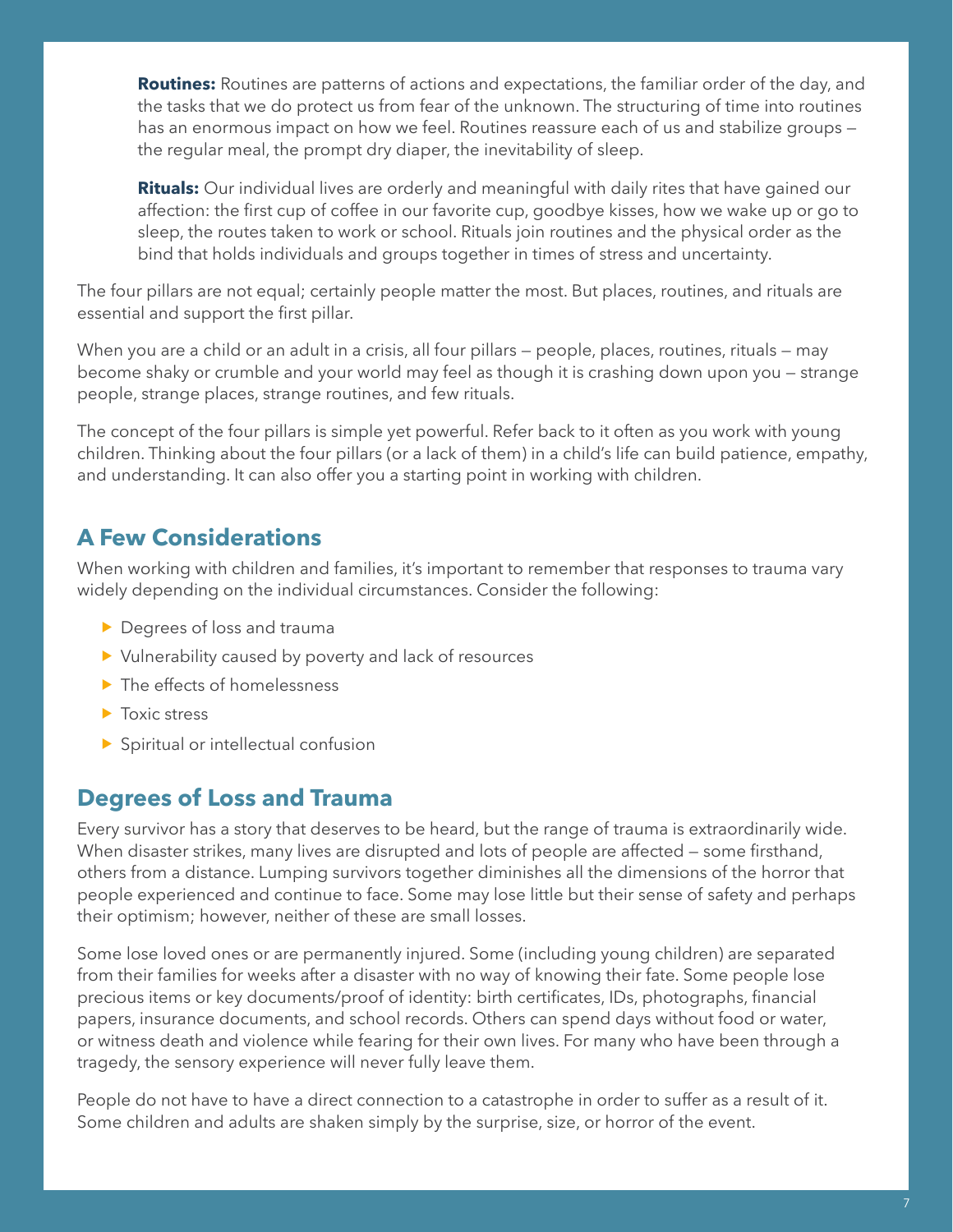We all feel and behave differently in response to trauma; the timing and intensity of our feelings and the behavioral changes that follow vary from person to person. Some take it all in a great rush that results in an open wound of emotion; others compartmentalize or push down feelings and try to manage or hide the response. The stress in each of our lives varies widely, as do the supports that we have to offset the large and small challenges to our well-being. But somewhere inside, we all feel frightened and vulnerable. A disaster in which a loved one dies or homes are lost is a different category of trauma altogether. The disaster is not simply a traumatic event; it becomes an ongoing, debilitating, and traumatic existence.

With time, care, healing, and sometimes treatment, the impact of the trauma typically subsides, but some develop post-traumatic stress disorder (PTSD). The development of PTSD is not predictable and may occur in someone who witnessed an event and not in someone who lived through it.

## **Vulnerability Caused By Poverty and Lack of Resources**

When disaster strikes, people with few financial resources tend to fare worse in nearly all cases. In a natural disaster, their shelter is more precarious, their "rainy day" resources nonexistent, and their ability to evacuate the scene hampered by no place to go and no way to get there. In an act of violence, health insurance coverage may be sparse and deductibles may be beyond their means. Getting the care they need to heal from physical and emotional wounds can be challenging.

Further, families living in financial hardship are often experiencing other life stressors like food insecurity or frequent moves due to affordable housing challenges. Some adults can shelter their children from these hardships, but most often children experience some level of stress in these circumstances, whether it is directly or indirectly via the adults' stress levels.

## **The Effects of Homelessness**

## The ache for home lives in all of us, the safe place where we can go as we are and not be questioned. - Maya Angelou, "All God's Children Need Traveling Shoes"

Imagine what it is like to be a young child without a home, with only the clothes on your back and a sack of stuff that makes up your worldly possessions. If you were a child entering the world of homeless shelters, you would think, "What happened to my world?" This scary new world is cramped and clouded by anxiety, uncertainty, and stress. At a shelter, it can be hard to find space to play, things to do, and quiet corners.

Bright moments are often hard to come by. Shelter life can be sad or scary, boring or chaotic. The adults around you are trying hard to protect you but are often sad or depressed, angry or worried struggling to cope in an often overwhelming situation. Some days, if you are a kid, it can be hard not to get into trouble, because after all, you are a kid with lots of energy trying to make it through the day.

Imagine if you are that young child's parent, trying to be a good parent and hold on to hope in a difficult situation.

Losing your home is a horrible thing. No matter how meager your home, no matter how few possessions, losing them is an emotional shock. Home is where we can be ourselves, in all our quirky individuality. You can open the refrigerator and get a drink, turn on or shut off the lights, sift through the photographs and mementos that chronicle your past. You can be silly, or noisy, or crabby. Home is where you have family, pets, plants, closets, toys, and your own blanket and bed.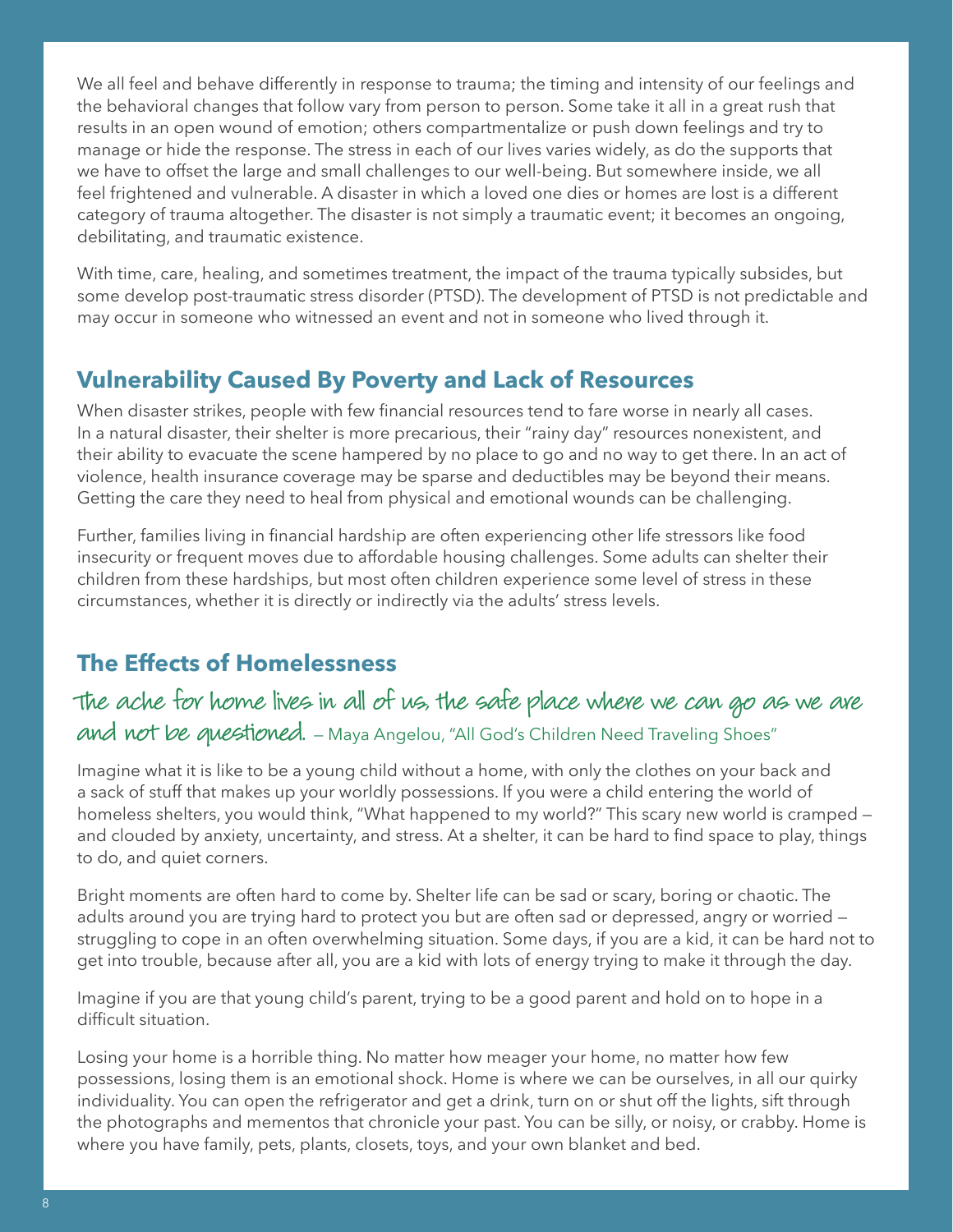When children lose their homes in a disaster or personal catastrophe, they may also lose pets and cherished possessions (their collections, trophies, gifts from special people). They might lose friends, routines, rituals, and maybe even their school. The whole architecture of their lives has collapsed. Their parents are often in distress, sad, or depressed — tired from the heroic efforts of making it through the day.

What is shelter life like for children? Crowded conditions, uncertainty and fear, no place to play or do homework, and no private space to pause. It's hard to keep clean and look good. Older children face social stigma, which often fuels feelings of shame, embarrassment, or anger.

## The people who ran the shelter left us the MREs. An MRE is military food that you pour water on and it grows. —8-YEAR-OLD GIRL

**Please note:** Disaster changes us (and our children) in many ways, but we are essentially the same people. We are still shy or modest, or very private, or sensitive to noises or smells, or quirky in all the same ways we are at home. Kids still care about being clean or popular. Kids still want to have the right school supplies and all the things that "normal" kids have. Living in groups of strangers or as guests in the homes of others is difficult.

But helping homeless children begins by looking beyond their loss and current needs and focusing on their strengths. Don't forget what they do have: family, and the human potential for hopes and dreams. They may have families who have survived to this point by small and large acts of courage and determination, families with deep religious faith, or families held together by a strong sense of obligation and love.

Children also have the capacity to survive terrible circumstances. They are living the only life they know. Perhaps even more than adults, most children have a resilience and ability to adapt and orient themselves to new circumstances.

## **Existential or Intellectual Confusion**

Events like the hurricanes, the Asian tsunami, and other disasters create more than suffering. For some children, the impact is less emotional and traumatic and more intellectual, political, or spiritual. Why did this happen? How did this happen? What do we do now? To them it might be important or interesting and they want to know more. This can be challenging for adults who may be suffering emotionally. It is important to empathize with the child's point of view and recognize that curiosity may feel inappropriate to us as adults but is perfectly normal for a child.

Disasters bring a welcome array of mental health professionals with useful advice on coping with trauma. However, it is important for professionals and parents to not become so focused on trauma that they see it when it isn't even there, and inadvertently induce anxiety when they find reactions that are relatively measured and mild. There will be a variety of reactions, and many of those not significantly affected may feel little more than the desire to continue to live their lives.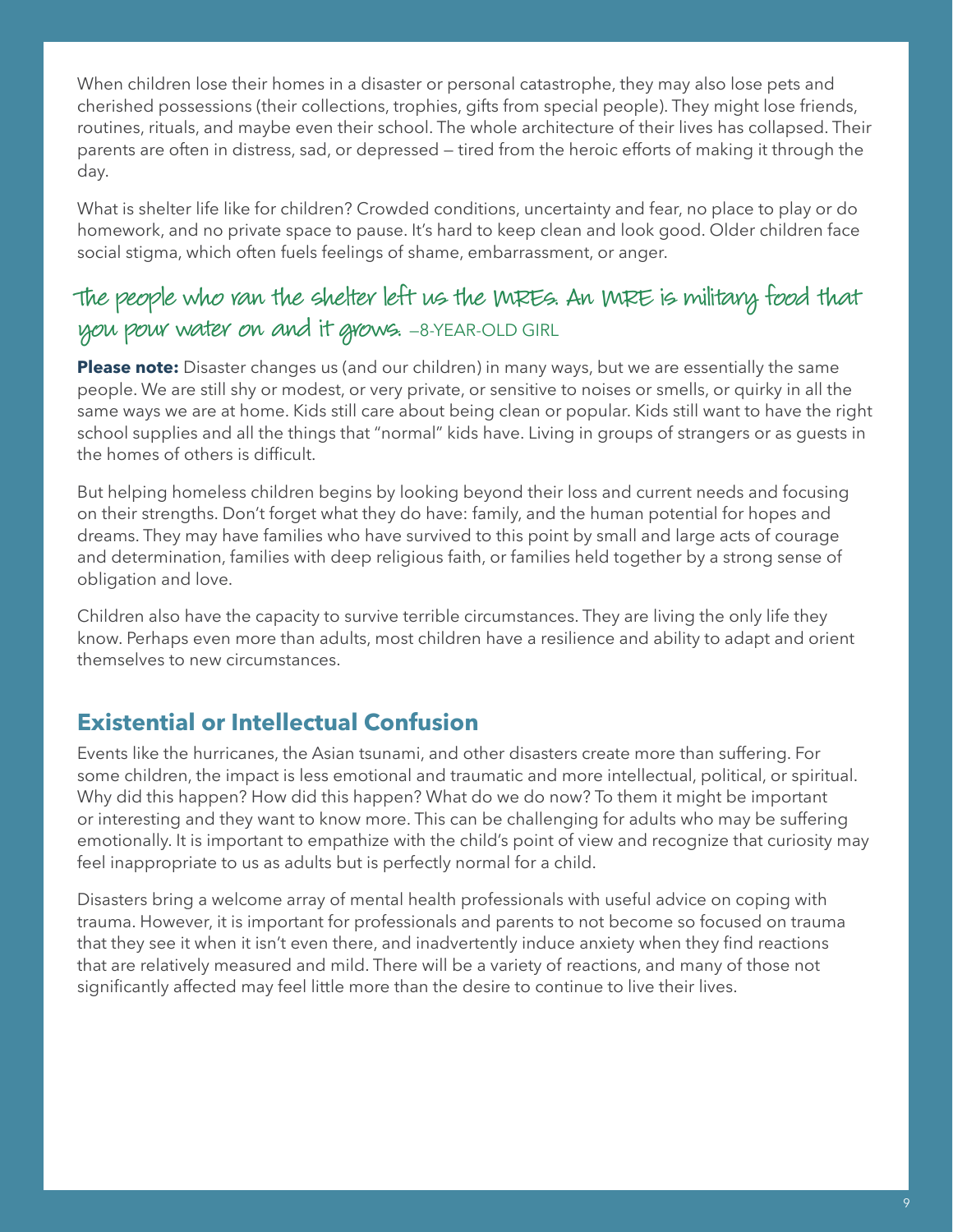## **Children Need Our Strength: How Do We Feel?**

Adults largely set the emotional landscape for children. Children depend on us to be strong and solid, to know what is happening, and to guide them through the shoals of troubled waters.

Once an unexpected tragedy occurs, feelings of vulnerability and insecurity remain for a very long time. The randomness of an event exacerbates these feelings. Despite the world getting statistically safer, it sometimes feels like disaster can strike at any moment.

Knowing how you feel and finding your way to higher ground is critical in order to help the children you love and care for. Even when they are babies, children see, hear, and feel our pain and despair, and they look to us for understanding, reassurance, and hope. They have a sixth sense that detects unease and uncertainty. **The first step in helping children cope with catastrophe is to sort through our own feelings and get the support that we need.** This cannot be overstated. Children need all the love, strength, and reassurance that we can muster. Their sense of safety stems from us, the big, strong adults who protect them from misfortunes that they never imagined.

The fires destroyed half the houses in the neighborhood, including the one next to ours, and our home was also damaged. It was pretty terrifying. Jasmine was 4 and she almost immediately seemed to lose a year of development. Always sensitive and cautious, she was now always afraid of everything: lightning, loud noises, us leaving. She wanted to be held, to sleep with us, to keep us home from work. But 8-yearold Ethan began to treat it as a big adventure. He threw himself into cleanup efforts, collected money for the now homeless families, and became a militant on fire safety — reading everything he could and lecturing us on safety. I have to give credit to my wife, Susan. She was first relieved, then angry, then relentlessly cheerful, optimistic, and tireless in helping the families who had lost much more than we had. Her patience with Jasmine (and with my worries) kept us going. It took Jasmine nearly a year to become her old self. I guess it took me a little longer. I found myself withdrawing because I got overwhelmed pretty easily with all the paperwork and rebuilding.

— A FATHER WHOSE FAMILY ENDURED THE WILDFIRES IN AUSTRALIA

## **Common Emotional Reactions to Trauma**

If you have suddenly lost a loved one, you are in a state of emotional shock and grief. You will have to grieve and then face a new life without that loved one. If you are homeless, you usually arrive at your place of shelter in emotional shock, exhausted, despairing, and disoriented. More important, you don't need to just get over a great loss and restore your spirit; you need to construct a life and home for you and your children.

**Shock:** How could this happen?

**Confusion:** What does it all mean?

**Fear or worry:** What will happen next; where, when, and to whom else will this happen? Will it end?

**Grief:** For someone I loved, or someone else like me, or the person I was, or the life I led before.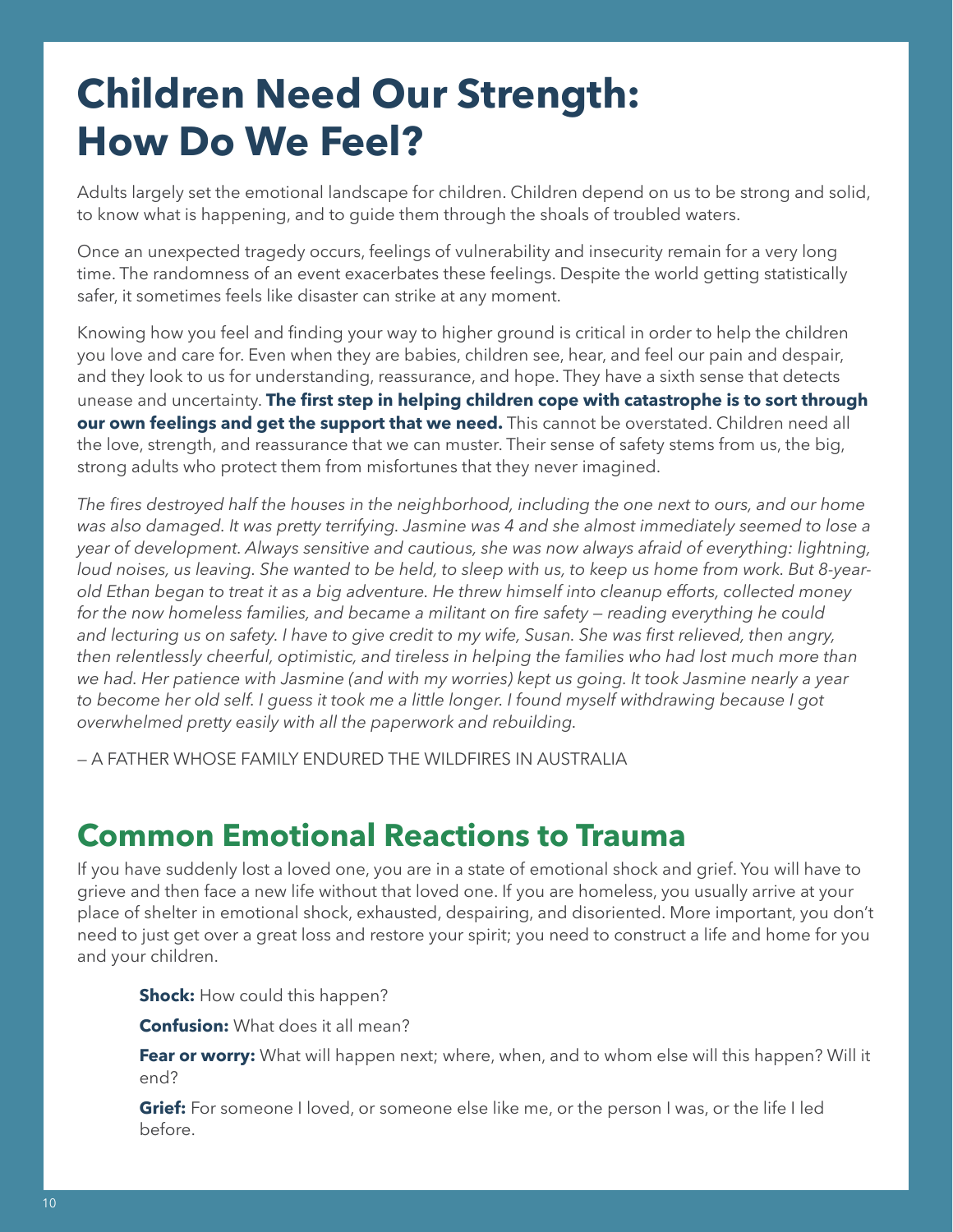**Anger:** At the people behind the tragedy, the people not helping, and the cruelty and unfairness of it all.

Guilt: Why them and not me? Could I have done more?

**Shame and surprise:** It's not like me to behave this way: angry, bitter, blaming, or scared.

**Helplessness:** How can I ever make my world OK again?

**Sadness:** Lives lost or adrift, children orphaned, futures turned to mud.

**Isolation or alienation:** I'm probably the only person who feels exactly this way, and I am not sure if anyone understands my feelings.

**Hopelessness and despair:** I'm not sure my efforts are worth it. What does it matter?

## **Common Changes in Behavior**

Many people respond to trauma with some of the following reactions and changes in behavior:

- $\blacktriangleright$  Appetite changes
- $\triangleright$  Change in sleeping patterns
- $\blacktriangleright$  Anxiety and tension
- $\blacktriangleright$  Headaches and low resistance to illness
- $\triangleright$  Crying or depression
- Anger or short temper
- $\blacktriangleright$  Fatigue, apathy, numbness, or listlessness
- $\blacktriangleright$  Hyperactivity or mood swings
- $\blacktriangleright$  Difficulty concentrating
- $\blacktriangleright$  Numbness or apathy
- $\blacktriangleright$  Replaying events over and over

All these reactions are normal, up to a point. You are not alone in these responses. But when the reaction is intense and prolonged, seeking help is important for you and the children for whom you care.

## **Emotional Shock**

Direct survivors of catastrophic events often go into the same emotional shock that follows the sudden death of a spouse, parent, or child. They become seriously dazed and confused and exhibit many if not most of the symptoms of trauma for days, weeks, or even longer if the circumstances continue.

To get through this period, survivors need:

- $\triangleright$  More than a bed; victims need calm, uncluttered surroundings that convey order and safety
- $\blacktriangleright$  To return to routine instead of generating more change
- $\triangleright$  Practical, functional help, e.g., with details as small as finding keys to handling insurance and bank accounts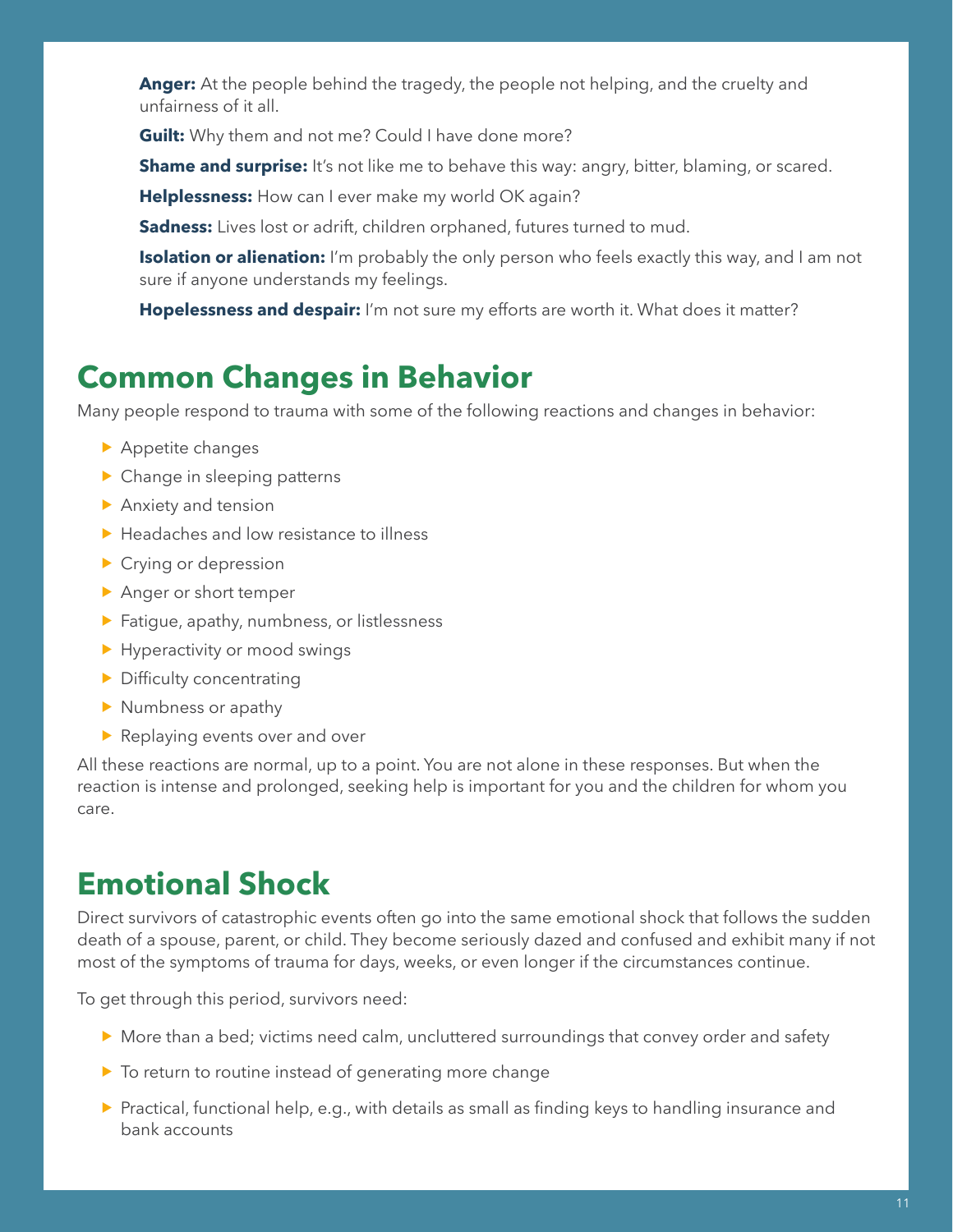- $\blacktriangleright$  Help mentally digesting new information what they need to do, where they need to be
- $\blacktriangleright$  The stability and reassurance of the familiar faces of friends, neighbors, store clerks, and librarians
- $\triangleright$  To avoid replays of their disaster, or any other disturbing events, as they can reawaken impressions of the all-toorecent catastrophe and rekindle their emotional distress

(Adapted from "Emotional Recovery After Natural Disasters: How to Get Back to a Normal Life" by Ilana Singer)

Note: The plight of families forced into shelter living is magnified because most of what they **actually will experience bears little resemblance to the advice above. They may have just a bed, no familiar faces, strange routines, and little support.** 

## **Post-Traumatic Stress Disorder (PTSD)**

It is important to avoid diagnosing yourself or others and to avoid the tendency to interpret temporary trauma as PTSD, but it is useful to be mindful of the condition and the symptoms. If you have any concerns, consult a professional. Of course, if you have urgent concerns about a person's safety, contact 911.

According to the Mayo Clinic, "PTSD is a mental health condition that's triggered by a terrifying event — either experiencing it or witnessing it." However, not everyone who goes through these types of events develops PTSD.

Importantly, there is no shame in being deeply impacted by trauma. From service members to refugees to domestic abuse survivors, being profoundly impacted by trauma is a circumstance shared by many. Getting professional help right away is an important part of recovery.

PTSD symptoms are generally grouped into four types: intrusive memories, avoidance, negative changes in thinking and mood, and changes in physical and emotional reactions. Symptoms can vary over time and from person to person.

## **Intrusive memories**

Symptoms of intrusive memories may include:

- $\blacktriangleright$  Recurrent, unwanted distressing memories of the traumatic event
- Reliving the traumatic event as if it were happening again (flashbacks)
- $\blacktriangleright$  Upsetting dreams or nightmares about the traumatic event
- $\triangleright$  Severe emotional distress or physical reactions to something that reminds you of the traumatic event

### **Avoidance**

Symptoms of avoidance may include:

- $\triangleright$  Trying to avoid thinking or talking about the traumatic event
- $\triangleright$  Avoiding places, activities, or people that remind you of the traumatic event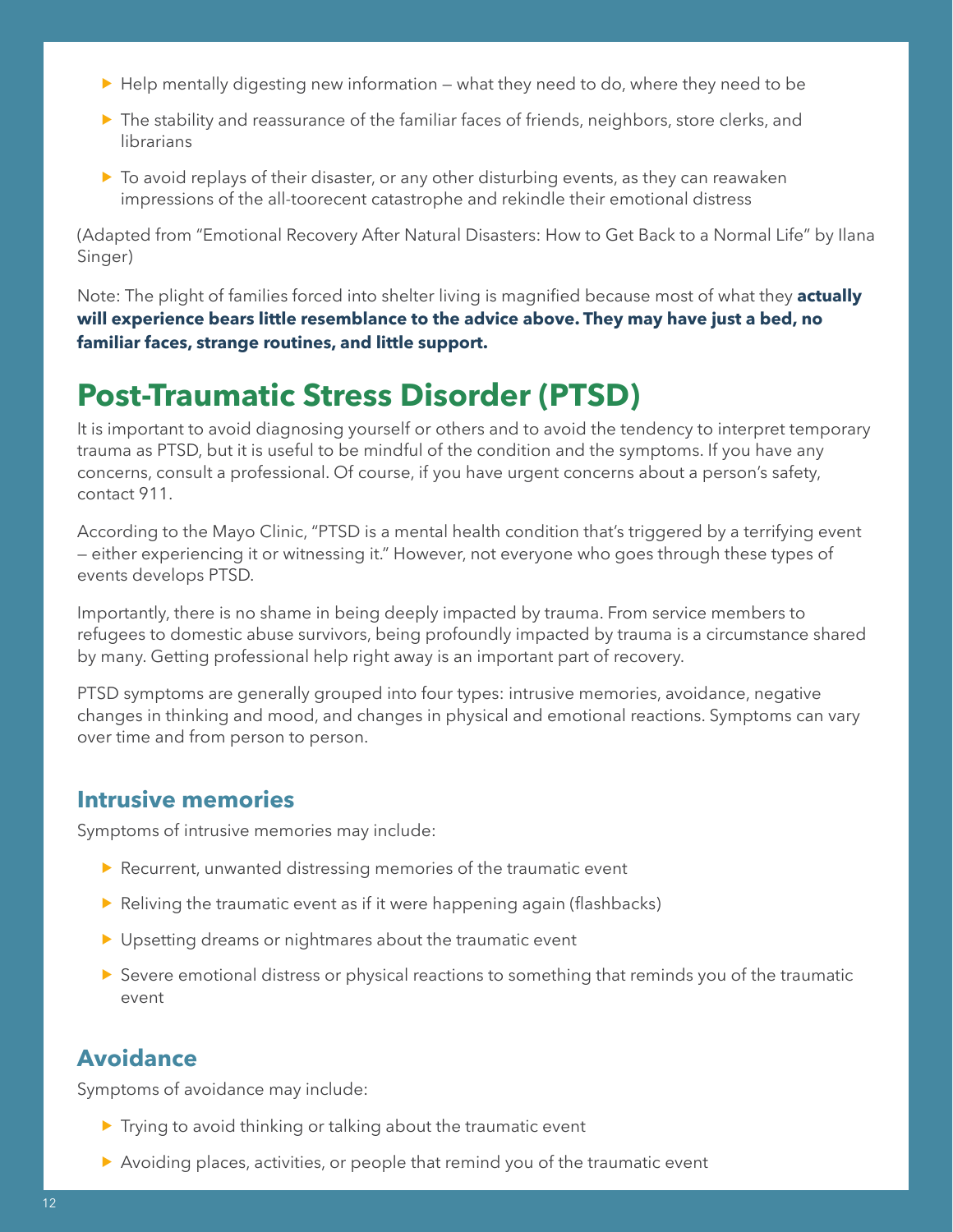## **Negative changes in thinking and mood**

Symptoms of negative changes in thinking and mood may include:

- $\blacktriangleright$  Negative thoughts about yourself, other people, or the world
- $\blacktriangleright$  Hopelessness about the future
- $\blacktriangleright$  Memory problems, including not remembering important aspects of the traumatic event
- $\triangleright$  Difficulty maintaining close relationships
- $\blacktriangleright$  Feeling detached from family and friends
- $\blacktriangleright$  Lack of interest in activities you once enjoyed
- $\triangleright$  Difficulty experiencing positive emotions
- $\blacktriangleright$  Feeling emotionally numb

### **Changes in physical and emotional reactions**

Symptoms of changes in physical and emotional reactions (also called arousal symptoms) may include:

- $\blacktriangleright$  Being easily startled or frightened
- $\blacktriangleright$  Always being on guard for danger
- $\triangleright$  Self-destructive behavior, such as drinking too much or driving too fast
- $\blacktriangleright$  Trouble sleeping
- $\blacktriangleright$  Trouble concentrating
- $\blacktriangleright$  Irritability, angry outbursts, or aggressive behavior
- $\triangleright$  Overwhelming quilt or shame

## **Grief and Loss**

#### **Grief in Adults**

Several psychologists have created steps or stages of grief, based on their clinical experiences. Caregivers probably don't need to become experts on this subject, but having some basic background knowledge can provide a framework for supporting families. Understanding these grief models can also help you take care of your own emotional needs while helping families work through challenging experiences.

## **Stage Models**

Example: Elizabeth Kubler-Ross's "Five Stages of Grief"

- $\triangleright$  Describes the emotional reactions many experience after a loss
- $\blacktriangleright$  The five stages are denial, anger, bargaining, depression, and acceptance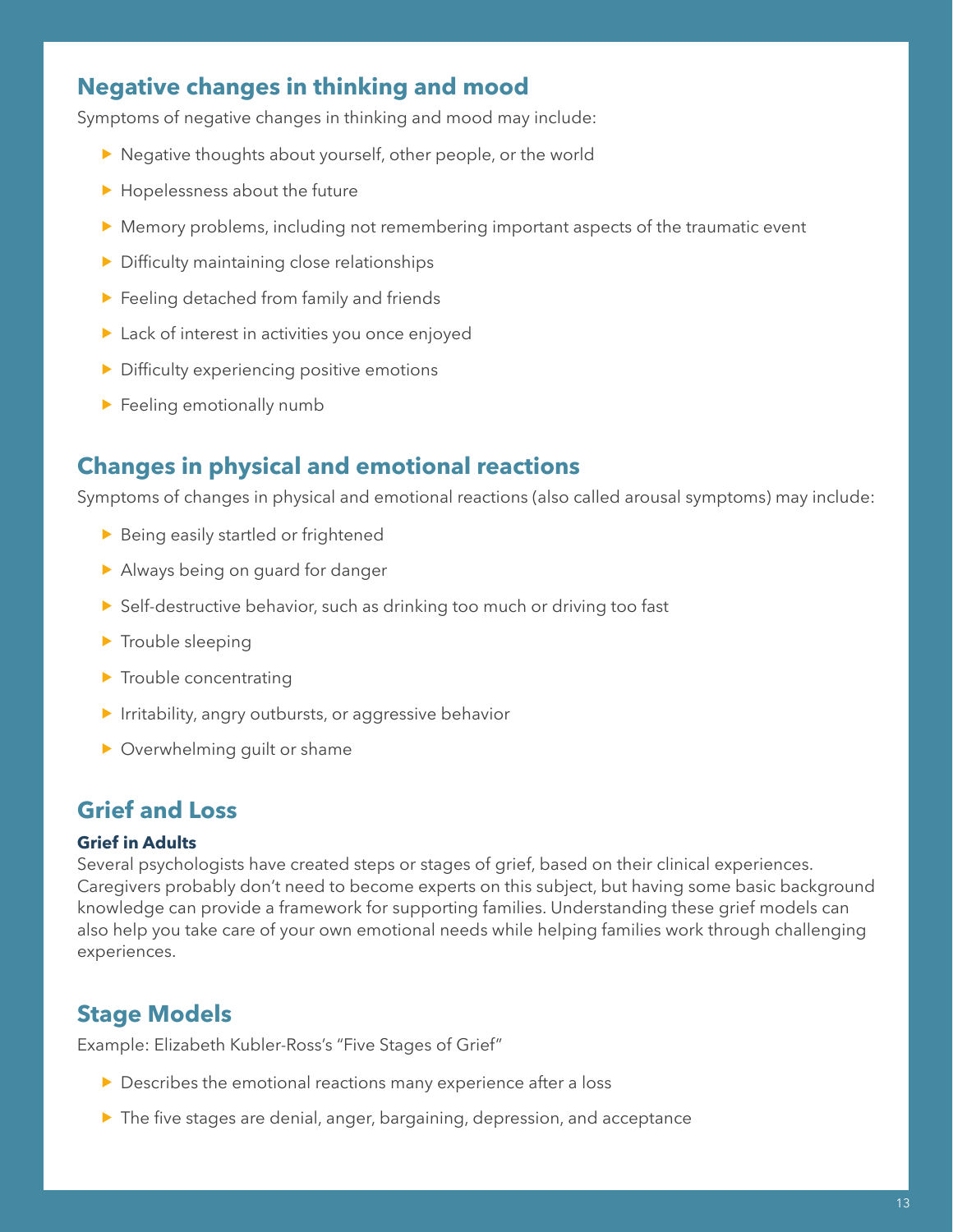## **Task Models**

Example: Worden's "Four Tasks of Mourning"

- $\triangleright$  Describes the process of grieving/work to be done
- $\triangleright$  Typically include the following concepts: accept the reality of the loss; experience the pain of grief; adjust to an environment in which the loved one or object is missing; and withdraw emotional energy

## **A Proactive Task Model**

Dr. Sharon B. Katz's task model is particularly useful because it gives some sense of control back to those experiencing loss while offering simple, actionable steps for working through grief. Most people will go through these steps after a loss, although how they go through them and what decisions they make are entirely personal and vary from one person to the next.

Being aware of the steps can help caregivers support grieving parents. For example, a caregiver can understand why a grieving parent might withdraw, seem distracted, or even seem rude. Staff members are better equipped to offer support, e.g., by listening or encouraging parents to take care of themselves.

Katz's task model steps include:

#### **Managing the Pain: What to Do**

- $\blacktriangleright$  Set realistic time expectations.
- $\blacktriangleright$  Have realistic mood and behavior expectations.
- $\blacktriangleright$  Reestablish and maintain healthy diet, sleep, and exercise habits.
- $\triangleright$  Accept and allow crying and other forms of pain relief.
- $\triangleright$  Consider medication for anxiety, sleep, or depression.
- $\blacktriangleright$  Take comfort in music.
- $\blacktriangleright$  Read books about grief or those that offer comfort.
- $\triangleright$  Set appropriate boundaries for being around other people.

#### **Continuing Bonds: What to Do**

- $\triangleright$  Establish rituals of remembrance (visiting a gravesite, commemorating special days, etc.).
- $\blacktriangleright$  Plan comforting memorials or remembrances.
- $\triangleright$  Deal with the loved one's personal effects in a way that feels respectful and appropriate.
- $\triangleright$  Consider and reconcile one's spiritual beliefs.
- $\triangleright$  Continue a relationship with the loved one through prayer, thoughts, or other means.
- $\triangleright$  Determine how to handle birthdays, holidays, anniversaries, etc.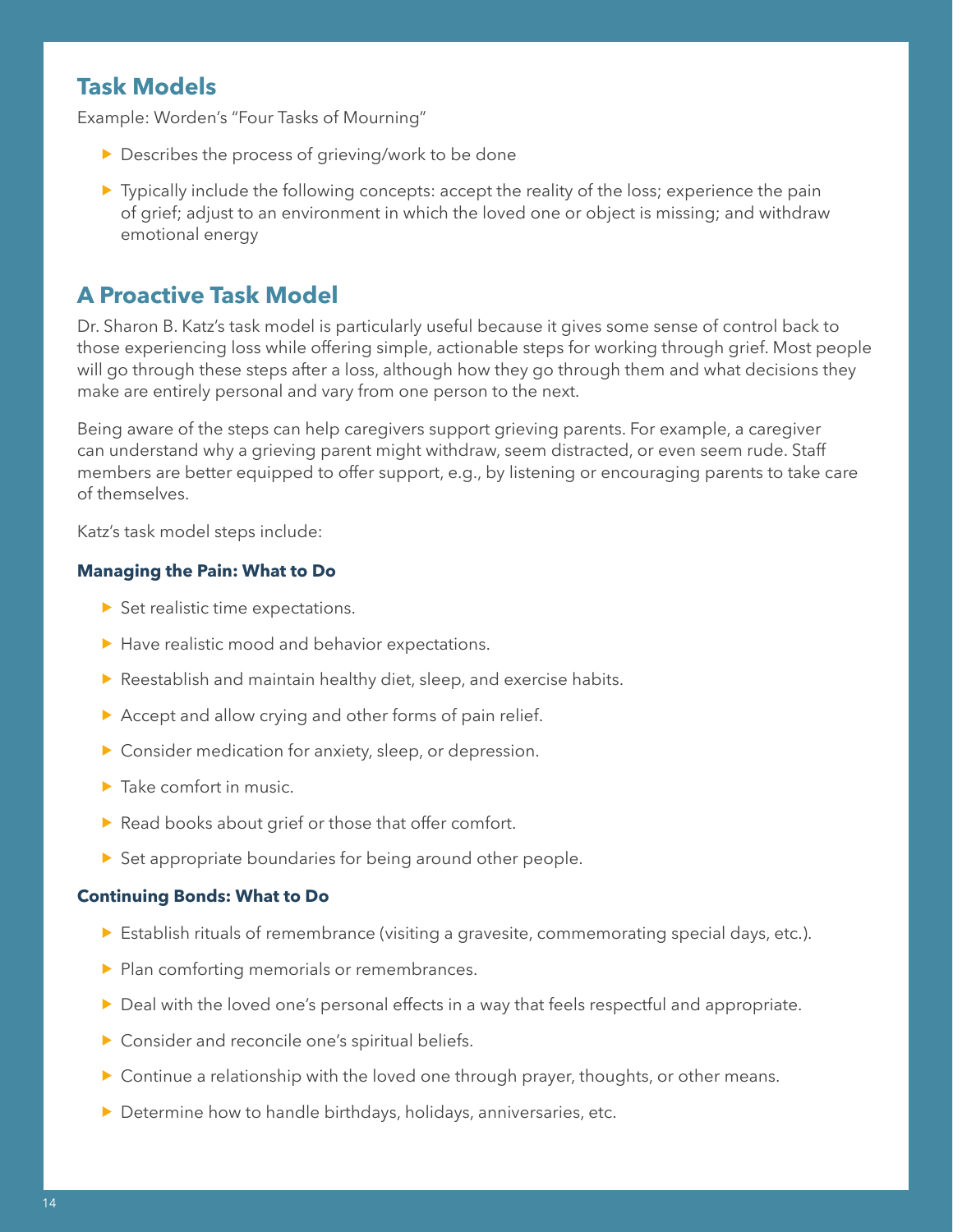#### **Personal Reconstruction: Questions to Ask**

- $\triangleright$  What does this mean in my life?
- $\blacktriangleright$  How do I figure out what my life will be?
- $\blacktriangleright$  Who am I now in the context of what has happened to me?
- How will I go on? What is my purpose now?
- Mhere do I put my old life? Is my old life truly over?
- $\triangleright$  Where do I fit in now?

#### **Cultural Challenges**

Additionally, as adults work through grief, they may experience the challenges of unhelpful societal or cultural experiences, such as:

| <b>Cultural Challenges</b>                 | <b>Examples</b>                                                                                                                                                      |
|--------------------------------------------|----------------------------------------------------------------------------------------------------------------------------------------------------------------------|
| Unrealistic expectations for behavior      | One should act a certain way while grieving.                                                                                                                         |
| Unrealistic expectations for time          | One should "be over" grieving within<br>a certain time frame.                                                                                                        |
| Unrealistic expectations for outcome       | One should look for closure at<br>a certain point in time.                                                                                                           |
| Potentially insensitive advice or comments | "God never gives us more than<br>we can bear."                                                                                                                       |
| Unacknowledged or marginalized loss        | Less visible losses might include divorce,<br>infertility, a miscarriage, or the diagnosis<br>of a child with a physical, developmental,<br>or emotional disability. |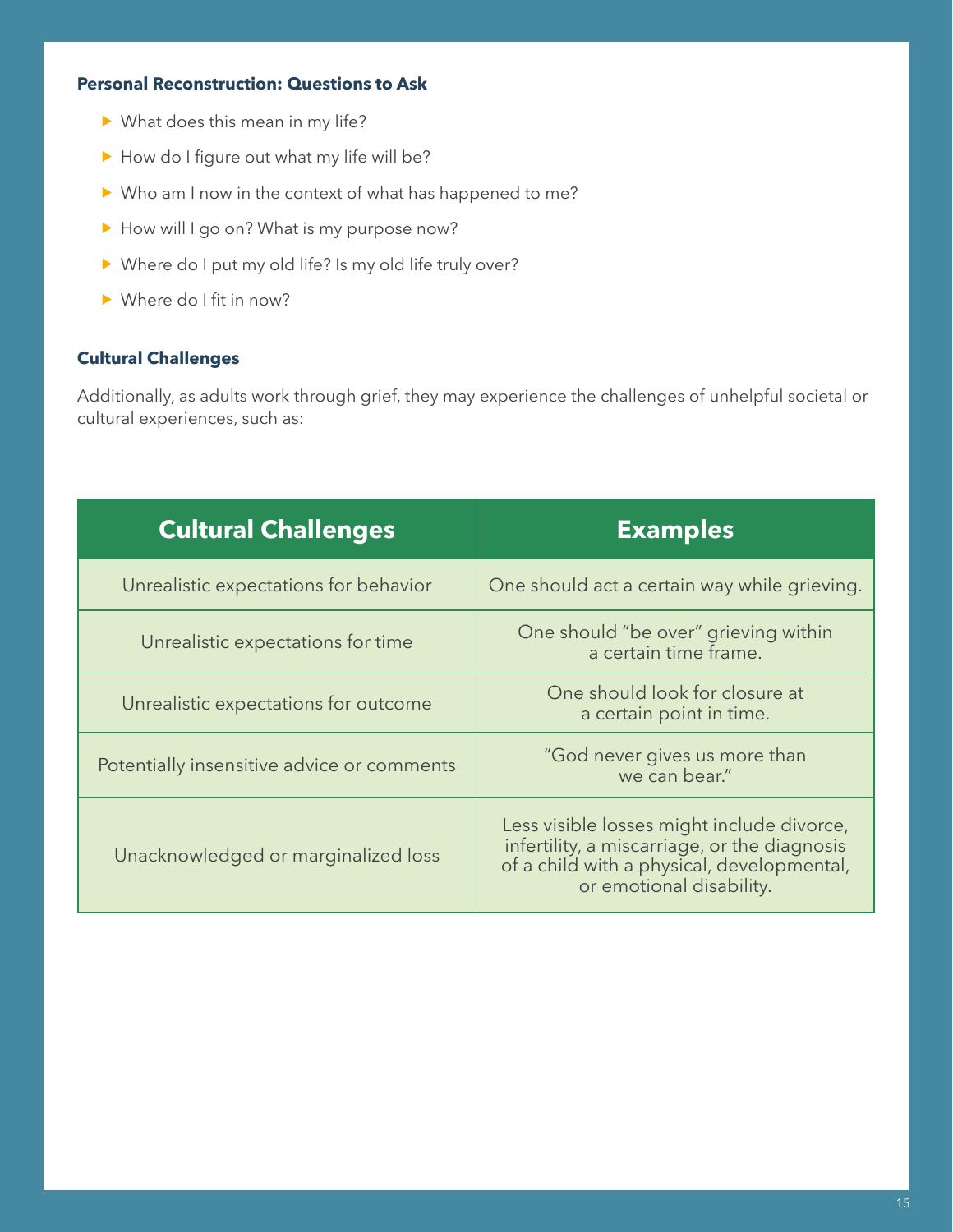## **General Thoughts on Supporting Adults**

It's natural to wonder about what to do or to worry about what to say. While we can't always solve, change, or fix problems, we can offer quiet reassurance and support.

### **What to Do**

#### **Be aware of your own feelings about the situation.**

Consider talking with teammates or your administrative team to gain perspective. This can allow you to separate your own grief from the families' and be more objective in your responses. Please remember when discussing sensitive information with others to do so in a private, sensitive, and professional manner that respects families' right to privacy.

#### **Withhold judgment.**

When parents are in crisis, their normal routines often collapse. They might send children to school without a lunch or forget to pay tuition.

#### **Expect change and offer assistance when possible.**

After a loss, people sometimes say and do things they typically wouldn't. Try not to take this personally.

#### **Open the door for communication.**

As soon as you hear of a loss, offer support, e.g., "I'm so sorry. I want to be there for your family in whatever way you need."

#### **Follow the family's lead.**

Tailor your responses to fit the family's needs. Some families grieve privately. Others appreciate being able to talk openly. A hug or gentle touch may comfort some; others might find physical contact invasive. Be aware of varying cultural practices and rituals around death, but don't assume that all parents of a particular culture subscribe to those practices.

#### **Offer a few words of memorial.**

Comments such as, "He had such beautiful eyes" or "I appreciated his sense of humor," are comforting and give the family permission to talk about the deceased person if they choose to.

#### **Maintain a sense of normalcy.**

Continue to talk with the family about a child's progress and growth. Parents often worry about how their child is doing during a crisis. They appreciate your reassurance that the child is going to be OK.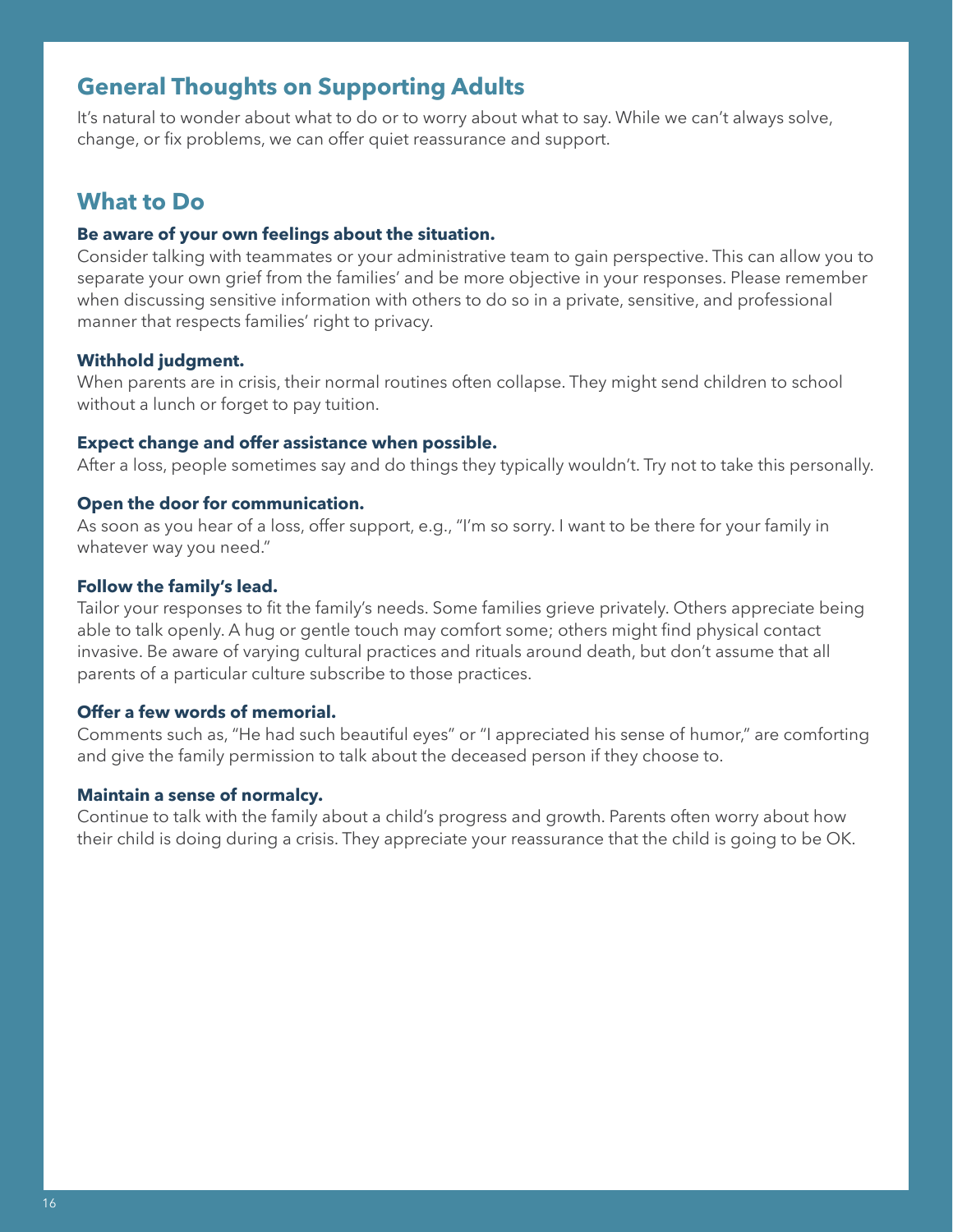## **Taking Care of Yourself**

To take care of children, you need to take care of yourself to the extent that you are able. Some ways to do this are to:

- $\triangleright$  Accept help from others offering assistance and support with daily responsibilities.
- $\triangleright$  Talk about your feelings, when ready, with adults with whom you feel safe, who will really listen without judgment or continual advice.
- $\blacktriangleright$  Try to create a daily routine and rituals that support your current needs and those of your family.
- $\blacktriangleright$  Eat right and get exercise and adequate sleep.
- $\triangleright$  Cry when you need to and seek solitude when you have to.
- $\triangleright$  Take breaks from the news and headlines.
- $\blacktriangleright$  Take breaks from others who bring you down.
- $\triangleright$  Be gentle with yourself and others and be tolerant of the less-than-ideal behavior of yourself, your children, and others under stress.
- $\triangleright$  Try to focus on the good things in your days and in your life, and find the seeds of hope.
- $\blacktriangleright$  Replenish your spirit with friends, faith, family, music, or nature.
- $\blacktriangleright$  Seek help if you feel that life is not becoming more manageable with time.

After a disaster and especially if one is left homeless, many of the above suggestions are very hard to do. Often, the most you can do is try your best to be as gentle and accepting of yourself and others as you are able to be.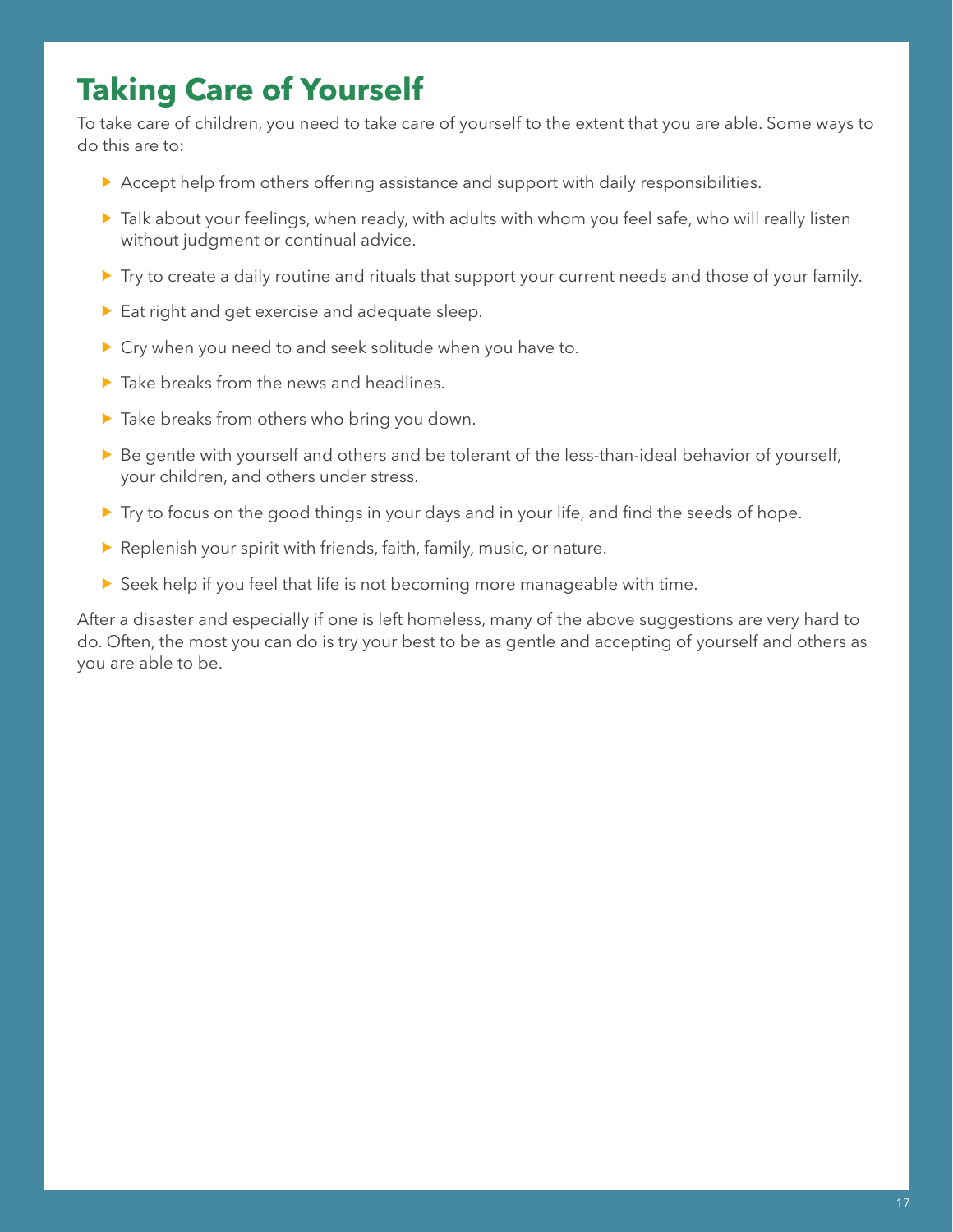## **Understanding and Supporting Children**

If you are a child watching the news, it never stops. If you happen to be 3 or 4 or 5 years old, still learning to navigate the confusing borders of time and space and what is real and what isn't, you are probably thinking that nature's devastation results in daily destruction.

Some children may also be wondering, "When will it happen to me?" This is the way many young children think when they see things around them. When a friend's sister dies of cancer, the television news reports a child in a fatal car accident, a cousin no longer lives with her dad, or the news relentlessly sensationalizes a child abduction, a child wonders, "When will it happen to me?"

## **Every Child Is Different**

- $\triangleright$  Mara, even at the age of 3, paid close attention to TV reports of any threat crime, hurricanes, earthquakes — and nightmares always followed. She worried over and intensely felt the loss of a pet, a friend moving away, and the sorrows of distant others.
- $\triangleright$  Six-year-old Alejandro, on the other hand, breezed through his childhood with only a brief pause for the real calamities that occurred around him in his impoverished neighborhood — never imagining it might happen to him.
- $\triangleright$  Kyle's (age 8) vivid imagination and his empathy for others left him seriously vulnerable when any tragedy crossed his path.
- $\triangleright$  Troy and Tyrel's 9-year-old responses to airplane crashes or devastating natural disasters were similar. While not appearing particularly upset, each needed precise answers on an infinite number of details about the destruction.
- And 15-year-olds Stephen and Carrie never let on that anything could shake their cool exteriors.

Children are different, both from adults and from each other.

But taking that seriously in practice is not always easy for parents and others who work with children. Children think very differently than adults, and at each stage of development they view the world through their own unique lenses. From birth, children have their own sensitivity to change, to unexpected events, and to distress. They respond to dramatic events and stress in their own ways and with differing intensity.

All children are vulnerable, but not equally. A child already grieving over a lost loved one (a person or a pet), a divorce, or a separation may be more vulnerable, as will children who have families in crisis or who are under stress for any number of reasons. Sensitive and empathetic children will also struggle more to come to terms with events that are disturbing.

All children, even babies, will feel the direct effects of a natural disaster or family crisis — the emotional upset in the air and the change in people, places, routines, and rituals. Life, as they have come to know it, is disrupted and they are thrown off center. Supporting children during times of uncertainty and stress begins with knowing the child.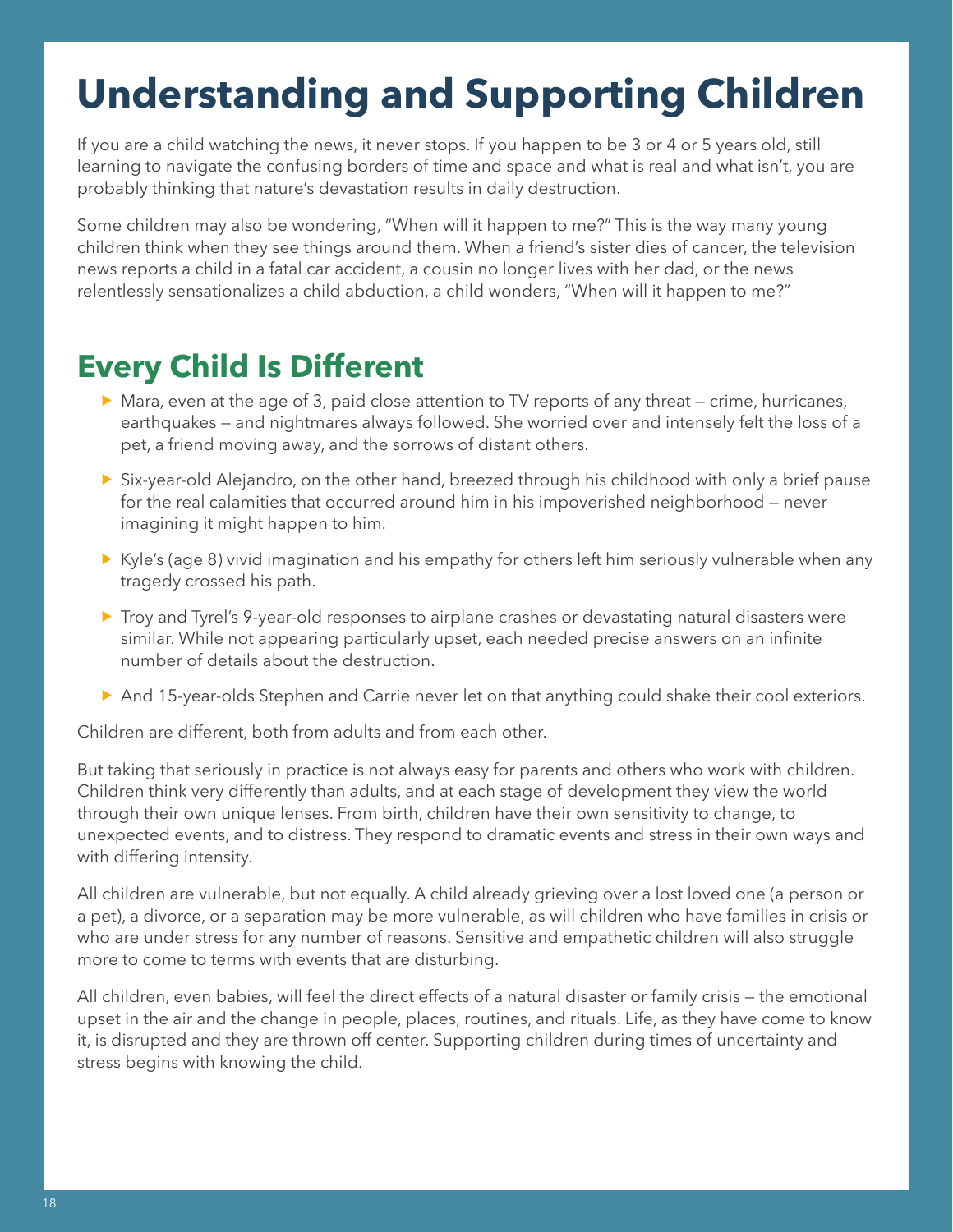## **Understanding Childhood Stress and Trauma**

## **Types of Stress**

According to research done and presented by the Harvard University Center on the Developing Child, there are three types of stress.

There is the **normal and positive type of stress** that accompanies everyday events like a doctor's office visit, meeting a new classmate or colleague, or an unexpected change in plans. It's also part of the package with positive events like a wedding or promotion. This stress is normal and good. This is most often accompanied by natural physical responses like a quickening heart rate. It's important to help children through these stressors, but not eliminate them. Children need the chance to develop healthy capabilities to manage these daily stressors. However, when someone is managing a lot of them at once or significant stress is occurring as well, these daily stressors can feel more overwhelming.

**Tolerable stress** is when a situation happens that causes more pronounced stress, like a moderate natural disaster or the loss of a loved one. It takes a more severe toll but is considered tolerable because it is buffered by supportive adults and otherwise healthy circumstances. The stress may be short or prolonged, but it is specific to the event.

**Toxic stress** is a prolonged level of stress and can have long-term consequences. This is experienced when a person suffers from things like ongoing abuse, homelessness, food insecurity, mental health issues, or an ongoing threat of or actual violence. This type of stress is persistent and is disruptive to physical and emotional development and can impact overall health.

**Trauma:** We use the words trauma and traumatic liberally, but in actuality they refer to physical or emotional events that are likely to cause damage. Trauma can happen in something specific like a car accident, the death of a loved one, or something that is pervasive or frequent like homelessness or abuse. The more grave the stress, the more likely trauma will occur. Distressingly, statistics tell us one in four children experiences some type of abuse or neglect, which most certainly leads to some level of trauma. Common signs of emotional distress or trauma in children are:

**Regression:** Reverting back to more childlike behaviors, e.g., an older child wetting the bed or sucking his or her thumb.

**Withdrawal:** A marked decrease in level of engagement in routine social situations, e.g., family dinners, play dates.

**Increased challenging behaviors:** A marked increase in challenging behaviors, e.g., tantrums, aggressive play.

**Delayed development:** Atypical development in one or more categories, e.g., language use or learning delays, memory issues.

**Anger or extreme emotions:** Seemingly unprovoked or inappropriately strong negative emotions that do not match the situation, e.g., emotional outbursts or fighting.

**Misreading emotions or intent of others:** Natural tendency to scan for the negative in overdrive, e.g., assuming others are talking about or "ganging up" on you.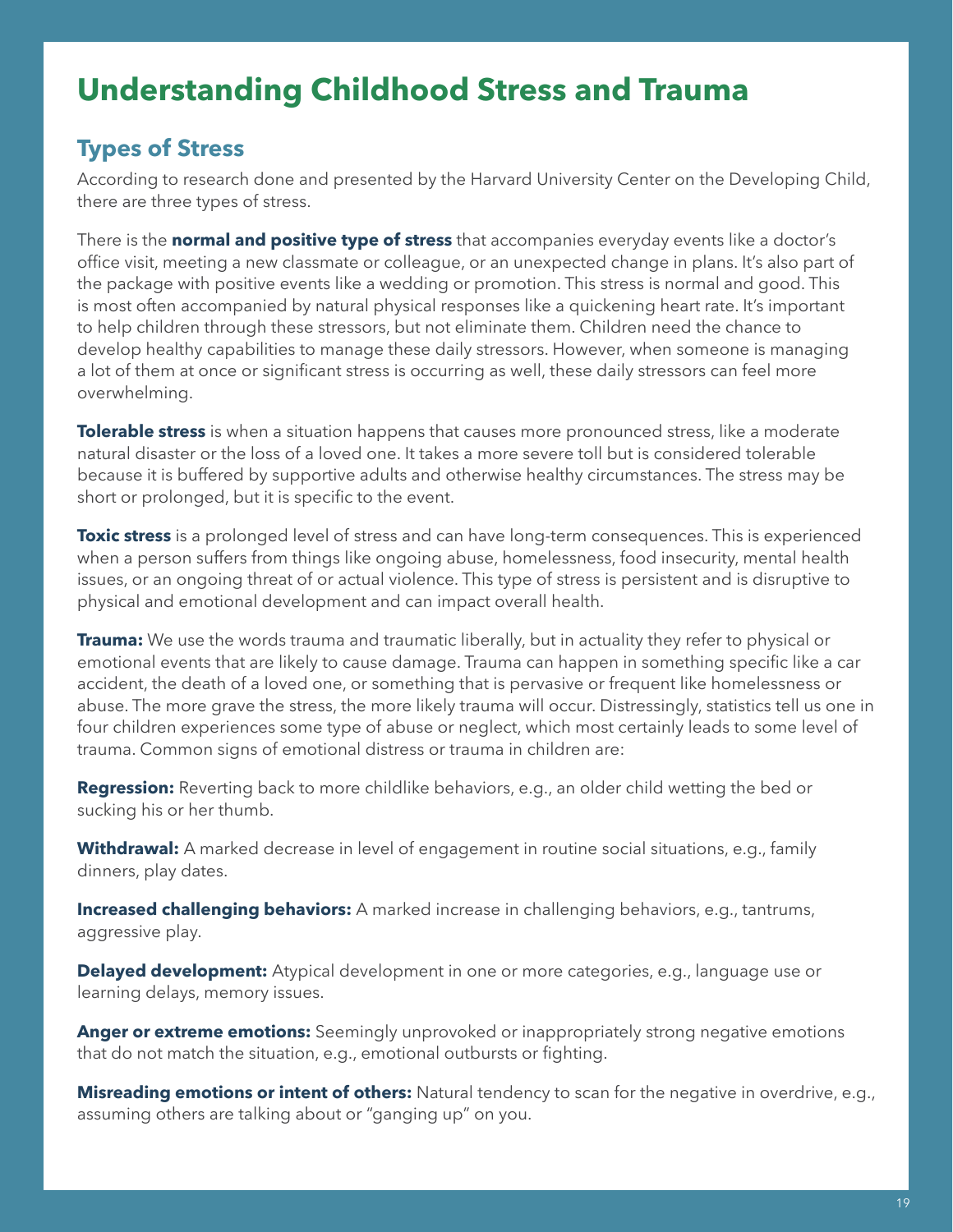## **Behavior as Communication**

You may notice that common stress or trauma behaviors are those that often challenge and frustrate adults. It is important to recognize that without the skills to understand or communicate deep emotional issues, children's behavior is their primary source of expression. In fact, it's important to recognize that many adults never developed these skills or have trouble accessing them in moments of crisis.

The best indicators of distress in children are changes in their behavior. When infants are stressed, they cry. When infants are more stressed, they tend to cry more and become fussier. They are using the resources they have available to them to express their needs. When a caregiver doesn't understand this and instead responds angrily or withholds care, they enter into a cycle that can lead to toxic stress.

When supporting children through crisis, watch for behavior that is not typical for the child: for example, a normally outgoing child behaving shyly or withdrawing, or a child suddenly becoming clingy, irritable, or anger-prone. A teenager who is normally cool and distant may withdraw from the family even more. A child may regress to past behavior, such as thumb-sucking or defiance, being very dependent, or not showing the self-help skills of which he or she is capable.

Remember, not all behaviors or behavioral changes stem from a crisis. All the other aspects of life and development are marching on — adjusting to a new grade or school, friends moving away or changing, parents worried about losing their job, or a teenager not having a date

— all create personal stress that may eclipse societal turmoil.

### **Adverse Childhood Experiences (ACEs)**

The term ACEs has been coined to identify circumstances (such as death, divorce, homelessness, neglect, or poverty) that would have an adverse impact on children and recognize the cumulative impact. Mental health professionals and pediatricians evaluate children's ACEs to more fully understand individual children's risks and recommend appropriate interventions. For instance, a child who is experiencing neglect is more susceptible to the effects of trauma during a disaster than is a child without any other adverse experiences.

## **Relationships Are the Key**

The four pillars mentioned earlier — people, places, routines, and rituals — are all important in times of crisis. But people and relationships are the most vital to health and healing. In all situations for adults and children, compassionate, responsive, and reliable care is the most essential component of healing. Children need to know someone will be there NO MATTER WHAT. Whether that person always says or does exactly the right thing at the right moment is less important.

Have you ever played a game of tag? The game, although fun, can be stressful, but feels less so knowing there's a home base where you can regroup and take a deep breath before charging out into the field again. This is very similar to how young children behave at a park or another public event. They often venture out — some quicker than others — but occasionally look over to the adult for reassurance. "Look at me!" and "Watch this!" are familiar cries heard by every adult companion. This need to know someone is there for them unconditionally never fades, although it becomes less urgent as they get older.

However, when trauma strikes, this need is intense. Whether children are able to express it or not, they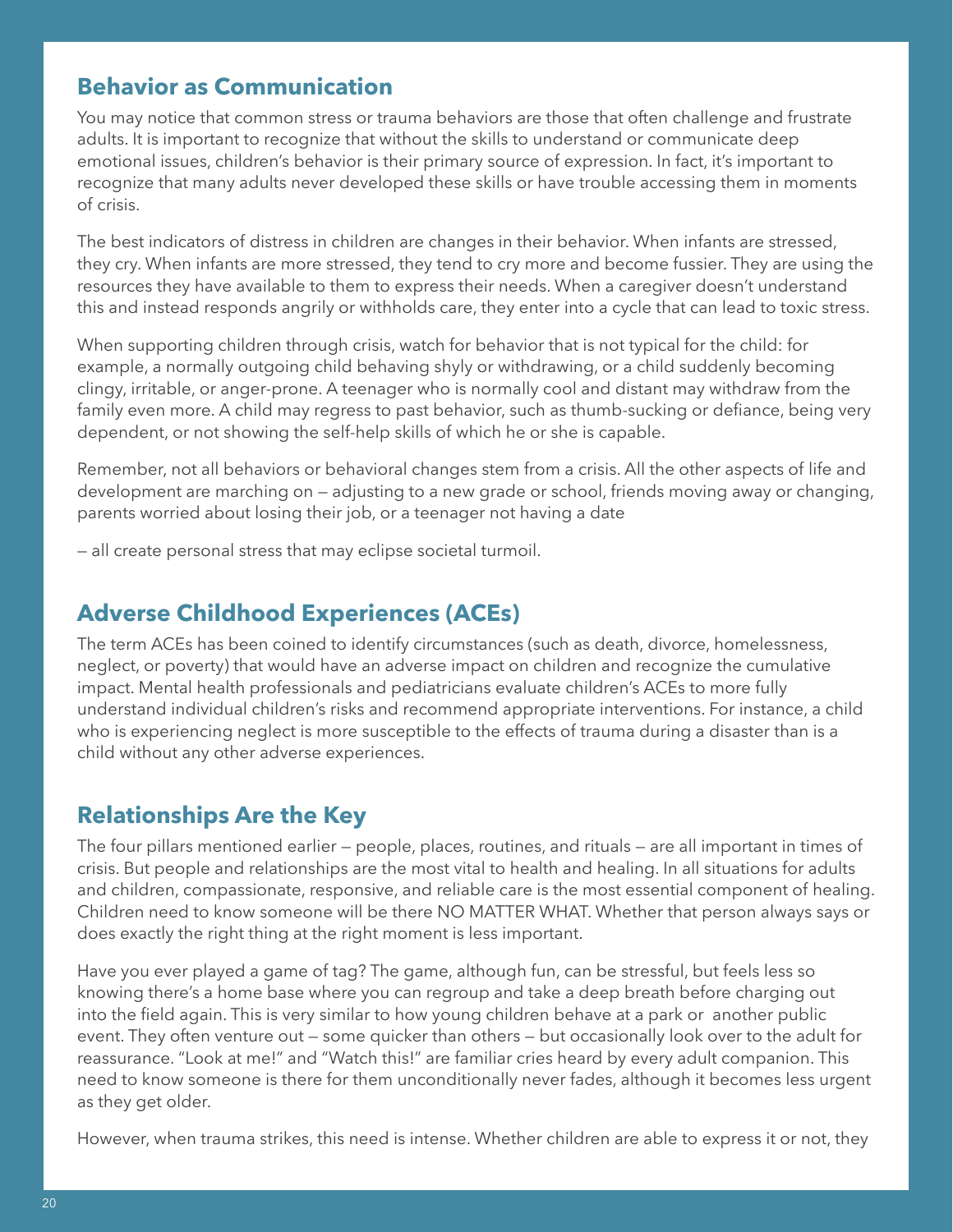need the consistent and reliable care of at least one adult. This means they can trust this adult to follow through on commitments, ensure their needs are met, and provide reliable compassion, helping the children manage the burden the trauma has caused. Sometimes this is all an adult can do, especially at first, and it's always the least an adult must do.

## **Grief in Children**

Children grieve differently than adults. They might not have the verbal skills to articulate their feelings or the life experience to put them into perspective. In general, caregivers will probably find that:

- $\triangleright$  Children's behavior often regresses. They may cry or be clingy. Their sleep and eating patterns change.
- $\triangleright$  Children differ in their responses to grief according to temperament, age, and development.
- $\triangleright$  Children hear more and see more than we think they do.
- $\triangleright$  Children take their cues from the adults around them.

## **By Age Birth to Age 2**

| <b>Behavior</b>                                                                                        | <b>What Children Need</b>                                                                                 |
|--------------------------------------------------------------------------------------------------------|-----------------------------------------------------------------------------------------------------------|
| May be clingy,<br>restless, or tearful<br>Changes in sleep, eating,<br>or play<br>Behavior regressions | A calm, consistent routine<br>Patience<br>Extra comfort and reassurance<br>Simple answers<br>Time to play |
|                                                                                                        |                                                                                                           |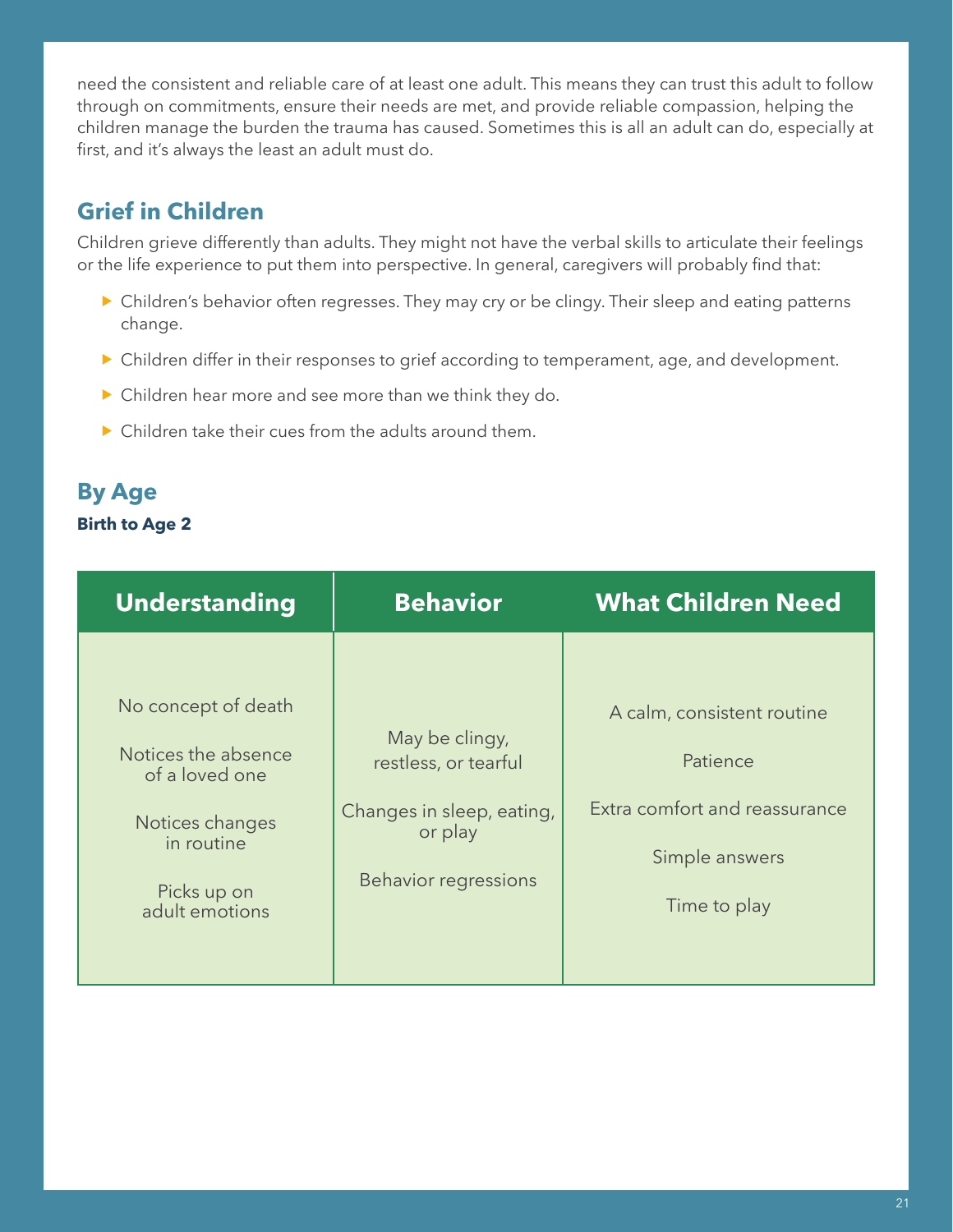### **Preschool: Ages 3 to 5**

| <b>Understanding</b>                                                                                                                 | <b>Behavior</b>                                                                                                                                                                                  | <b>What Children Need</b>                                                                                                                                                                          |
|--------------------------------------------------------------------------------------------------------------------------------------|--------------------------------------------------------------------------------------------------------------------------------------------------------------------------------------------------|----------------------------------------------------------------------------------------------------------------------------------------------------------------------------------------------------|
| Death is temporary,<br>e.g., "He's asleep."<br>Death happens<br>to "others" but not his<br>immediate circle.<br>Death is reversible. | Changes in behavior,<br>e.g., withdrawal,<br>irritability, aggression,<br>or clinginess<br>Bad dreams;<br>changes in eating,<br>sleeping, and play<br>Might make up pretend<br>games about death | Consistent, calm routines<br>Simple, honest answers/time<br>to talk about their feelings<br>Unstructured playtime<br>Patience<br>Participation in rituals<br>or memorials<br>Affection and comfort |

### **School Age: Ages 5 and Older**

| <b>Understanding</b>                                                                                                                                                                                                                                                             | <b>Behavior</b>                                                                                                                                                                                                | <b>What Children Need</b>                                                                                                                                                                                                                         |
|----------------------------------------------------------------------------------------------------------------------------------------------------------------------------------------------------------------------------------------------------------------------------------|----------------------------------------------------------------------------------------------------------------------------------------------------------------------------------------------------------------|---------------------------------------------------------------------------------------------------------------------------------------------------------------------------------------------------------------------------------------------------|
| Understands that death is<br>permanent<br>Might wonder if he or she<br>caused the death<br>Fears that others will die<br>Worries about how the loss<br>will affect his or her life<br>Wonders about what<br>happens to the body<br>Begins to form spiritual<br>ideas about death | Denials of death;<br>shifts in perspective<br>and mood<br>Nightmares or sleep<br>disturbances<br>Shows lack of<br>interest in previously<br>enjoyable activities<br>Repeatedly asks for<br>details about death | Calm, consistent routines<br>Honest discussions<br>and permission to share<br>their feelings<br>An adjustment of expectations<br>and workload<br>Participation in rituals and<br>memorials<br>Time for unstructured play<br>Affection and comfort |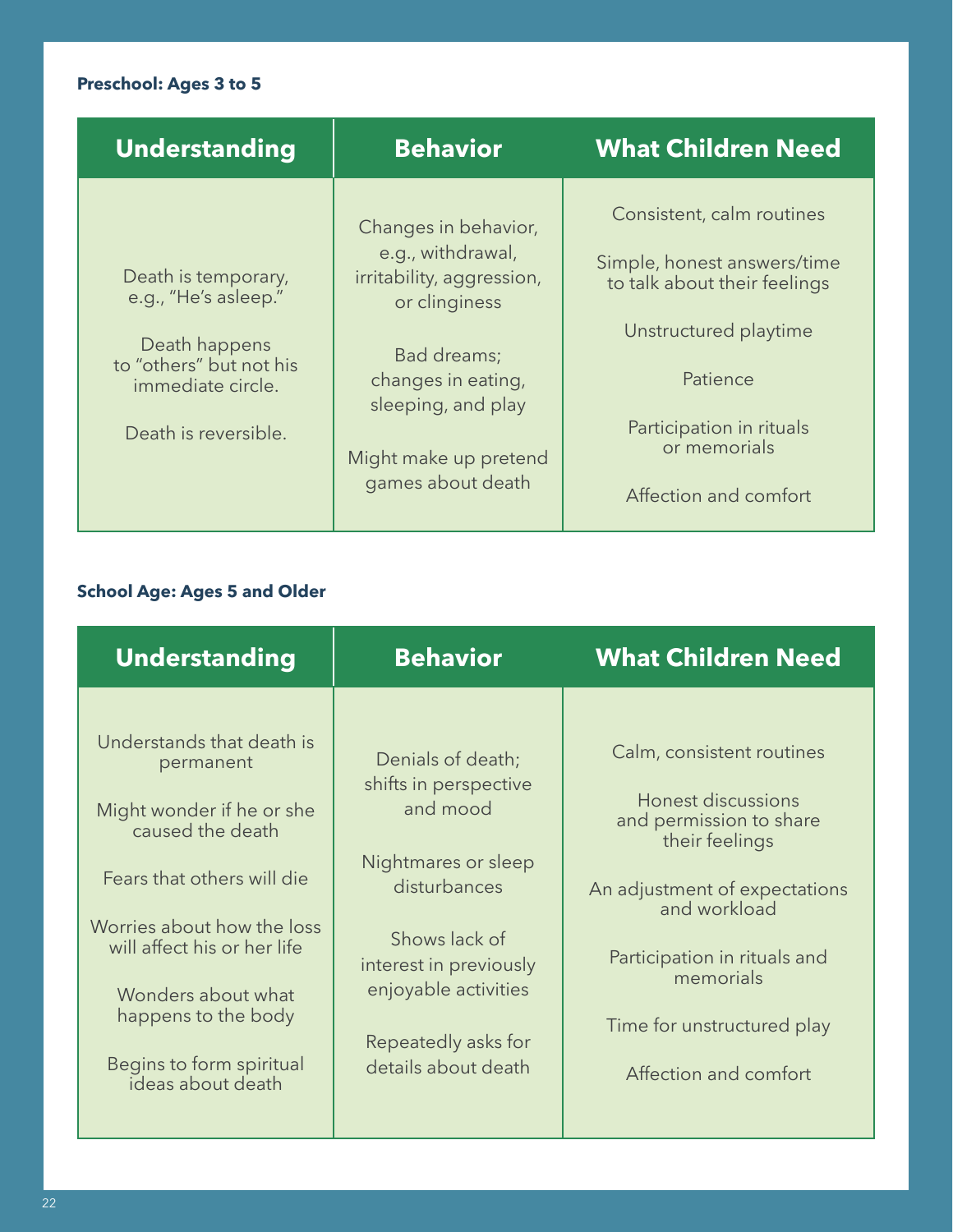## **Emotional Recognition and Regulation**

Some of the most important work — throughout life — is to understand and appropriately respond to or handle emotions. This is a lifelong pursuit, so imagine how challenging it is for someone in their first decades of life, let alone first years. Emotional regulation happens over time as we mature; it is easy for children to be overwhelmed by their emotions. Children have big feelings with limited ideas of how to handle them. A significant proportion of behavior that challenges adults is a result of children handling emotions in the only way they know how.

This is exacerbated during traumatic and stressful events. Even when there is a more minor change, like a new routine, children can regress and be more prone to difficult behavior. They are doing this to manage their emotions with the tools they have. Regardless of traumatic events, adults can best serve children by helping them learn about their own emotions and how to respond to them, as well as find perspective and build empathy. This skill set will prove invaluable when coping with typical or traumatic life stressors. It can prevent stress from causing too much trauma or can help a child heal from trauma.

## **Building Social-Emotional Literacy**

Ideas include:

**Building an emotional vocabulary:** Introduce new emotional words. Instead of saying "I am happy," say "I am joyful." Ask children about their emotions. If they say "I am mad," respond with, "It doesn't feel good to be angry or mad. How can I help you?"

**Naming emotions:** Whether making faces in the mirror, looking at characters in a book, or playing a silly game in a public place, try naming different emotions by looking at facial expressions and body language.

**Reading books:** Characters in books are an ideal way to study emotions. Talk about their feelings, the expressions they make, and what they should do about their feelings. Choose books that show a character coping with difficult emotions, such as, "Alexander and the Terrible, Horrible, No Good, Very Bad Day" or "Ira Sleeps Over."

**Play:** Through play, children naturally explore real-world phenomena. Working through emotions is a frequent aspect of play. Children can "try them on" and practice how to react. Adults can interject some role-playing or ask thoughtful, provoking questions to prompt children's thinking.

## **Difficult Emotions**

Difficult emotions like stress, worry, and anxiety are part of the human experience. These are useful emotions and, although uncomfortable, they aren't always bad. Sometimes they alert us to potentially unhealthy or dangerous situations, or they pressure us to grow. Contrary to popular belief, stress is not always to be avoided. Stress comes with change, even good change like new babies, marriages, promotions, buying a house, vacations, and more.

Similarly, worry and anxiety are emotions that are purposeful. They help us respond appropriately to stimuli. The problem is when we can't shut these emotions off, don't have the capacity to respond to them in a way that reduces or resolves them, or respond more profoundly than is needed in a given situation. For children, much of this can be remedied through the patient support of caregivers. However, it is always a good idea to seek professional help with any concerns or questions.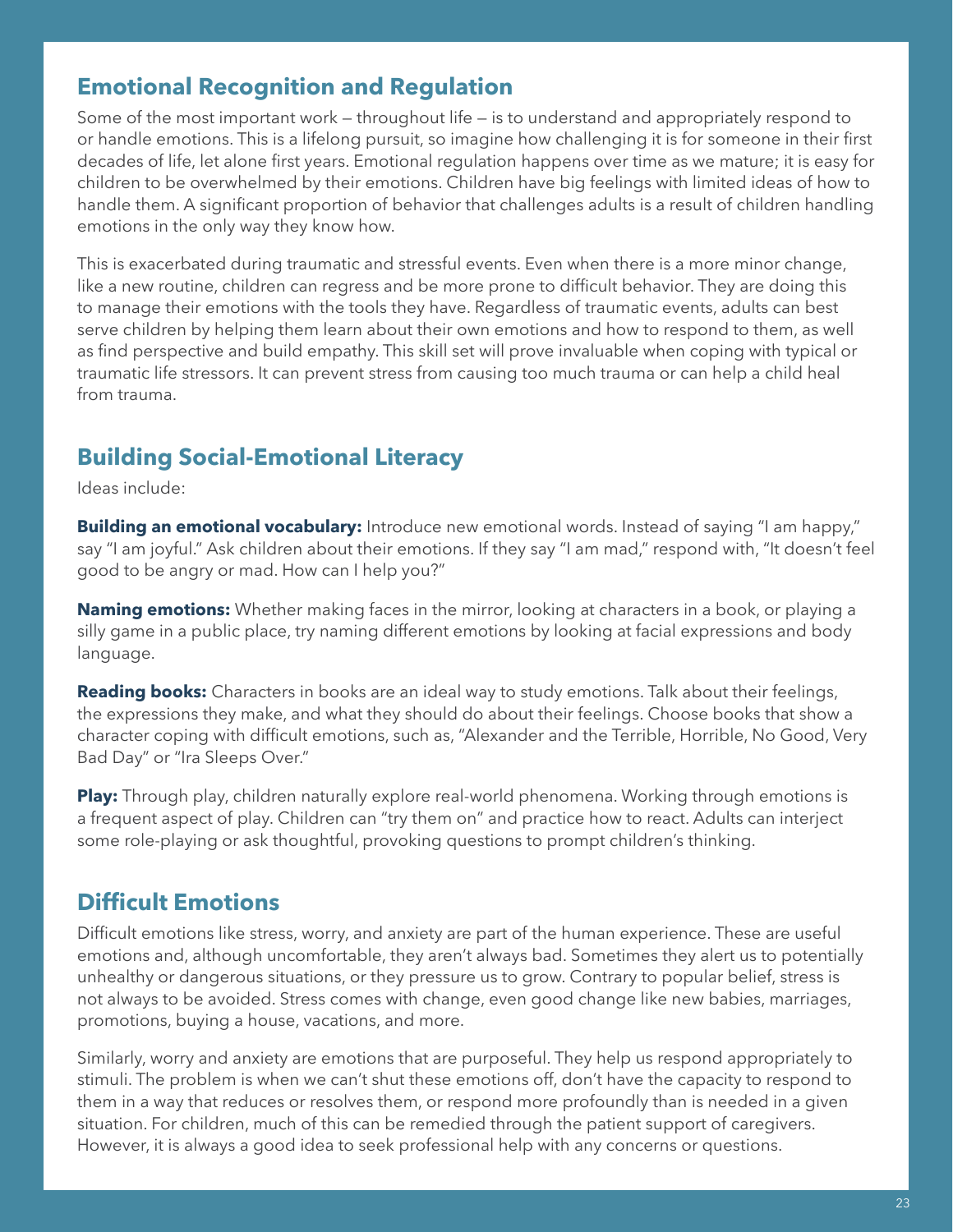### **Resilience and Protective Factors**

We all have a natural propensity for resilience. One of the seminal researchers on resilience, Ann Masten, coined the phrase "ordinary magic" to describe this quite common and powerful phenomenon. Simply put, resilience is the ability to recover from adversity.

Some children seem to bounce back from terrible circumstances and lead emotionally healthy and productive lives. Without the experiences and expectations of adulthood, it often seems children can recover and adapt to new norms more quickly than adults.

While a lot may depend on inherited personal qualities — e.g., intelligence, an even-tempered nature, or independence — resiliency can be nurtured. The key ingredient is at least one caring adult who believes in the child and provides role modeling and support, helping the child see his or her life as positive and valuable. It may be a parent, relative, teacher, family friend, or even an older sibling.

What frightens children in crisis is the feeling of total helplessness, the feeling that they lack any impact on the environment. Those around them may seem defeated. The caring adult who fosters resiliency nurtures in the child a positive outlook and a sense of personal power, or agency, and helps the child gain mastery over his or her environment.

It is important to nourish personal resilience at all times so it can be available when needed. We should not make the mistake of assuming children will be resilient despite life circumstances, stress, or trauma. Depending on the severity of the adversity and other life circumstances, personal resilience can fluctuate. As mentioned, when stress is severe, it leads to trauma that impedes and influences development.

Often likened to a bucket or a bank account, it can be filled up over time so that when some is emptied or withdrawn, there is more to draw from and it does not empty. The more secure a person's social and emotional skills are, the more readily they can nourish their own resilience, or fill up the bucket or account. For optimal health and protection, this should be an everyday practice.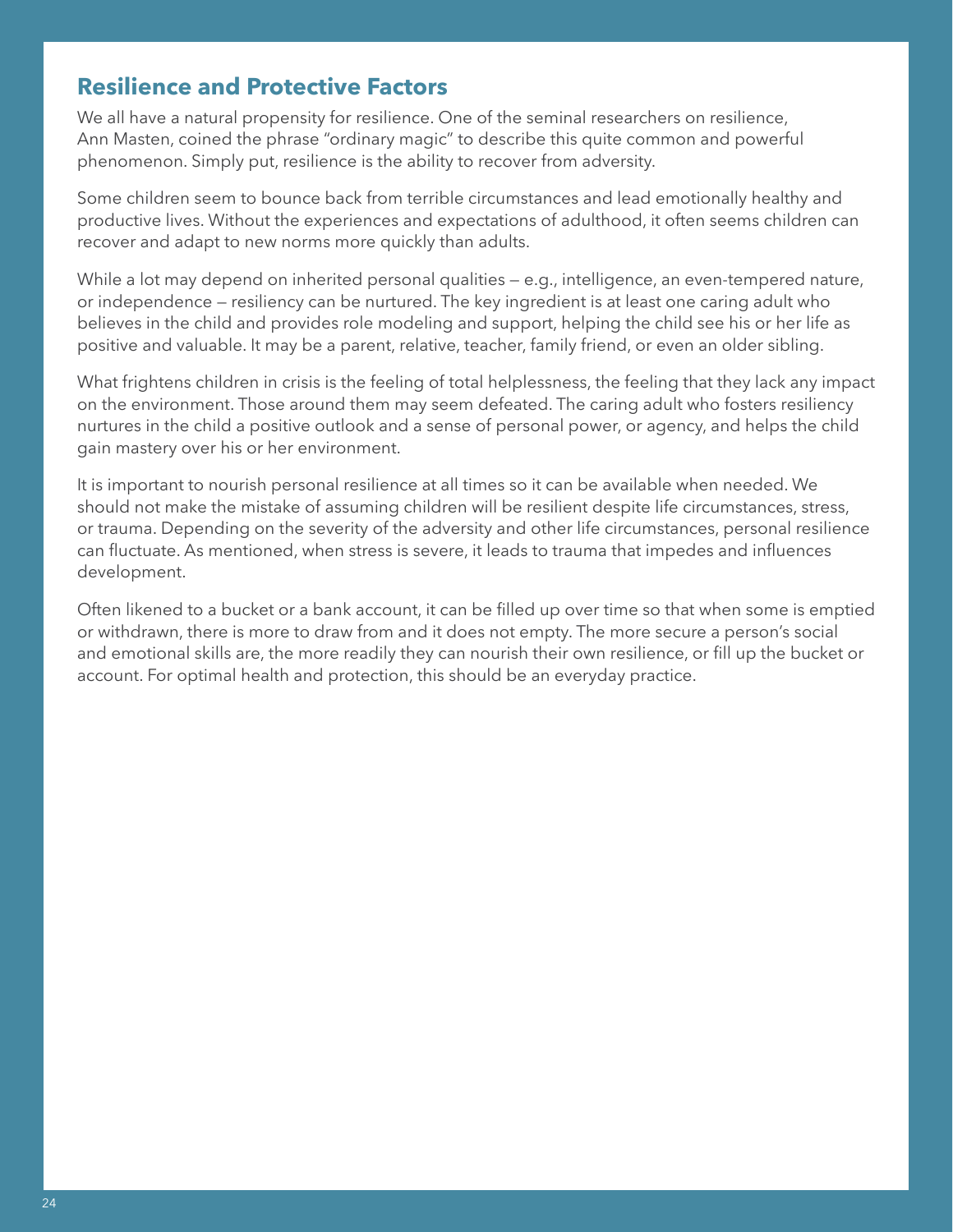## **Children's Reactions by Age**

## **Children Under 3 Years Old**

**3-to-5-Year-Olds** 

## **Understanding**

Pick up on the emotional energy of adults around them

May understand pain and try to comfort others

## **Behavior**

Crying more than usual

**Clinginess** 

Changes in eating and sleeping habits

Listlessness

Hyperactivity or aggression

Regressive behavior

## **What Children Need**

Reassurance

Physical and emotional affection

Predictable routines

Peaceful surroundings

Limited or no exposure to conversations or news about the event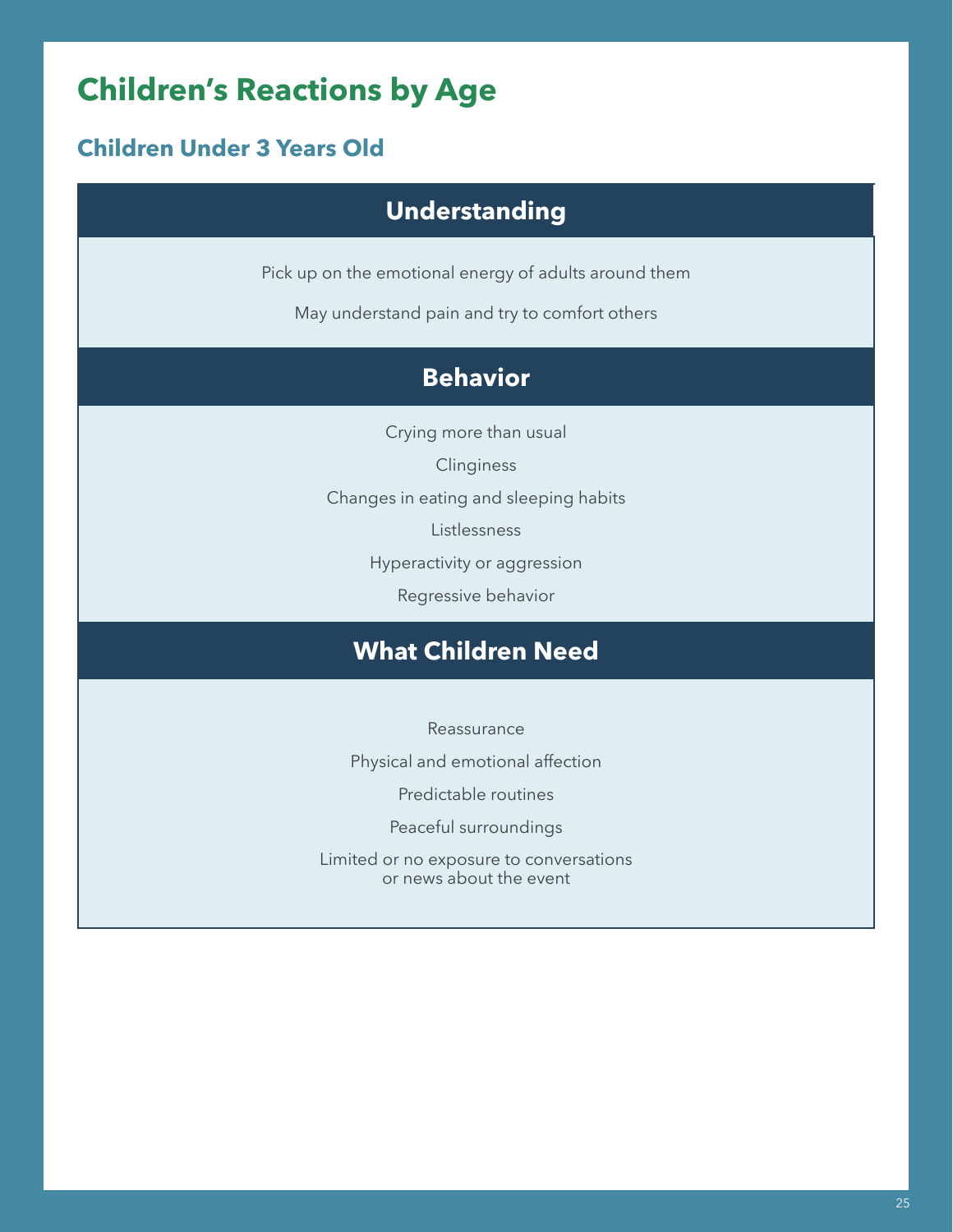## **3-to-5-Year-Olds**

## **Understanding**

Pick up on the emotional energy of adults around them

Some understanding of what is going on

Inability to separate fears from reality due to lack of understanding about time, space, and pretend vs. real

Want to comfort others

Anxiety about abandonment

## **Behavior**

Irritability, anxiety

Increased clinginess or attention-seeking behavior

Need to talk

Hyperactivity, aggressiveness, or listlessness

Changes in eating and sleeping habits

Regressive behavior, such as having toileting accidents

Fear of the dark or of being alone

Behaviors that test adults

## **What Children Need**

#### Reassurance

Physical and emotional affection Predictable routines Limited exposure to conversations or news about the event Opportunities to play and reenact situations Time spent in nature, physical exercise, and mindfulness activities Art, music, and sensory experiences Honest, but age-appropriate, answers to questions Opportunities to help and feel a sense of control and competence Time away from the traumatic event Meaningful bedtime (and other) rituals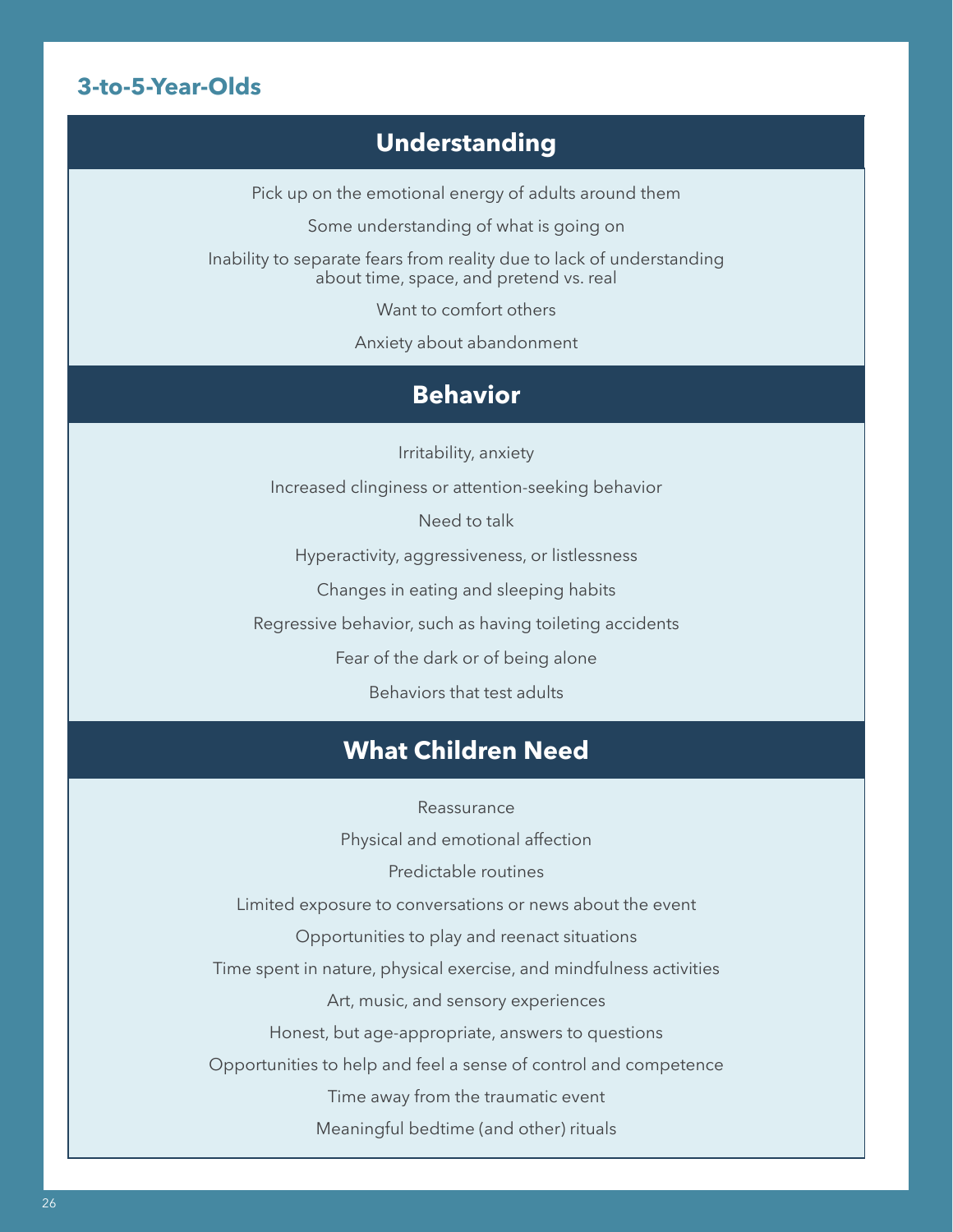### **Primary School-Age Children**

## **Understanding**

Understand what is real and permanent

Lack perspective and context

Want to understand and know more

Expect honest answers and details

Can think about what life is like for others

Have realistic fears

Often focus on their immediate circle — what things will happen to them or their family

Interested in rules, justice, and right and wrong

Black-and-white thinking

Want to see justice done

Want to help

Interested in examples of heroes/villains

Influenced by peers

### **Behavior**

Nail biting or thumb-sucking

Irritability, whining, clinging

Aggressive behavior at home or school

Competition with younger siblings for parental attention

Night terrors, nightmares, fear of the dark

Avoiding school

Loss of interest and poor concentration in school

Withdrawal from peers

Regressive behavior (reverting to past behaviors)

Headaches or other physical complaints

Depression

Fears about recurring or new disasters

A need to take on more responsibility for the family and care for others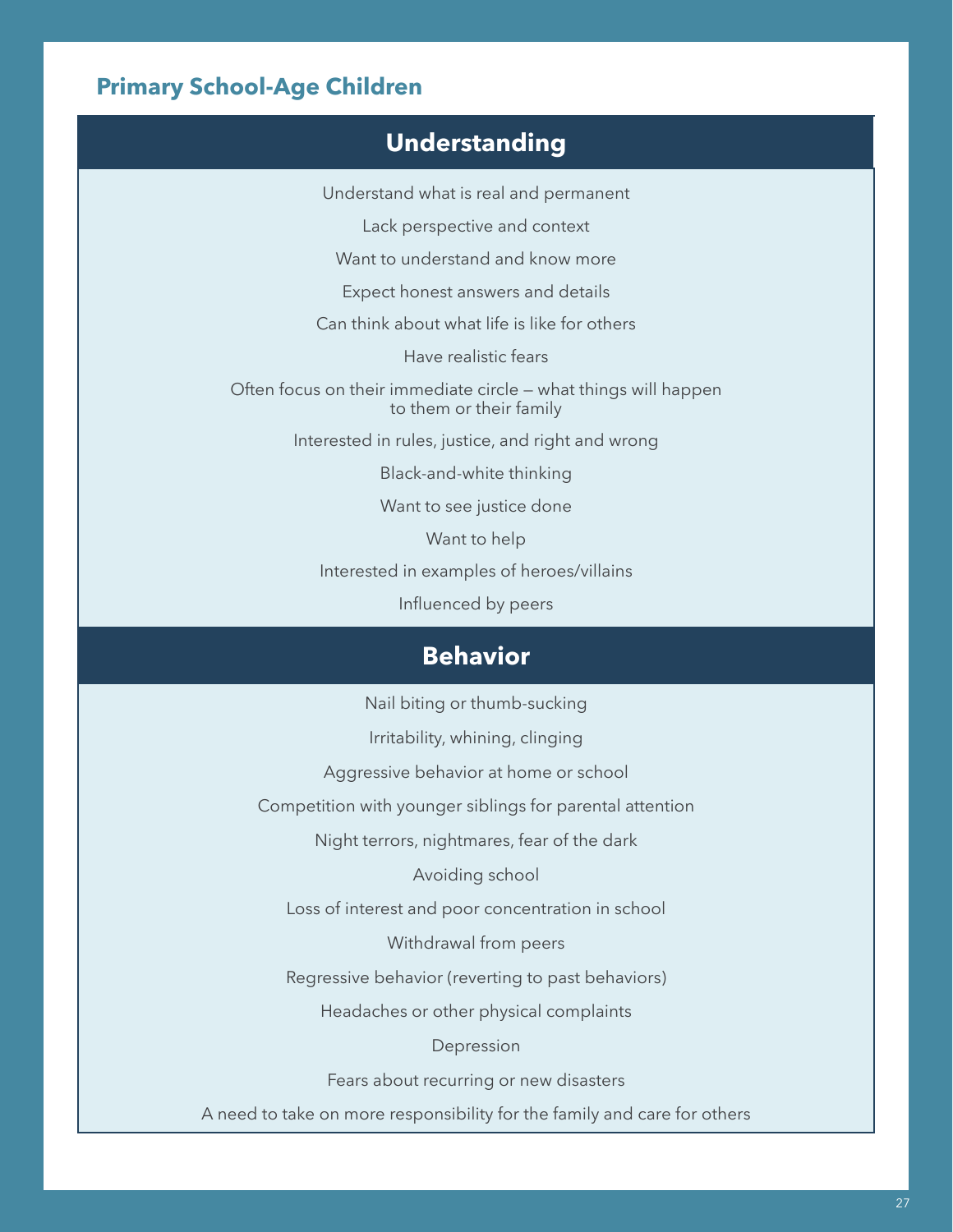## **Primary School-Age Children Continued**

## **What Children Need**

Nail biting or thumb-sucking

Irritability, whining, clinging

Aggressive behavior at home or school

Competition with younger siblings for parental attention

Night terrors, nightmares, fear of the dark

Avoiding school

Loss of interest and poor concentration in school

Withdrawal from peers

Regressive behavior (reverting to past behaviors)

Headaches or other physical complaints

Depression

Fears about recurring or new disasters

A need to take on more responsibility for the family and care for others

Recognition of their efforts during the disaster

Opportunities to help others and participate in community efforts

Help predicting and preparing safety measures to be taken in future disasters

Opportunities to be away from the situation and respite from the focus on the crisis or tragedy

Honest, but age-appropriate, answers

Role models demonstrating resilience and effectively responding to adversity

Relief from adult expectations and serious situations. Avoid putting adult responsibilities on a child's shoulders, e.g., "You're the man of the family now," "Your mom is counting on you." Instead, help them build their age-appropriate contributions. "Thanks for adding a few more chores to your schedule. It really does help me."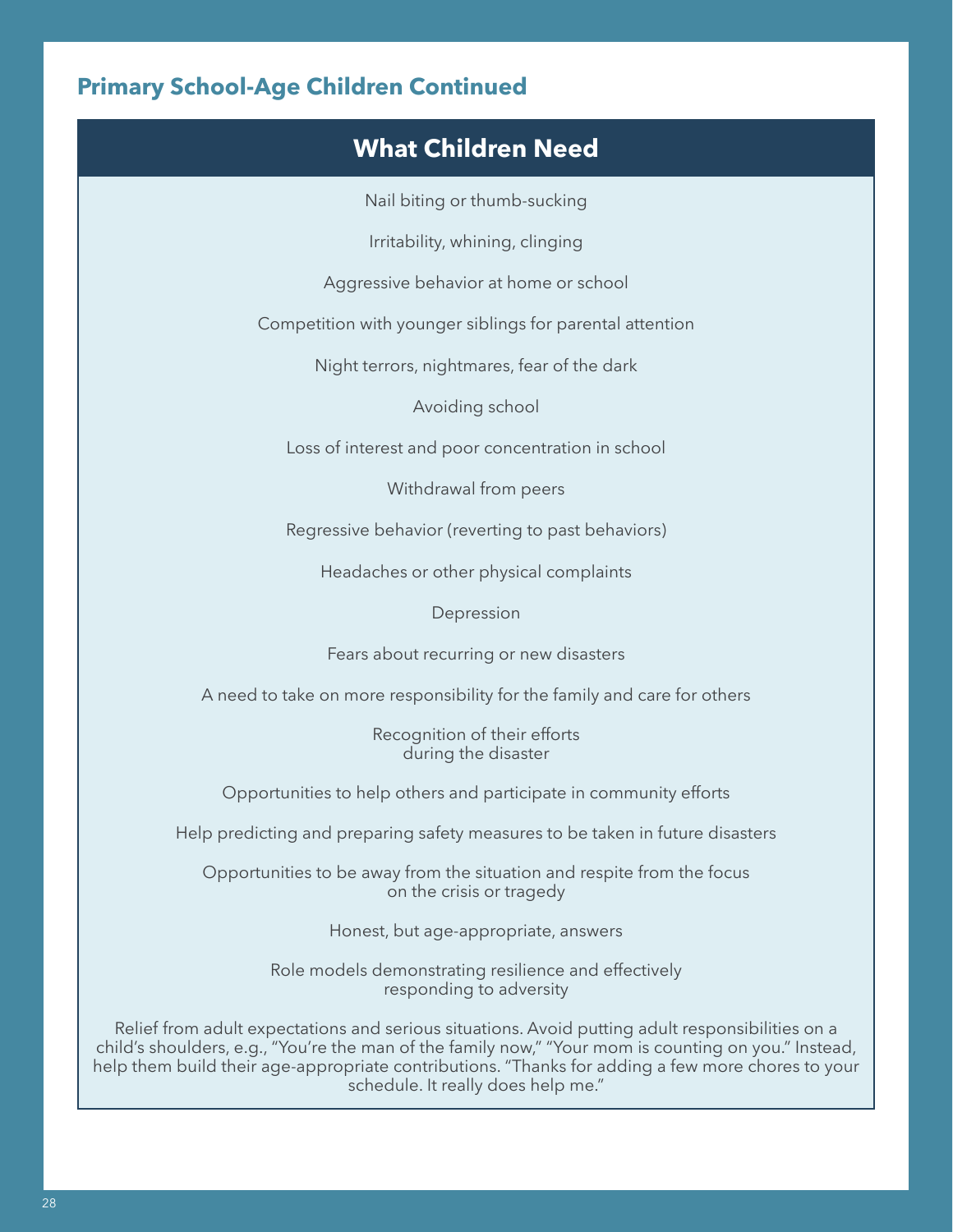#### **Teenagers**

## **Understanding/Feelings**

Understand difficult realities

Watch adults' reactions

Peers are very important

Want to help and make a difference

Feelings of powerlessness or anxiety

Striving to be independent (during a crisis, this process is often interrupted)

Can develop maturity and resilience through a crisis

Very interested in knowing about the incident (may pore over news coverage)

Avoid media coverage and conversations about the event

## **Behavior**

Appetite and sleep disturbances

Headaches or other physical complaints

Increase or decrease in energy level

Indifference, withdrawal, or isolation

A reduced sense of a future, loss of optimism

Dark humor, cynicism, or depression

Confusion/poor concentration

Poor performance at school or truancy, fighting, withdrawal, loss of interest, attention-seeking behaviors

Risk-taking behavior or a fear of taking risks

Rebellion in the home, aggressive behavior

Refusal to be cooperative

Emotional detachment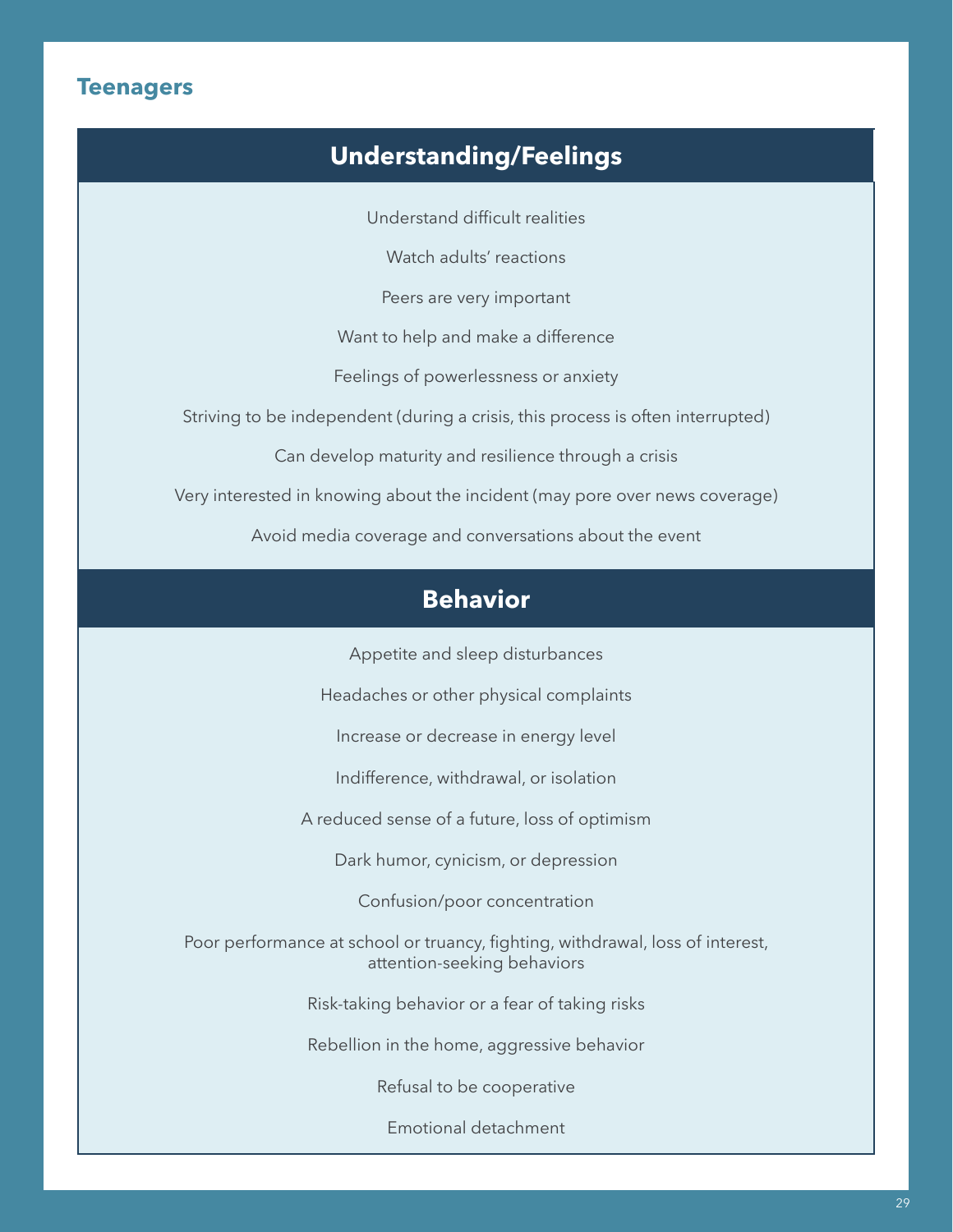## **Teenagers Continued**

## **What Teenagers Need**

A peaceful household

To know that you are there for them when they need it (and want it) on their terms; this may mean, for example, late at night or after a period of "hanging out" together

To know your whereabouts (even if they don't admit it)

Your willingness to engage in serious discussions

To be offered opportunities to talk about feelings — yours and theirs — honestly, but without adults being intrusive and with adults listening rather than lecturing

Acceptance if they don't want to talk to you

Opportunities to talk to other adults, including professionals

Opportunities for them to talk about their feelings regarding natural disasters, the environment, poverty, religion, justice, tolerance, and other social, political, or religious issues

Your best and wisest adult perspectives on serious issues and your acceptance of their views

Time with peers for play and discussion

Opportunities to be physically active

Adults who encourage participation in social activities, athletics, clubs, etc.

Opportunities to help others and be involved in the response to a crisis

Group planning for safety measures to be taken in future disasters

Structured but undemanding responsibilities

Encouragement and support to take care of themselves: eating well, sleeping sufficiently, exercising regularly

> Temporarily relaxed expectations of performance

Individual attention and consideration when they ask for it

Opportunities to be away from the situation and respite from the focus on the crisis or tragedy

Recognition of their growing competence, maturity, and any of their efforts during the disaster

Opportunities to take responsibility, help others, or improve the environment

Help predicting and preparing safety measures to be taken in future disasters

Relief from adult expectations and serious situations. Avoid putting adult responsibilities on a teen's shoulders, e.g. "You're the man of the family now," "Your mom is counting on you." Instead, help them build their age-appropriate contributions. "Our family is stronger because you have taken on some new responsibilities. Thank you."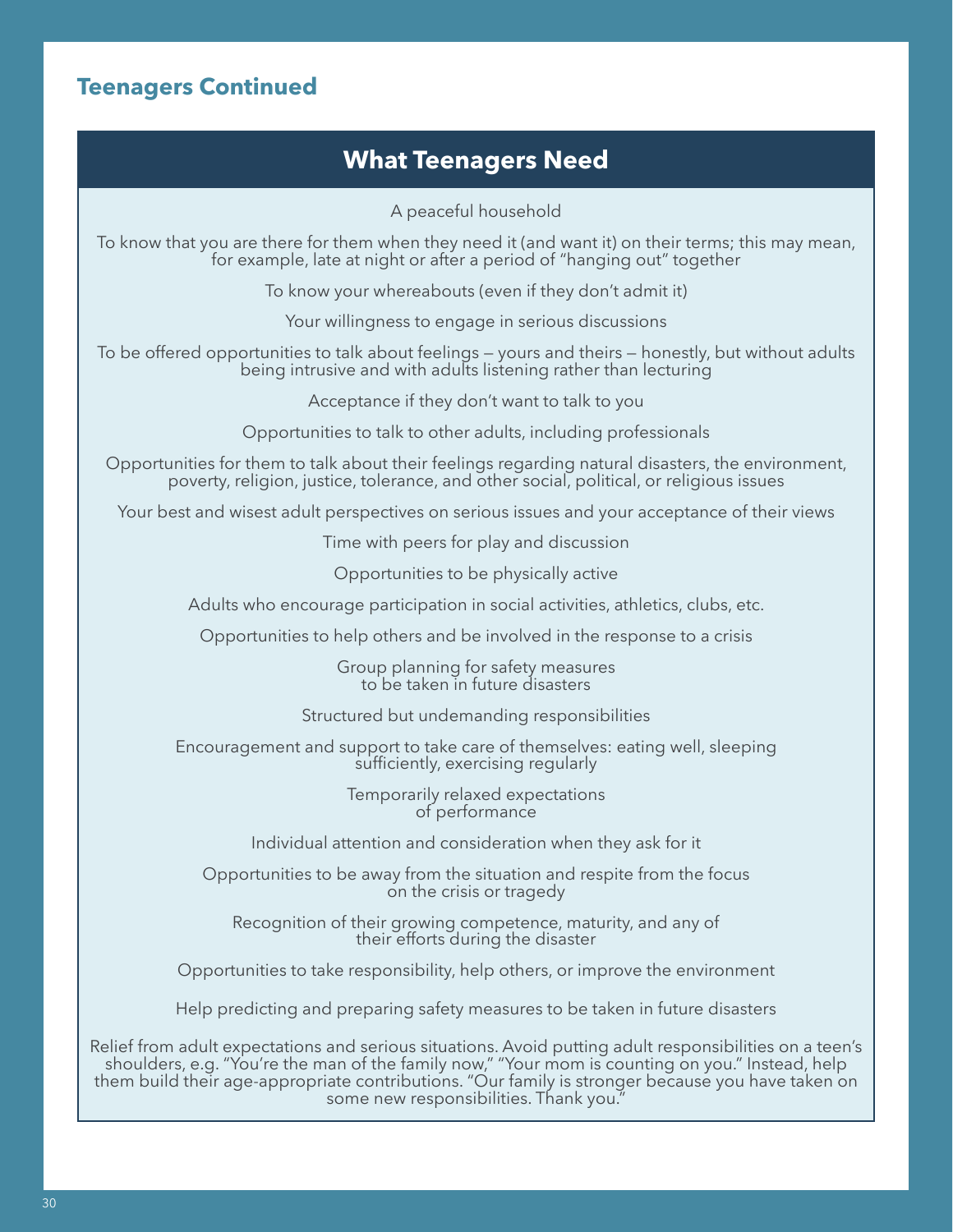## **Ways to Help Children Cope With Stress: A Quick Summary\***

- 1. Be available.
- 2. Listen, listen, and listen some more.
- 3. Be honest and answer children's questions at their level.
- 4. Respect differences in children individual and age based.
- 5. Encourage consistency, everyday routines, and favorite rituals.
- 6. Make the environment safe for talking about feelings and thoughts.
- 7. Expect and allow for all kinds of emotions.
- 8. Give choices and be flexible avoid power struggles.
- 9. Allow a lot of opportunities and different creative media for expression.
- 10. Encourage activity and play.
- 11. Support the child's friendships and social network.
- 12. Be a model as a human being.
- 13. Hug with permission.
- 14. Practice patience.
- 15. Support children even when they're at their worst.
- 16. Expect behavior that is typical of a younger child.
- 17. Expect behavior that is beyond the child's years.
- 18. Help them live right eat, rest, sleep.
- 19. Make bedtime special.
- 20. Resist overprotection.
- 21. Don't force conversation and interaction.
- 22. Understand that playing is a way to grieve and sort through fears and confusion.
- 23. Attend to their physical symptoms of stress.
- 24. Reassure the child that he or she is not alone.
- 25. Set limits on acceptable behavior and enforce them.
- 26. Remember and avoid, when possible, triggers that will cause distress.
- 27. Plan family time together.
- 28. Be available for help if needed.
- 29. Ensure children have role models who demonstrate resilience.
- 30. Take care of yourself.

\* This list was adapted from "35 Ways to Help a Grieving Child" (The Dougy Center for Grieving Children).

There is no magic formula or single right way to respond to a child in crisis. It is important to know and respect each child's way of coping, even when it is different from our own.

## **When to Seek Help**

Reactions to traumatic events may appear immediately or after several days or weeks. Most of the time, the symptoms detailed above will begin to disappear as the child and family readjust. But for children who experience disaster directly and intensely, or if symptoms accumulate or persist over time, it is wise to seek help outside the family with a counseling service, a religious advisor, a community health center, or through the children's school. A counselor will talk to your children to help them understand their feelings. Children should not sense any resistance to this type of care. Similar to needing medical care if a twisted ankle isn't healing, seeking support for mental health is equally important and without shame.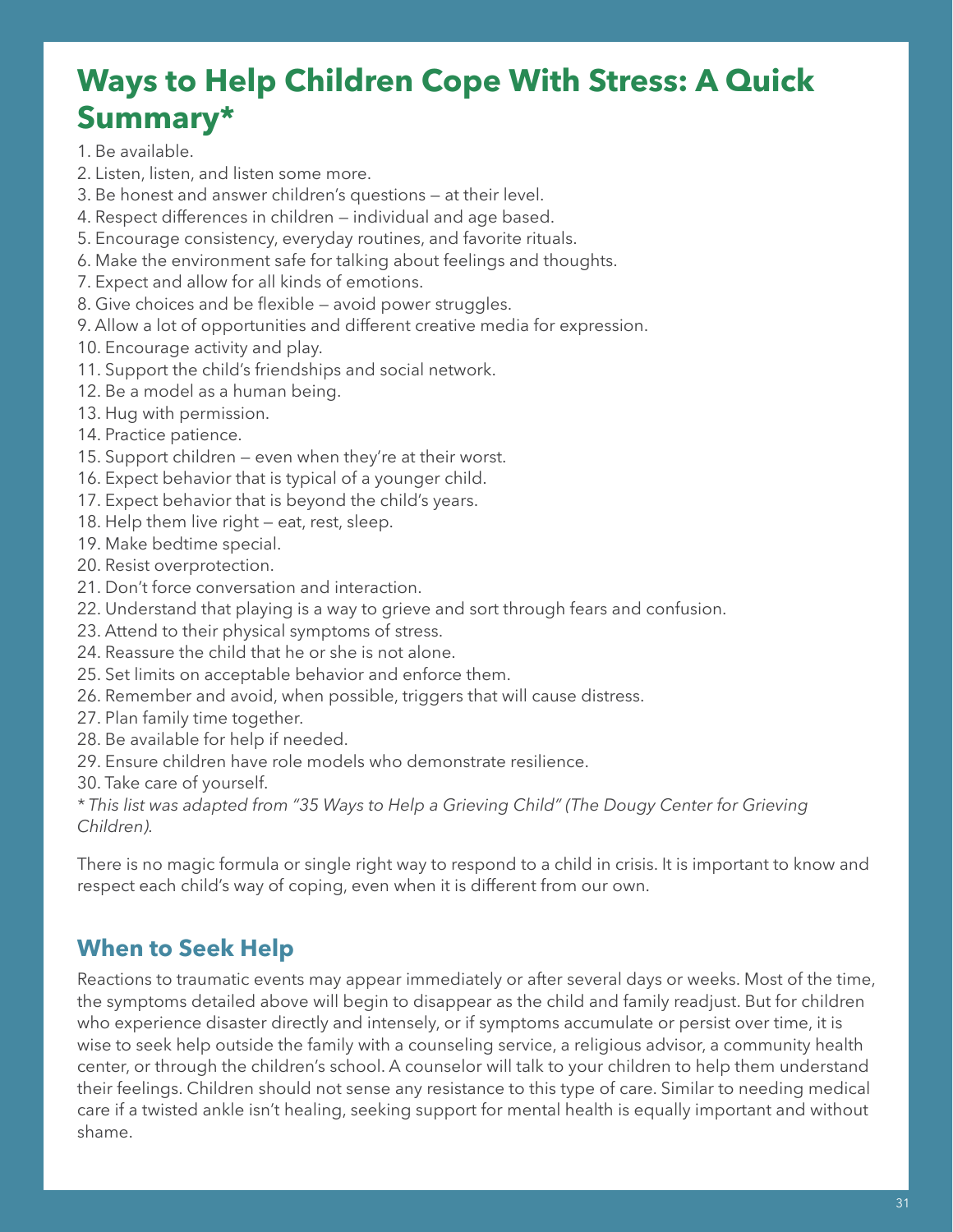## **PART II: Helping Children Live in the World**

Children need our views about life, the natural world, and social issues articulated in language they are developmentally able to understand. They observe not just what we say but what we do. How and what we teach our children depends on who we are: our civic nature; our spirituality; and our willingness to learn about events, respond with compassion and generosity, and pass that empathy on to our children.

## **Helping Children Understand Crisis and Catastrophe**

When crisis or catastrophe envelops our children's world, the most important thing we can do, after ensuring their physical safety, is to be thoughtful and responsive to their emotional and educational needs. The family is a safe haven where children can express their ideas and fears with assurance that their parents will protect them and teach them about the world that they will inherit.

If a child's family does not provide this safe haven, it is important that other adults in their lives do. Most children have at least one caring adult in their lives, but it is the job of all of us to ensure they never have less than one.

## **Talking to Children About Crisis and Catastrophe**

Many of the questions and concerns that surface in times of crisis have at their heart the fundamental questions:

- $\blacktriangleright$  Will I be OK?
- $\blacktriangleright$  Will you be OK?
- $\triangleright$  Will everyone I know and love be OK?
- $\blacktriangleright$  Will the world that I know be OK?

Help the child:

- I Identify his or her own fears through gentle conversation that follows the child's lead. Ask the child what they wonder, what they think, what they imagine.
- $\blacktriangleright$  Always try to be realistic while reassuring the child that it is unlikely the catastrophe will happen again the same way. Assure the child that if there is a next time, "We will be ready" (even if you are not feeling entirely sure yourself).
- $\blacktriangleright$  Respect the child's fears and remember that fear is not always rational.

In the aftermath of a crisis or catastrophe, children will have a range of reactions. If they have been in harm's way or vulnerable, their wariness, fear, and anxiety will likely increase. If they have only heard about it, they may be curious and even seem cavalier in response. Alternately, they may feel empathy and sorrow for the people who are experiencing it. Some of their reaction depends on how the adults around them are responding.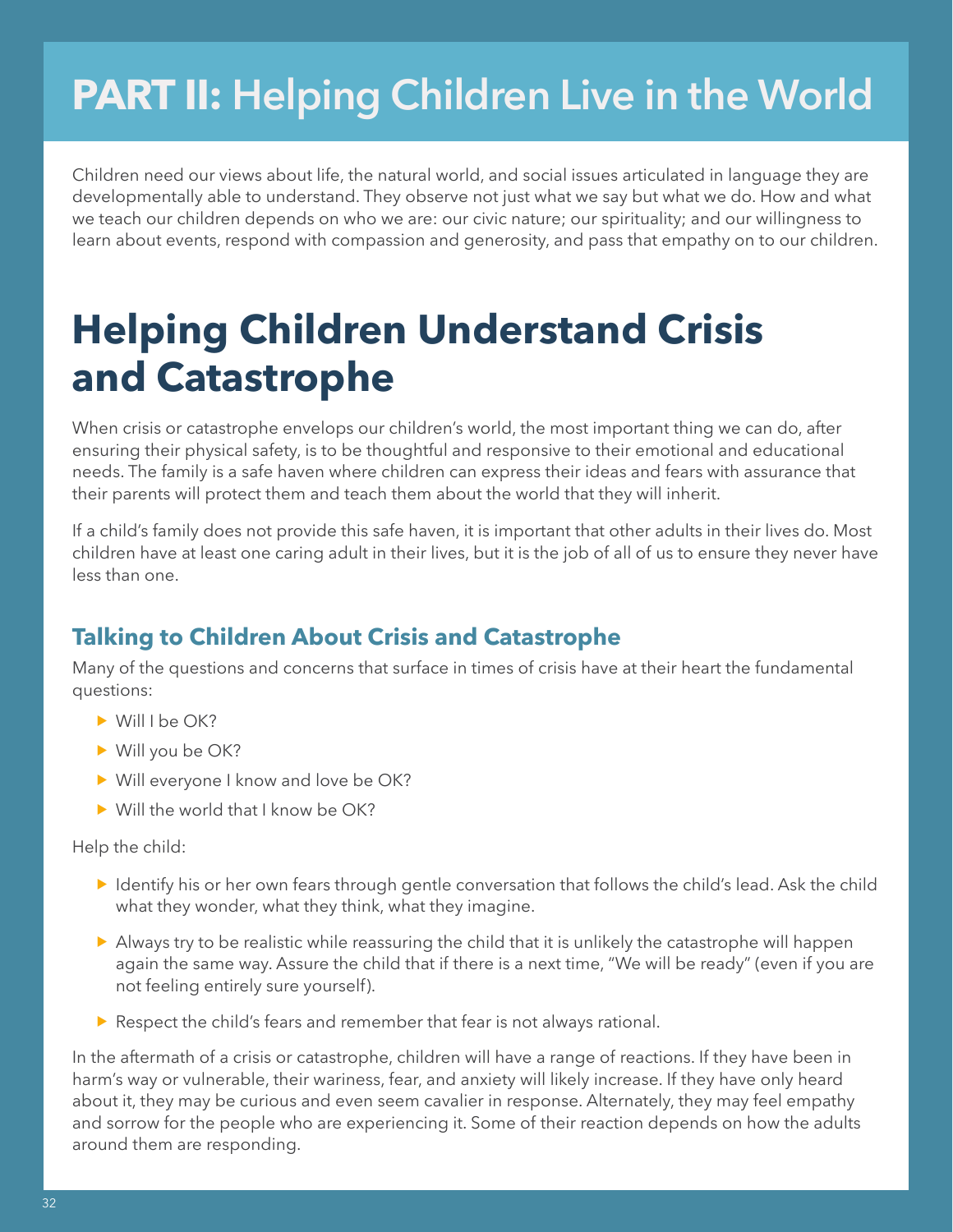Young children have limitations in how they can respond to and process emotions, and a spectrum of reactions is normal. The comforting, thoughtful presence of an adult helps dispel young children's fears. Older children also rely on the strong presence of adults and their rationality and optimism.

In these circumstances, children need to hear that:

- $\blacktriangleright$  People are working very hard to learn more about early warnings of natural disasters or violent attacks and ways to prevent loss of life and damage to society.
- $\triangleright$  As a family or school community, we will devise plans to be prepared and safe.
- $\blacktriangleright$  I am always here for you and will do everything I can to protect you.

## **Answering Children's Questions**

The aftermath of any disaster leaves us with hard questions to answer. Children need the opportunity to talk about the emotions and issues that are in the air around them. As they get older and their understanding of the world outside their home grows, they also need our honest answers to the larger issues: "Why is life so unpredictable?" "Why do natural and manmade disasters create catastrophe and tragedy?" "Why do innocent people die?" "Are some people more vulnerable than others?" "Can't we do something to help those more unfortunate people?"

Some questions may test our fundamental social, political, and religious views:

- $\blacktriangleright$  "Is nature mad at us?"
- $\triangleright$  "Why do some people die and some live?"
- $\blacktriangleright$  "Why can't people be saved faster?"
- $\triangleright$  "Why does our family have so much and there are many families who are hungry and have nothing?"
- $\blacktriangleright$  "Why did we lose everything we had?"

Children need our best answers, or our honest lack of an answer. Sometimes all we can say is, "Bad things sometimes happen without a reason, but we will always do everything we can to protect ourselves so the chance of a bad thing happening is smaller." Use examples from your own life that they can understand, such as wearing a seat belt to protect themselves in case there is an accident or cutting up food in small bites to avoid choking. Children need our thoughtfulness and willingness to help them seek answers. No child will ever thank us for lying or avoiding questions.

## **Before Talking to Children**

Even if we only have a moment to think about what to say and how to say it, try to remember to:

- $\triangleright$  Get your own feelings and thoughts straight. Have another adult listen to you first if you aren't sure you are ready to talk to a child.
- $\blacktriangleright$  Try to be your most thoughtful, calm, and emotionally stable self when you talk to children. Be prepared for the inevitable difficult questions about what bad things could happen to us, why people die, and why some people live.
- $\triangleright$  Think not only about what you want to say, but also about how you want it to come across.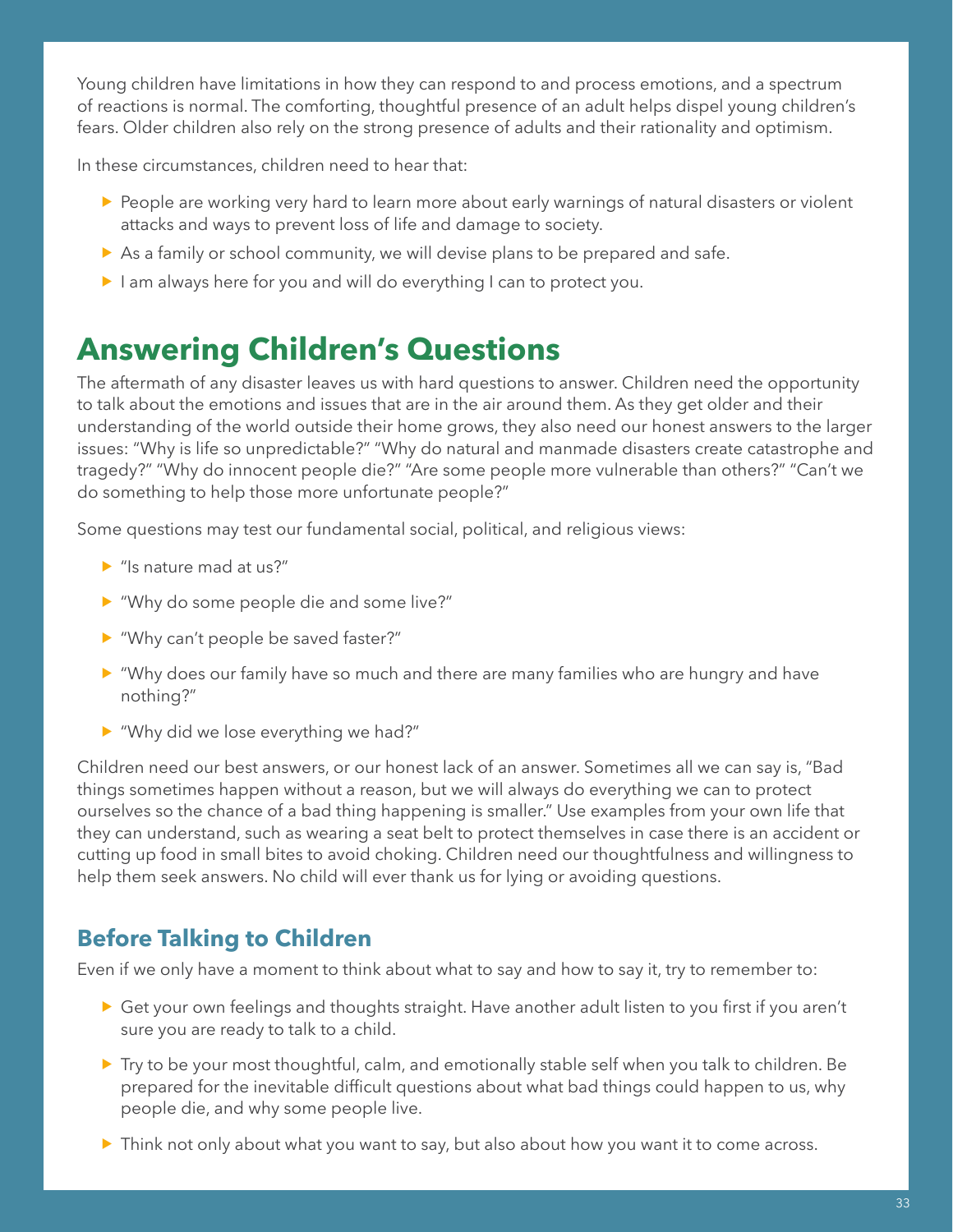- $\triangleright$  Watch your words, tone, and body language. You may give a nonverbal message of sadness, anger, confusion, fear, or indifference.
- $\triangleright$  Ask children what they think the words that they are using or hearing mean: death, drowning, loss, weather, disaster, hurricane, looter, hero, terrorist, victim, refugee.
- $\triangleright$  Understand what they already know and feel before beginning any dialogue by asking, "What are you thinking and feeling?"
- $\blacktriangleright$  Find natural opportunities to ask what's on the child's mind and follow his or her lead. Recognize the clues in a child's art, play, or conversations with friends. Accept his or her feelings. Read thoughtfully chosen picture books to support children's understanding.
- $\triangleright$  Check first before assuming either a lack of or strong interest. When you encourage a young child to draw, play, or talk about his or her feelings, you give permission to freely express scary or angry thoughts.
- $\blacktriangleright$  Honestly share your feelings, but always try to be in control of your emotions in the presence of your children.
- $\triangleright$  Be strong in a crisis even when feeling sad, scared, confused, or angry. The child needs to draw upon your strength, not take care of you. Demonstrate resilience and optimism.
- $\triangleright$  Provide the child hope by simply sharing hugs or reassuring smiles that say "I'm here for you and we will make it through this."
- Adapt your response to a child's developmental level and needs. While a young child may need to hear "Lots of strong, smart people are working hard to keep us safe," an older child may need to help you plan what to do or help research efforts to prevent natural disasters.
- $\blacktriangleright$  Try to monitor children's exposure to media coverage of disasters and crises. Children have not seen much of life or weathered many storms and can easily feel that everything, everyone, everywhere is coming apart. The quantity and intensity of television, radio, and newspaper coverage, as well as adult conversations during a crisis, can easily frighten children, and adults should try to manage those images. Very young children often do not understand that one incident generates weeks of repeated images. They also can't easily separate fact from fiction.
- $\blacktriangleright$  Respect the growing ability of school-age children and teenagers to understand and discuss issues openly and honestly.
- $\triangleright$  Consider that natural disasters such as hurricanes and tsunamis will spark an interest in environmental concerns as well as issues of poverty and race for older children.
- $\triangleright$  Stay tuned in. Keep listening, asking, conversing with, and reassuring children as their thoughts and feelings evolve. Remember that every child is different. Your explanations need to match the child's developmental understanding and personality. Don't give more information than the child is ready for.
- $\triangleright$  Protect children's idealism. Children are born idealists: The world is a good place where nature is usually friendly and predictable, people are mostly good, and life is worth living. Sudden exposure to catastrophe or violence tests their idealism and optimism as well as our own. If children are exposed to too much of life's dark side, they may lose their sense of optimism and start to experience toxic stress.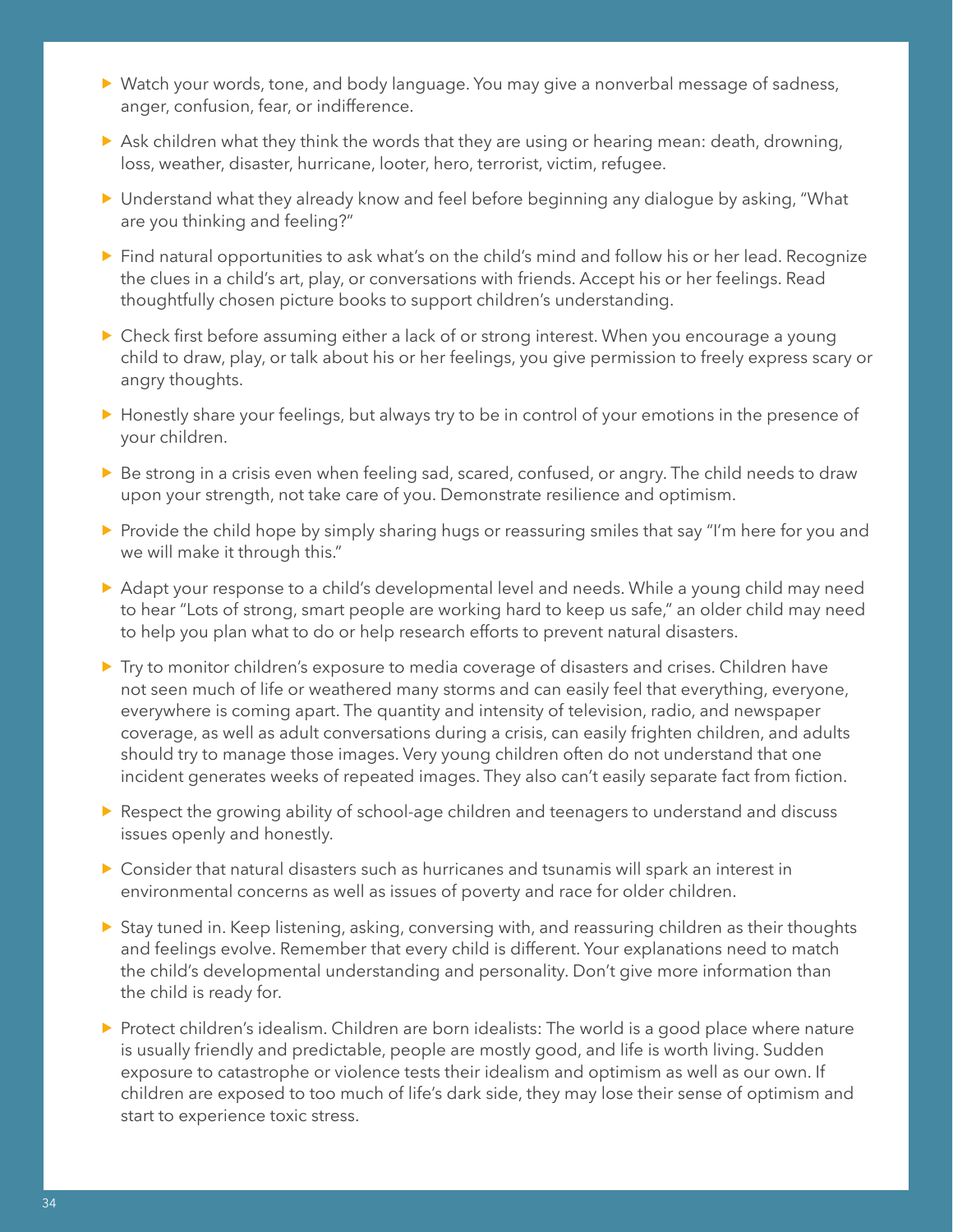- $\triangleright$  Stay alert to signs of stereotyping and racism. In times of conflict or exposure to societal issues, "us versus them" mentalities, ethnic and social class stereotypes, and contempt for behaviors different from our own may lead to racism and cultural bias. In times of crisis, we can inadvertently make harmful assumptions about groups of people and make false correlations. Though often unintentional, this can cause damaging, lasting effects. More than ever, we need to teach children to accept and respect cultural and social groups different from theirs and see the good in other people. Children need us to model tolerance, respect for diversity, and an interest in learning about other people, cultures, and countries. In every conversation, work toward greater understanding across ethnic, cultural, and social class lines. Be your best as a human being.
- $\blacktriangleright$  Honor children's need to have some control and find ways for them to contribute. Our sense of power is restored by taking steps to improve our own current situation or to increase our preparedness for future situations. Finding ways to connect with others in the community and around the world to show our common humanity has the same result. Younger children can draw thank-you pictures for police officers and help pack a natural disaster survival kit. Older children may also want to help create a family emergency plan, communicate with a pen pal, or collect donations. Teens may even want to research organizations to support, participate in community events or cleanups, or lead an effort to help. Having some control over circumstances that can feel out of control is a valuable part of healing and managing stress. The feelings of powerlessness and helplessness shared both by children and adults after a crisis are alleviated through action.

Older children and teens are cultivating their worldviews. This matures over time, but is heavily influenced by their early experiences and adult perspectives and opinions. Without a broad context, they readily and unconsciously integrate what they observe and hear. Help them develop a conscientious and curious approach to learning about the world by modeling these characteristics yourself, especially when it's hardest to do. For example, if a group of people from one country or religion commits a terror attack, it is important not to generalize that all from that country or religion are bad or evil.

## **Answering Questions About Natural Disasters**

### **What is a hurricane?**

#### **For preschool children:**

Hurricanes are big storms with lots of rain and really strong winds. Sometimes everything gets flooded and lots of things get knocked down. We will need to go to a safe place or get away from the storm. We can get ready ahead of time to be safe.

#### **For older children:**

A hurricane is a powerful tropical storm that comes in from the ocean and brings lots of rain, lightning, and very high whirling winds of 75 to 180 miles an hour (as fast as a race car). They are also called tropical cyclones or typhoons and they get their energy from warm tropical water before they head to land, which is called making landfall. Hurricanes often cause flooding and tornadoes. They hit the Caribbean islands, the East and Gulf coasts of the United States, the Far East, the Pacific islands, India, Japan, and Northern Australia. In the United States, hurricane season is from June to November.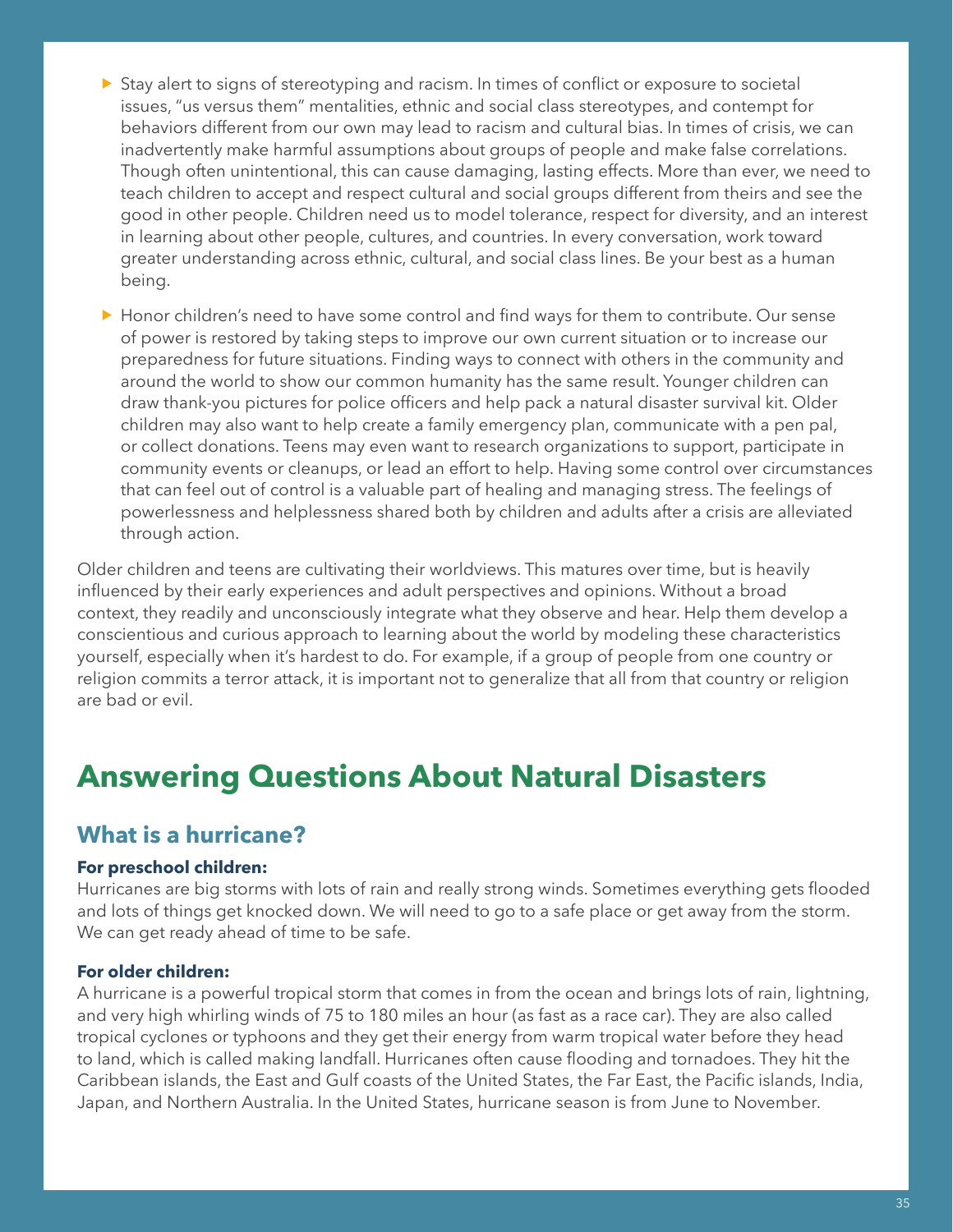Hurricanes are predictable and can be tracked. Families and communities can prepare for hurricanes to make sure that no one gets hurt and property is protected. Some families don't have as many resources to do this and may be more vulnerable. There are organizations working to help those families. Our family will make sure that we are prepared for the next one.

### **What is a flood?**

#### **For preschool children:**

Floods are when there is too much water and it covers everything.

#### **For older children:**

A flood is when lots of water flows into a dry area. Too much rain causes rivers, streams, or lakes to overflow their banks and flood surrounding areas. High ocean levels and high waves can also cause a flood. Sometimes, the structures used to control flooding such as dams, levees, or floodwalls break and the water released floods an area. A flash flood happens all of a sudden after a sudden rain.

Floods usually take time to develop, and the location can be predicted and planned for. Floods also happen when water flows downhill due to gravity. People who live in areas where flooding is common can be careful and plan to escape when floods are likely.

### **What is a tornado?**

#### **For preschool children:**

Tornadoes are very strong storms with winds that that can knock down anything. They are called "twisters" because the wind twists and twirls around. When there are tornado warnings, everyone needs to go to the place that keeps them safe, usually a basement or a room with no windows.

#### **For older children:**

Tornadoes form from thunderclouds and are the most powerful storms for their size. They have very fast swirling, twisting, sucking winds of up to 300 miles an hour (almost as fast as a jet). Unlike hurricanes, which swirl outward, tornadoes or twisters swirl inward and rotate around a funnel of low pressure. They look like upside-down cones. Tornadoes usually move above the Earth's surface at 35 to 50 miles per hour (mph) but can go up to 70 mph. When they touch down, they can suck up and destroy everything in their path, such as trees, trucks, bridges, houses and other buildings, and even farm animals. A tornado's path may be a mile or two or up to hundreds of miles. Most tornadoes in the United States strike in April, May, and June.

Tornadoes develop quickly out of a storm, and sometimes there is little warning that a storm has developed twisters. But people can be safe by listening for warning sirens and radio or television announcements, as well as having a safe place identified to quickly go to if a tornado is in the area.

### **What is an earthquake?**

#### **For preschool children:**

An earthquake is when the ground starts shaking. The shaking may shatter buildings or break up roads. Or the ground may develop big cracks or holes. Many people are working to protect us from earthquakes and to help us be prepared.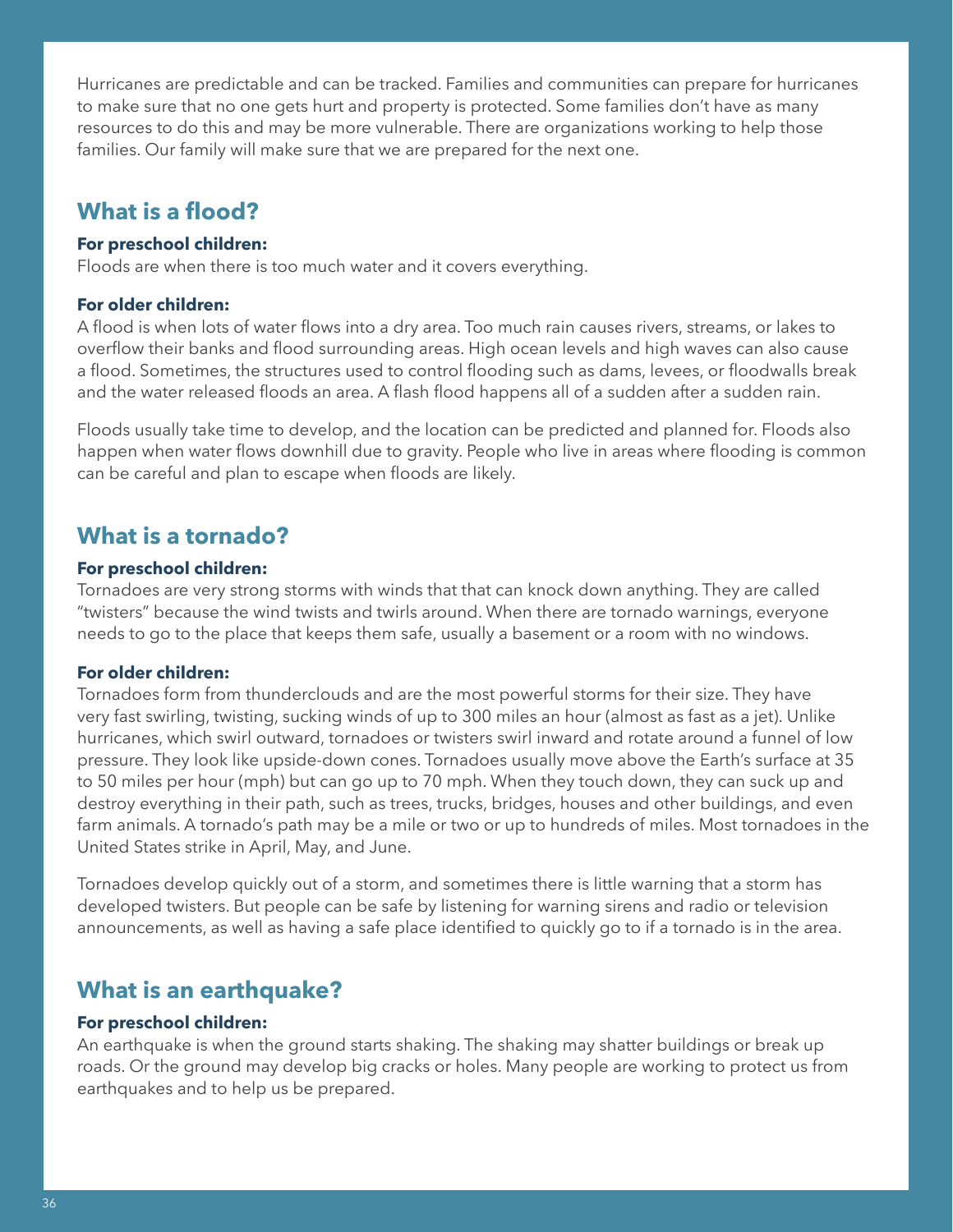#### **For older children:**

The Earth is divided into three layers: the core, the mantle, and the crust. Deep in the middle is a solid metal core that is very hot and also an outer core that is liquid. The outer core is about 1,300 miles thick and the inner core is about 800 miles to the center of the Earth. Next is a layer of hot minerals, called the mantle, which is flexible like plastic. The top layer is called the crust. All the oceans and the land are the top of the crust. The crust is typically about 25 miles thick beneath continents and about 6½ miles thick beneath oceans. The crust is relatively light and brittle. Most earthquakes occur within the crust.

Under the crust are tectonic plates made out of rock. These plates move all the time, but so slowly we can't feel it. The breaks in between the plates are called faults. Sometimes, a plate rubs or bumps into another plate and this causes an earthquake. Earthquakes create shocks and aftershocks that can be large or small. We may not even notice all the small earthquakes, but large earthquakes have destroyed cities and killed thousands of people.

Scientists are working hard to learn more about how to predict earthquakes and warn people. They are also working on how to protect buildings and other structures so that they can reduce the damage to life and property.

## **What is a tsunami?**

#### **For preschool children:**

A tsunami is an earthquake that happens beneath the sea. The earthquake can cause a big wave to form that can come onto the land and cause floods.

#### **For older children:**

A tsunami, or tidal wave, is a giant wave of water up to hundreds of feet high (as big as a large building) that rolls to the shore and knocks down and floods anything in its path. The bigger the tsunami, the farther the wave will reach onshore and flood more land. Scientists hope to find ways to give people in coastal areas more warning before a tsunami strikes so that they can move farther away and to higher areas.

### **What is a mudslide?**

Mudslides happen when there is excessive rain or flooding on the sides of hills or mountains. The solid ground becomes mud and slides down the hill, taking trees, buildings, and everything else down the slope.

People who live on hills or steep slopes can plan to get out safely as the ground gets full of water, before the mud begins to slide down the hill.

### **What is a wildfire?**

Wildfires are fires that cover a large area where there has been very little rain and all the trees and shrubs are dry. Wildfires can happen just as easily in housing developments as in forests. When the winds are strong, the fire can be carried by the wind and then destroy an even bigger area. Wildfires usually happen in late summer and fall in areas where rain is scarce. Terrible wildfires have happened in California, Australia, and other dry areas. They can start because of lightning, careless people who drop cigarettes or forget to put out campfires, or other reasons. They can last for days or even months.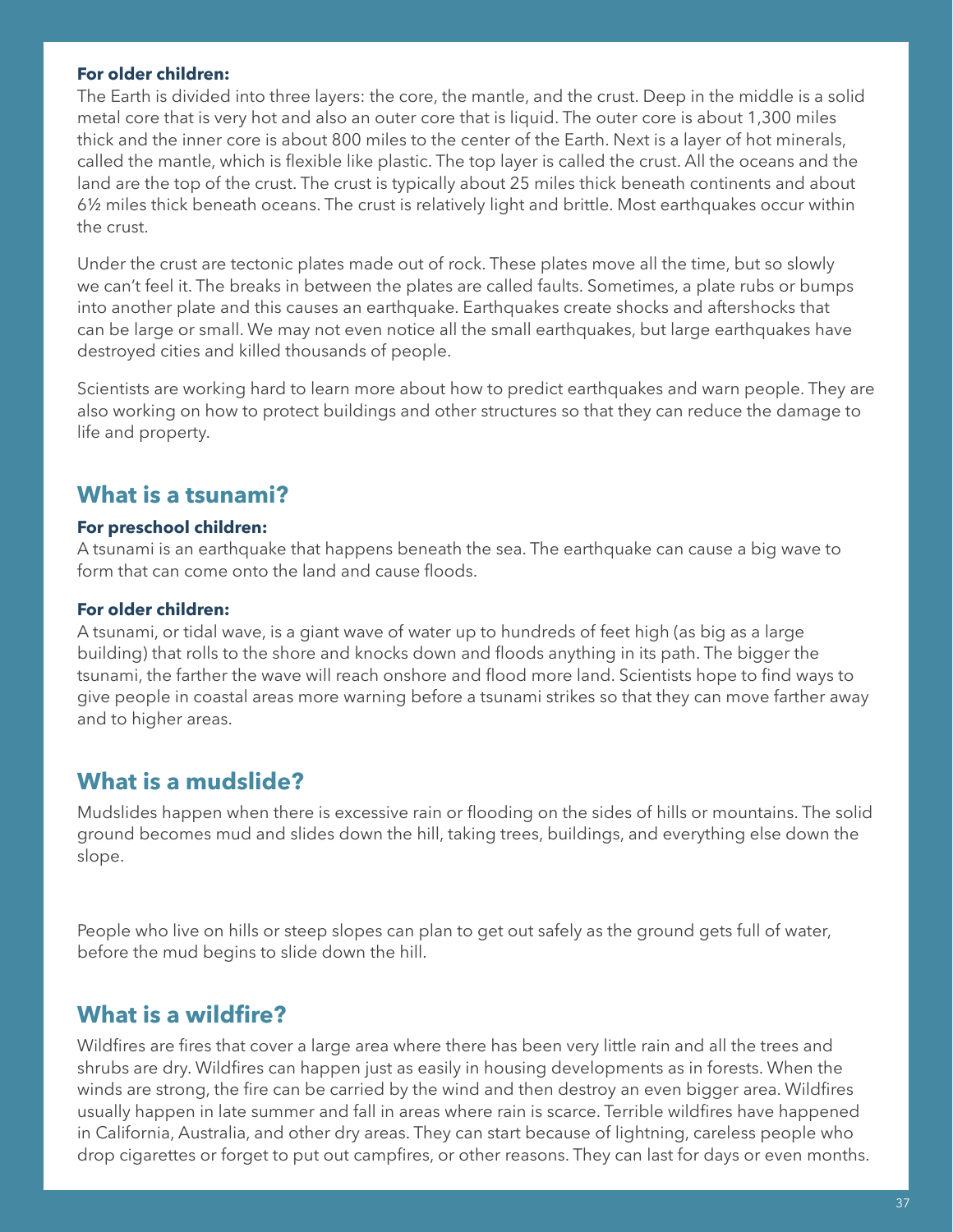We can know when fires are likely to happen, and families can work to protect their houses and prepare to flee to safety. Professionals are working on new tools and systems to prevent and respond to wildfires.

## **Answering the Questions of Child Survivors**

In the midst of any crisis, whether a violent attack or a natural disaster, everyone is scared, even the wonderful people who rescue others. Some were probably both scared and brave at the same time. Lots of people stayed scared for a long time and still have nightmares and scary thoughts. Police officers, firefighters, and soldiers all feel scared sometimes, too.

## **How can I feel better if I had to leave my home?**

The Federal Emergency Management Agency (FEMA) in the United States suggests that kids try to remember six things (slightly adapted from the original):

1. Disasters don't last very long. Soon, things will be back to normal, even if the normal is a little different than what it used to be.

2. You can get a new routine even if you can't go home for a while or never go back to the same home. You will settle down into a new place and you will meet new friends.

3. Look to your parents or other adults for help when you feel scared or confused. They will help you understand what is happening. Don't be afraid to ask questions.

4. Sometimes it helps to write about your experiences or to draw pictures about what has happened. You can describe what happened and how you feel.

5. It's OK to cry during a disaster, but remember, it will get better.

6. You may be able to help out. Children of all ages can help in the shelter by babysitting other children, cleaning up, or serving food. You can even help with sandbagging or cleaning up your house after a tornado, hurricane, or earthquake, or by creating care packages for those in need.

## **My mom (or dad, grandparent, friend, etc.) is really sad and not herself. Sometimes I think it is my fault. What can I do?**

Even if you are not the perfect kid in a time of crisis, how your mom feels is not your fault! Adults can be overwhelmed and confused by their feelings sometimes, too. When it's a bad time for your mom, don't take it personally. Like usual — but maybe a little extra — try to be helpful. She has a lot on her mind and, like you, is feeling sad and trying to figure out what to do. She will get better and will keep you safe. If you are ever worried about your mom (or anyone else) or she is unable to care for your basic needs, like food and shelter, talk to another adult — a neighbor, family member, teacher — or the police right away.

## **I miss my (relative, friend, pet). What can I do?**

Remember all the good things about\_\_\_\_. Draw some pictures, tell some stories, and let yourself cry. If your \_\_\_\_ is separated from you or missing, don't give up hope that everything will work out. Remember that \_\_\_\_\_ loved you and you will always have special memories of your time together. It's OK to still talk to \_\_\_\_ or act out what you would say if \_\_\_ were still here.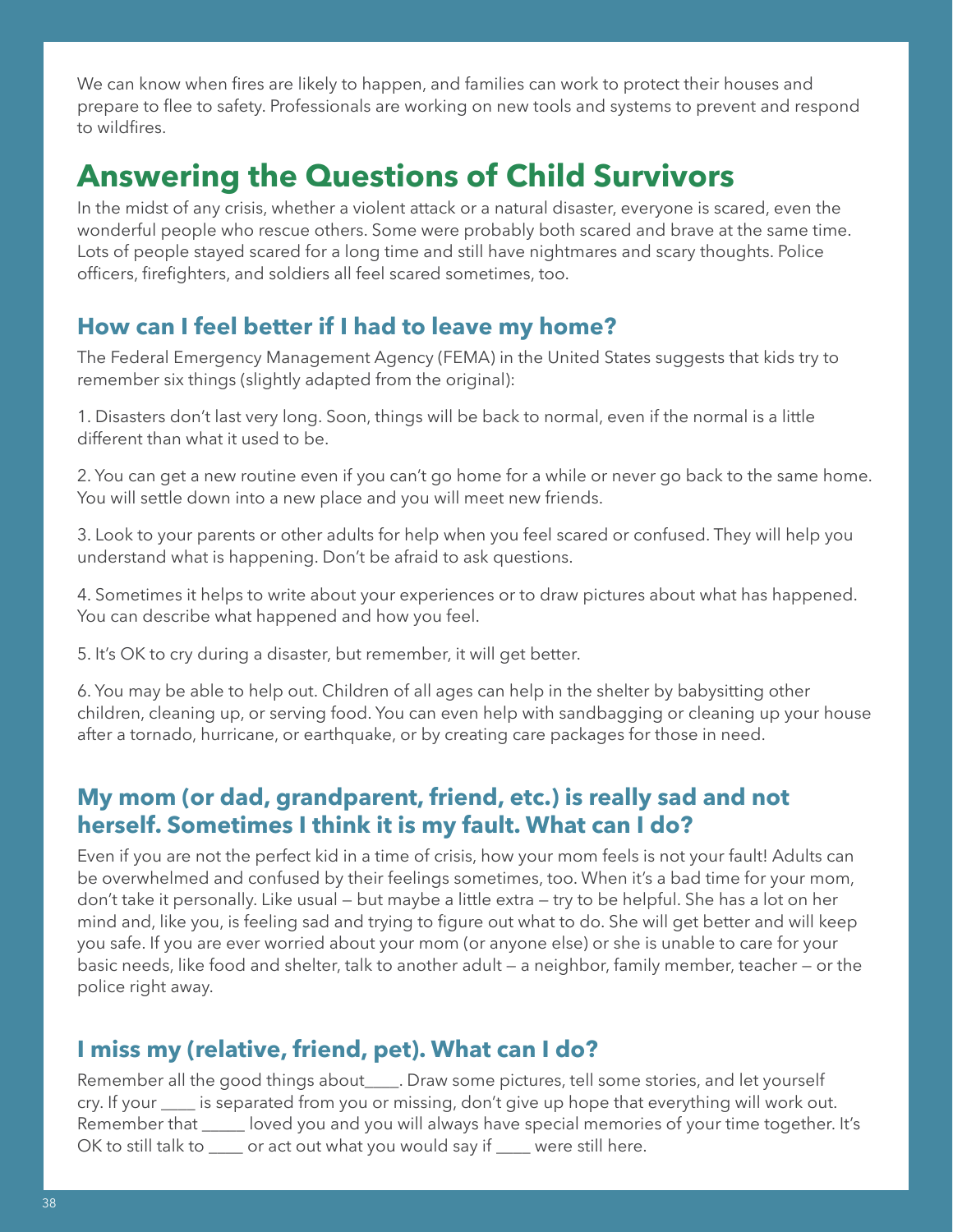## **Answering Questions About Military Engagement, War, Hate Crimes, and Terrorism**

## **How Do We Answer Younger Children's Questions About Terrorism and Hate Crimes?**

For younger children, as Fred Rogers said, "There are some people in this world who are very angry and haven't learned how to live with people they don't agree with." They come in all colors and live in different places. And sometimes they do terrible, awful things to hurt people. But there are many more people who know how to get along, and they are all over the world working hard to stop these people who do terrible things.

Terrorists are individuals and groups who represent only their own perspective, not any larger culture, religion, or community. Our anger, fear, and sense of powerlessness can sometimes cause us to feel and want to do senseless things — just like the terrorists did. Sometimes, decisions are made to respond and this can often escalate into military involvement. Most times, especially in our own communities, talking together, learning about others, and thoughtful problem-solving can help avoid rash behavior that leads to more conflict.

## **How Do We Answer Younger Children's Questions About War?**

Keep it simple: "Sometimes, whole countries, after much talking, still can't decide how to get along. They have militaries that fight each other."

## **How Do We Answer Older Children's Questions About War, Military Engagement, Retaliation, and Seeking Justice?**

This is a very hard subject, because adults don't always agree. Help older children understand that going to war is very unusual. There are many disagreements throughout the world and people do fight and go to war over them, but it is almost always a last resort. Children will hear adults talking about punishing terrorists and getting revenge, either as a tactic or a right. Just saying words like "revenge," "retaliation," or "vengeance" can contribute to a cycle of violence and should be avoided.

"Seeking justice" communicates to children the intent to live in a just world. Probably the best we can do is to tell children in a manner appropriate for their developmental level that sometimes the only thing that most people think we can do to stop very bad people or governments is to use military power. We can explain to children at their developmental level that we want them to learn how to live without violence and force, to use words, and to compromise. If all of us learned how to behave peacefully, no one would ever feel like fighting back. Discuss alternate solutions to war and conflict.

## **Children and War Play**

Studies show that many children are fascinated with implements of action and power, particularly weapons. It is important to accept that many boys especially will be fascinated and drawn to warlike behavior: both attacking and defending. Children engage in this play to take risks, feel powerful (during a time when they have little power), work through fears, or feel like they're helping. For younger children, rather than quickly banishing or condemning warlike play, recognize that police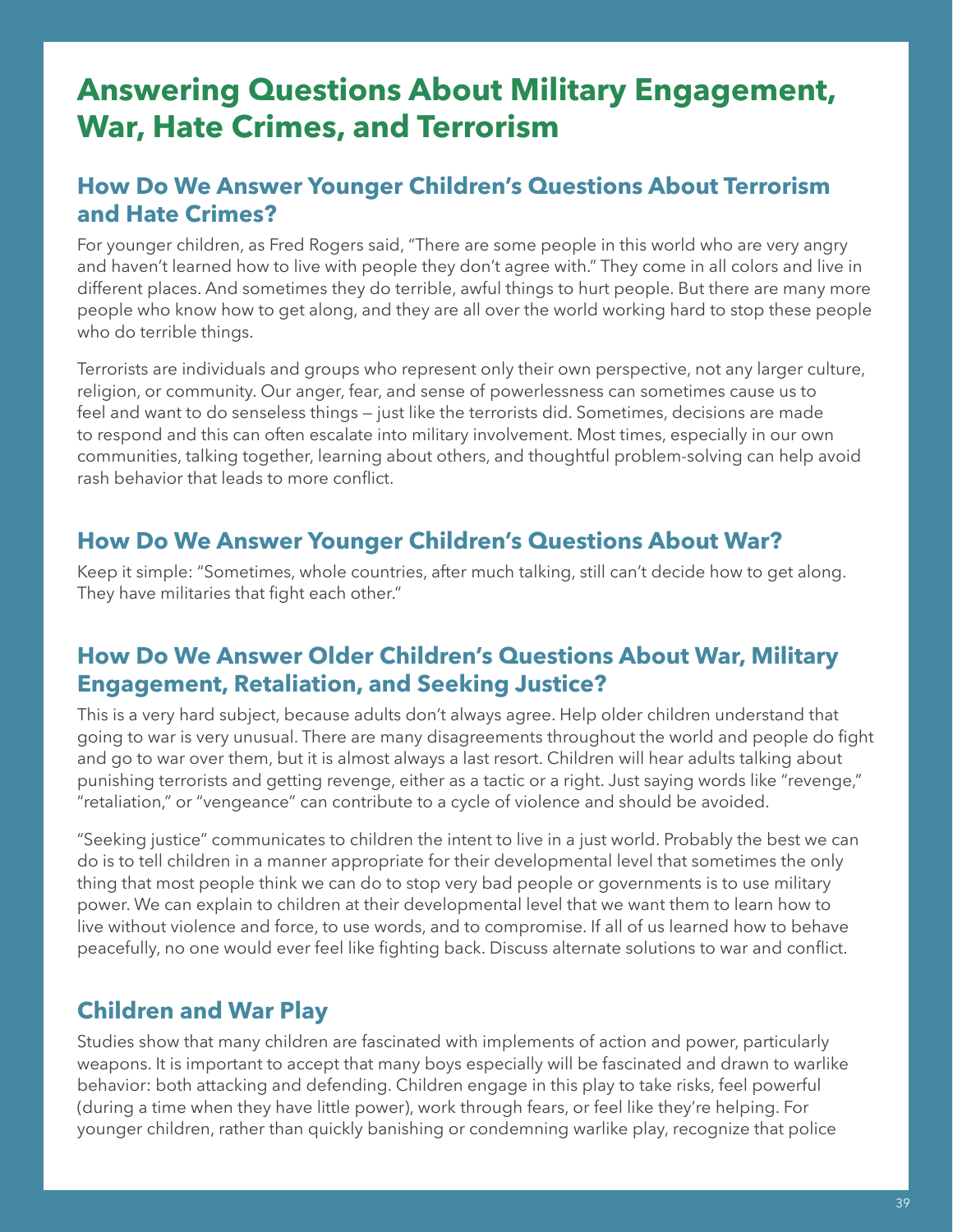cars, ambulances, rescue helicopters, planes, boats, cranes, and trucks are also equally dramatic implements of action and power that help and rescue.

It is important not to shame children's exploration of violence through play and to remember that general statements like "guns are bad" can be confusing to children who have a parent who is in the military or is a police officer. Most of the time, they don't stop anyway, they just hide it. Setting safe boundaries is appropriate. "I notice you are playing police officers. I don't feel safe when you point pretend guns at me or other people. Can you find another way to play?"

## **What Do We Tell Children Whose Loved Ones Face Military Service?**

Again, children need honesty and reassurance appropriate for their developmental level. If a family member is in the military, we can say, "She (or he) has a job to do and is trained to do that job. We are all a little scared and will miss her a lot when she is gone — and she is really going to miss us, too." It can help involve the child in activities that keep the loved one safe and connected. "We will pray (or hold her in our thoughts) every day and write postcards to her, draw pictures for her, keep a journal, and make a book of her letters. We can put markers on a map and trace her journeys."

## **What Do We Tell Teens Concerned About Military Service?**

Older teens may be concerned about the draft, military service, the moral issues of war, or their own capacity for bravery and sacrifice. They need an opportunity to talk about it. What opinions or guidance you share will, of course, depend on your politics. What teenagers need most from adults on this issue (and almost any issue) is an open ear and acceptance of their feelings and ideas. They need guidance rather than preaching. We need to help them arrive at the positions and courses of action that represent their emerging adulthood.

## **Answering Questions About Religious and Cultural Differences**

At the core of most conflict, whether on the playground or between countries, are competing perspectives and values, and a lot of misunderstanding. Having a sense of curiosity about others and humility about oneself can minimize a lot of struggles. If only this was as easily done as said.

Teaching and modeling tolerance, respecting diversity, and seeking inclusion are important responses to these issues and help develop children who can resolve issues peacefully. Children can learn these skills from the beginning. Unfortunately, they can also learn prejudice at a very young age. They can learn to fear differences, stereotype people, and reject others because of gender, color, race, size, culture, or any of the characteristics that become the object of stereotypes, including poverty. They learn this from the adults and children around them and from television, movies, music, and video games. They can develop negative attitudes about groups of people and apply them to individuals. Prejudice leads to scapegoating and discrimination.

Intolerance of others begins with ignorance and fear. Education is crucial to our attempts to create a more tolerant world. Children need to be taught about humanity, human rights, tolerance, the beauty of diversity, and how to be inclusive in order to combat images and stereotypes from the media and the world around them.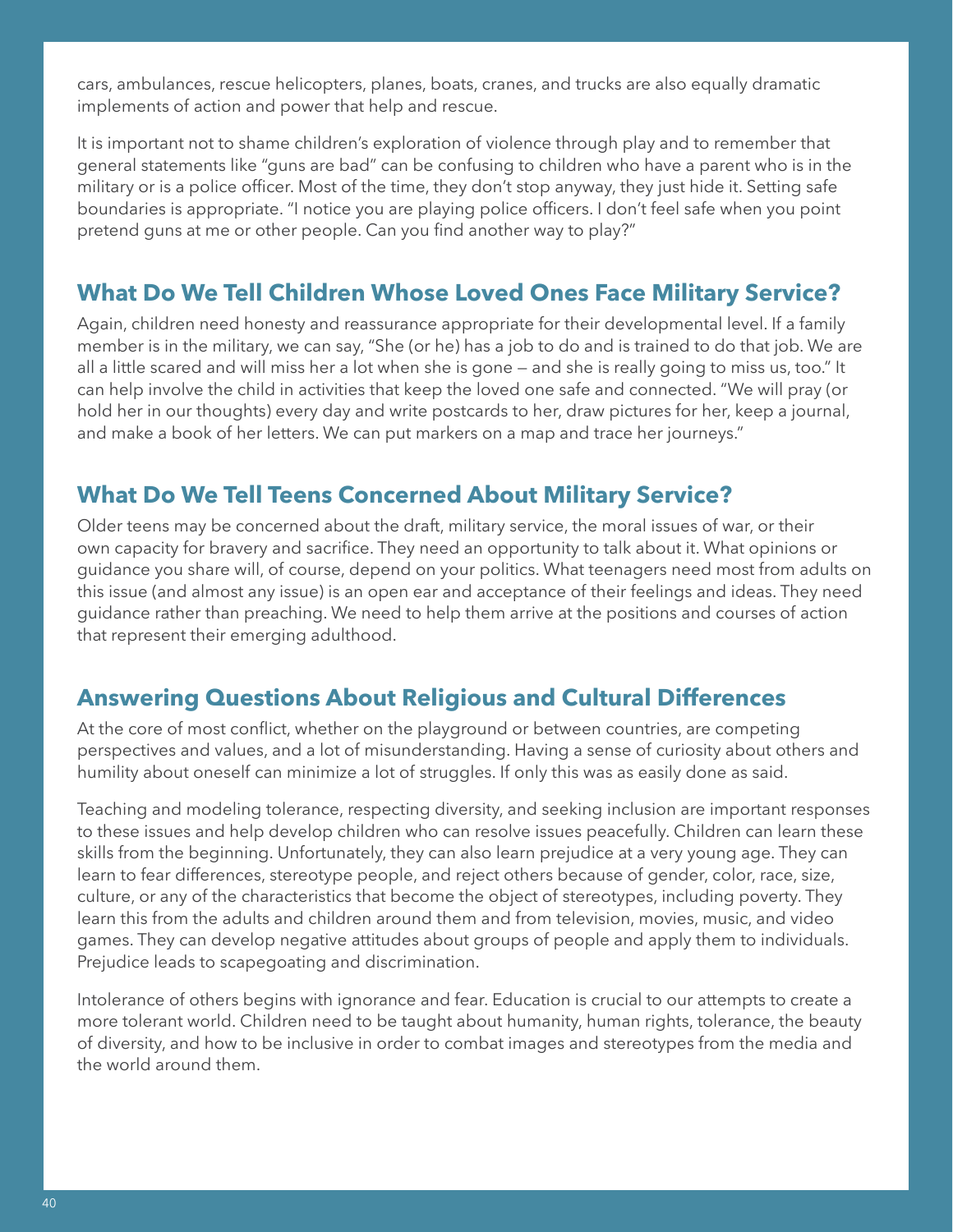## **Answering Children's Questions About Death**

For every age, the answer is a developmentally appropriate version of "Everything that is alive dies sometimes. Death is a part of life." Natural disasters, as with terrorism or war, bring the idea and reality of death to the forefront of children's lives. Adults create a climate of security or insecurity by their behaviors. If children experience a wall of silence or a storm of grief, they may not feel able to ask questions. Adults need to try to establish an atmosphere where children's feelings, questions, and needs are taken into account. Children react to how the adults in their lives react to death and dying. The personal feelings and behaviors that they witness will create a climate of security or insecurity.

## **Why do people (or pets) die?**

While it is very sad when people or animals we care about die, we need to remember how wonderful it was to have our time with them and keep them alive in our memories. Children under 3 years old experience the death of a loved one as an unsettling absence or the presence of sadness or emotional turmoil around them. They simply need our presence, warmth, and strength. Older children need the same, but also our understanding of their feelings.

To preschool children, death is another mysterious part of life. If someone who cares for them dies, they often feel abandoned. It is the absence that counts because they don't understand the finality of death or the emotional weight of grieving. The death of others is mostly a big deal to them because it is important to us; it upsets them because it upsets us.

Because young children believe the world revolves around them, they may feel that a death was something that they caused. They need reassurance that the person's absence is not the result of their own actions or feelings.

Older children understand that death is permanent and share our struggle with coming to terms with the "why" of it: "Why now?" "How will we carry on and get over it?" Their grief and sadness can be as deep as our own if it was someone they love. They can begin to identify with the loss that others experience. The knowledge that death is final leaves them wondering about their own death and the possible deaths of people they know. They may feel that death is a punishment for those who died or their loved ones.

Reading books and having conversations both prior to and after the death of a loved one can help children understand that death is part of the cycle of life. Death is also simply interesting to schoolaged children. They are often fascinated with the cause and details of the death and its aftermath. They understand death as a physical experience and often are concerned about the body, as many preschool-aged children would be as well: What happened to them? What will happen to them now?

Children and families who have or are experiencing the death of a loved one under traumatic circumstances need to draw on extended family and friends for support. They should also take advantage of the resources provided by employers and community agencies and the materials listed in the Resources section at the end of this guide.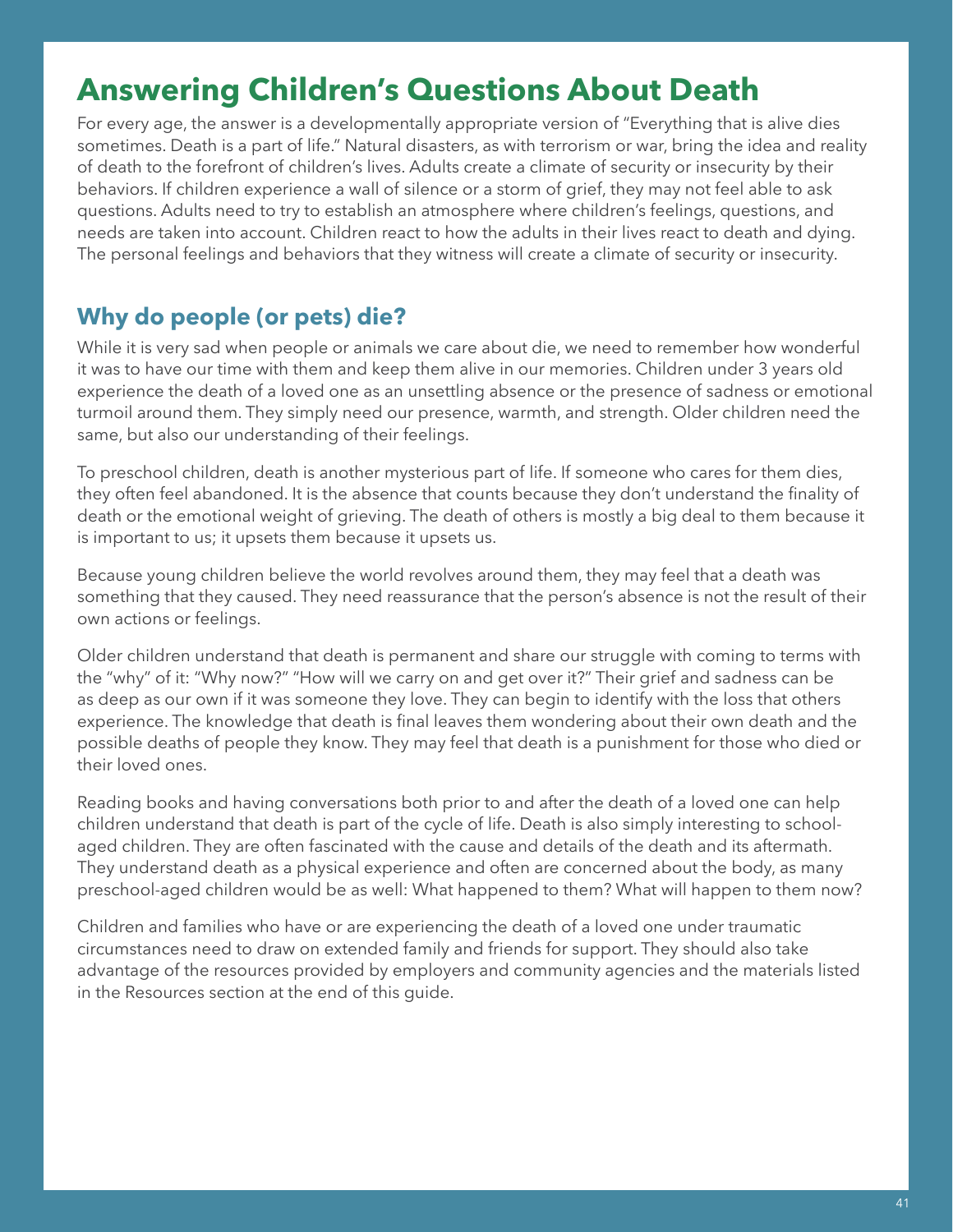## **How Can We Feel Safe and Be Safe? (for Families)**

Children who have experienced a disaster, directly or indirectly, need reassurance that they will be safe. They have learned that nature is terrifyingly powerful. Now they need to know that no hurricane, flood, tornado, or earthquake is likely to harm them if they respect nature and are prepared. They need to feel in control and powerful through their own efforts and through those of the competent adults around them. The key to both feeling safe and being safe is to be prepared. The more that even very young children are involved in the process of planning safety efforts, the more they will see natural disasters as a part of life they can manage. Evacuations for a fire or tornado drills can almost become family events, even if they are a little frightening.

#### **Have a family meeting:**

Families need to prepare and make plans for what might happen. Talk about what situations the family needs to be concerned about. Also talk about the rescuers and heroes who are there to help the family if disaster strikes.

#### **Make a family plan:**

Together, create a family plan that covers what the family needs to do to be safe:

- $\triangleright$  Decide what will be done ahead of time to be better prepared and whom to contact (family, friends, work, and school contacts).
- $\blacktriangleright$  Develop an emergency contact list of family, friends, schools, doctors, veterinarians, the police department, the fire department, and insurance representatives. Keep it in a central location, with a few copies in other areas.
- $\triangleright$  Create a safety map that includes:

Where to go in the house in the event of a disaster where staying in is advisable > Evacuation plans that include where to go within or outside the neighborhood > How and where to check in if the family becomes separated.

- $\triangleright$  Develop a pet survival plan that includes scenarios for taking the pet or leaving the pet behind.
- $\blacktriangleright$  Identify guardians to take care of children if the parents are no longer able to do so.
- $\blacktriangleright$  Take a first-aid class.

#### **Make a family safety kit:**

Together, decide what should go in the kit, where to keep it, and how to keep it fresh so it's ready when you need it. Depending on the type of natural disaster most common in your area, there are kit ideas online.

#### **A few ideas for a kit may include:**

- $\blacktriangleright$  Flashlights and batteries
- $\blacktriangleright$  Lighters and matches
- $\blacktriangleright$  Candles
- $\blacktriangleright$  First-aid kit
- $\triangleright$  Water (at least three gallons per person)
- $\triangleright$  Water purification kit or tablets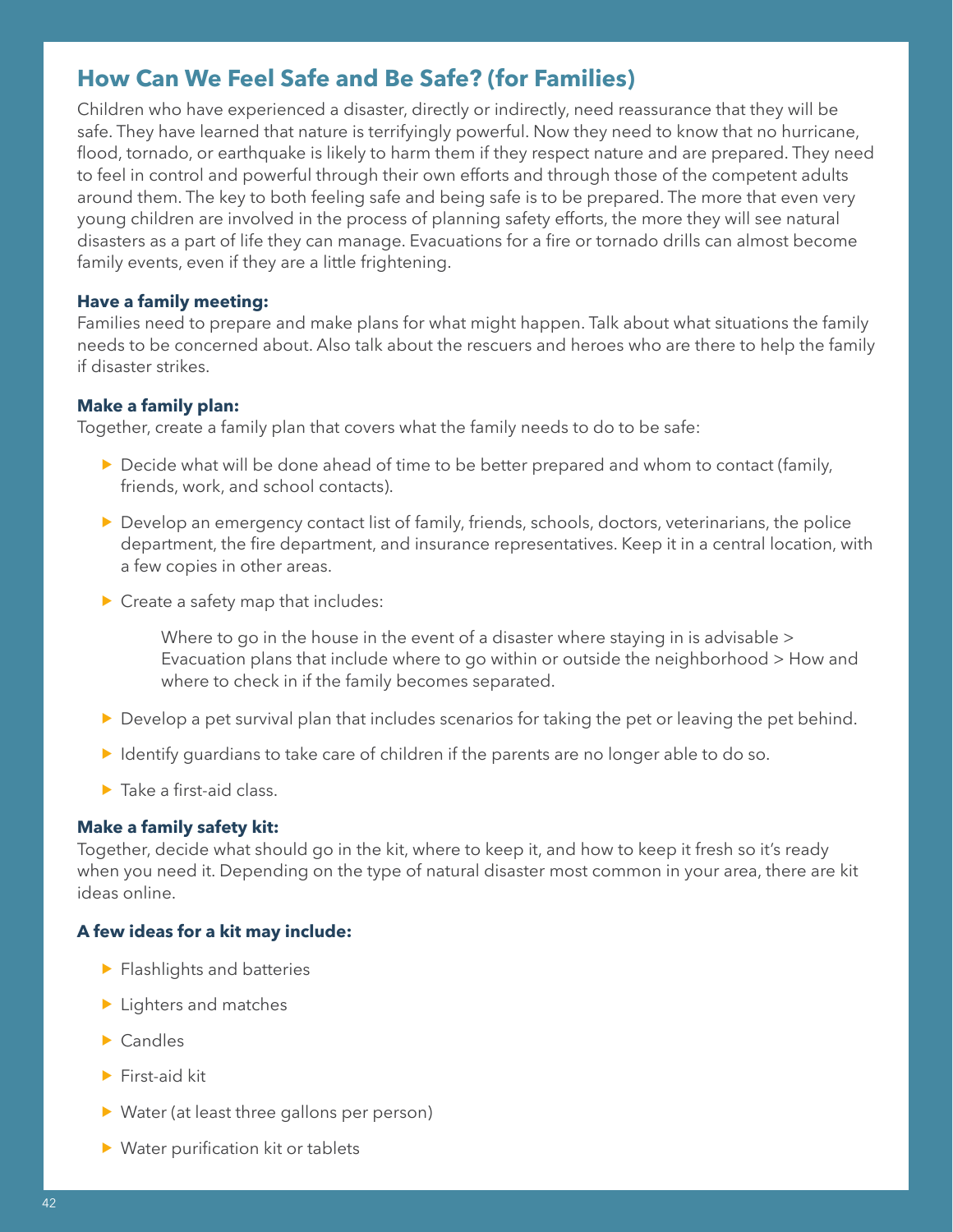- $\blacktriangleright$  Food (some nonperishable)
- $\blacktriangleright$  Sleeping bags or blankets
- $\blacktriangleright$  Radios and batteries
- $\blacktriangleright$  A tarp
- $\triangleright$  Camping supplies (tent, lantern, stove, sleeping bags)
- $\blacktriangleright$  Cash
- $\triangleright$  Medications and any necessary medical equipment
- $\blacktriangleright$  Extra clothing
- $\blacktriangleright$  Empty gasoline cans
- $\blacktriangleright$  Plastic trash bags
- $\triangleright$  Copies of important documents
- $\blacktriangleright$  Photographs of family members and family pets
- $\triangleright$  Names and numbers of important people: family, friends, doctors, and veterinarians
- $\blacktriangleright$  Pet survival kit with food and water, medications, carriers and restraints, pet toys, plastic bags

#### **Make each child a "my own safety kit":**

Have children prepare their own bags. With your help, let them decide what goes into the bag (and allow some child logic to prevail). Possible choices:

- $\blacktriangleright$  Flashlights and batteries
- $\blacktriangleright$  Snacks and water
- $\blacktriangleright$  Favorites, such as stuffed animals and toys, pillow or blanket, clothes, books, and games
- $\triangleright$  Battery-powered radio and batteries
- $\blacktriangleright$  *Whistle*
- $\blacktriangleright$  Camera
- $\blacktriangleright$  Journal
- $\triangleright$  Writing and art supplies

#### **Have practice drills:**

Practice what to do in the event of a possible natural disaster or fire. Assign roles for each of the children, preschool age and up. While this might sound scary to you, it will provide comfort and security to children by empowering them with skills and knowledge.

#### **Make a helping plan:**

Children (and adults) will feel stronger if they not only feel that they will be safe, but can also help others be safe during or after a crisis. Perhaps pack extra food, water, and supplies for others.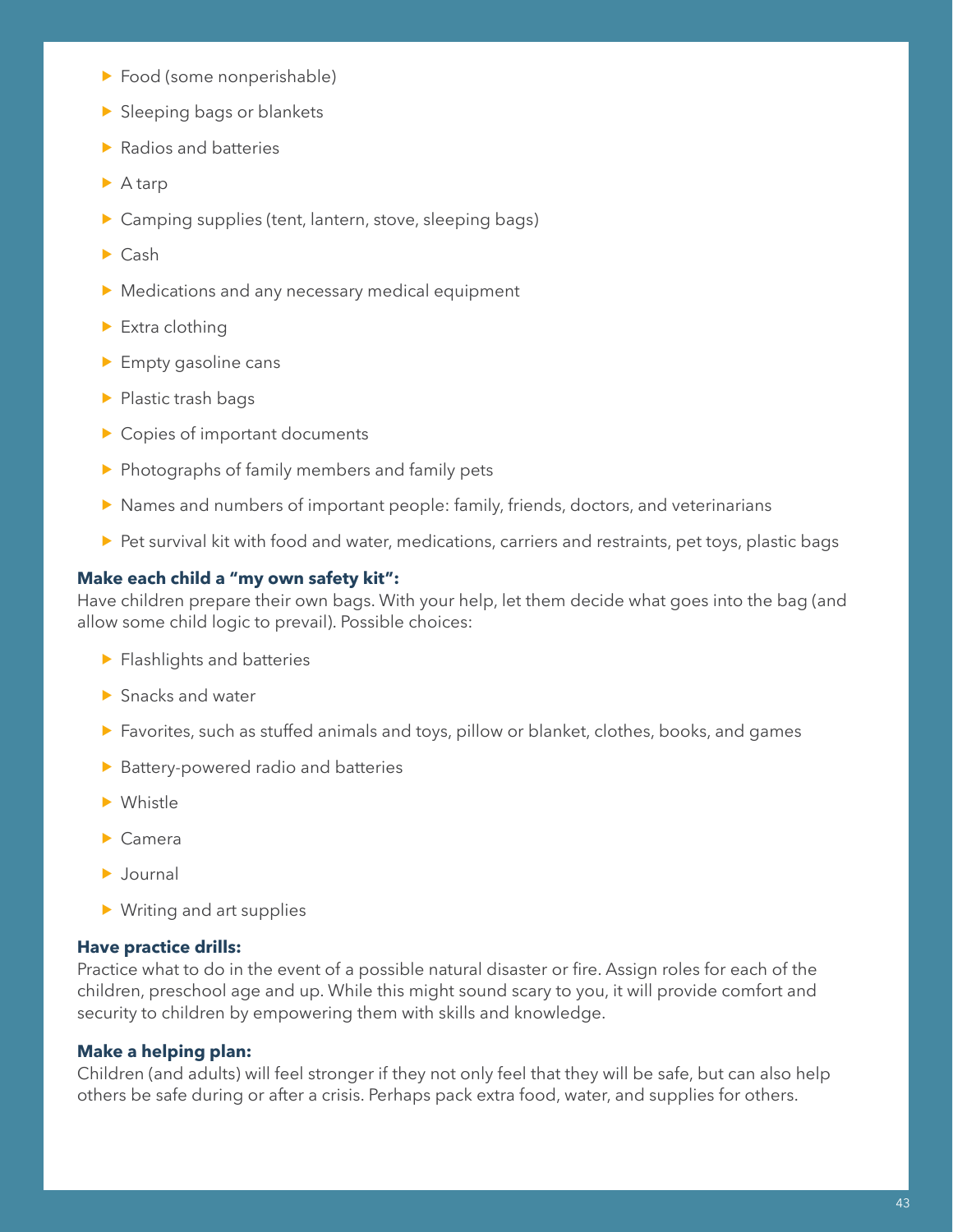## **Helping Children Grow and Thrive**

## **What Those Who Work With Children Can Do**

Caregivers and other adults who work with children are faced with many difficult issues. Life in a group setting inevitably involves accepting or reconciling different viewpoints. We all bring not only our own personalities and emotions into our work with children but our own politics, religion, and world viewpoints as well. The news may be filled with stories about people and events we have strong feelings toward or know very little about.

Crises can bring out the best and worst in each of us. The worst: selfishness and simplistic answers, blaming, avoidance, bias, or proceeding as if nothing has changed. The best: thoughtfulness, caring, kindness, courage, and the opportunity to guide children to important learning. Children learn from how people and communities respond in times of crisis. Adults need to model and teach the following:

**Thoughtfulness:** We need to make an effort to understand what others think and develop a broader perspective that respects the natural world and its relationship to people around the planet.

**Caring:** We are not alone. We live in a world of communities of children and families. Our interdependent future depends on mutual caring.

**Kindness:** Human beings here and around the world are hurting, and we can all take action to help in some way.

**Courage:** It takes courage to confront the power of nature and to accept differences. It takes courage to help others in their confusion, fear, loss, or grief while we tend to our own.

Learning: It will help others and us if we keep learning more about the world of nature, the wider world of people and culture, and the close-up world we inhabit.

**Responsibility:** It is our planet, our society, and our community. We need to take care of the world that we live in today and our children will inherit. Create opportunities for cooperation, such as projects, chores, and decision-making. Help children construct their own solutions to disagreements.

**Develop emergent curriculum:** Create projects based on children's current interests and concerns.

**Use conflict to learn:** Take advantage of disagreements far away and in the room to learn about conflict resolution, acceptance, and self-control. Provide materials that encourage children's play and expression representing their feelings and thoughts. Children need to work through issues; allow fantasy play or art as long as it does not hurt others.

**Celebrate differences:** Go beyond acceptance and tolerance. Research and celebrate differences in identity, culture, and beliefs. Notice unfairness and injustice in daily life and the news. Find the hope and goodness in every dark moment: the caring, helping, courage, tolerance, and compassion.

**Help children take action, and take action with them:** Write letters, send pictures, raise money, and connect with others. Take humanitarian action: International and national relief efforts always need support. Encourage empathy by allowing the safe and respectful discussion of feelings of hurt, fear, loss, and doubt (never forcing participation). Become language sensitive and teach children to be alert to hurtful language. Value and respect individual children, and try to eliminate stressful situations when necessary (new transitions, unnecessary challenges).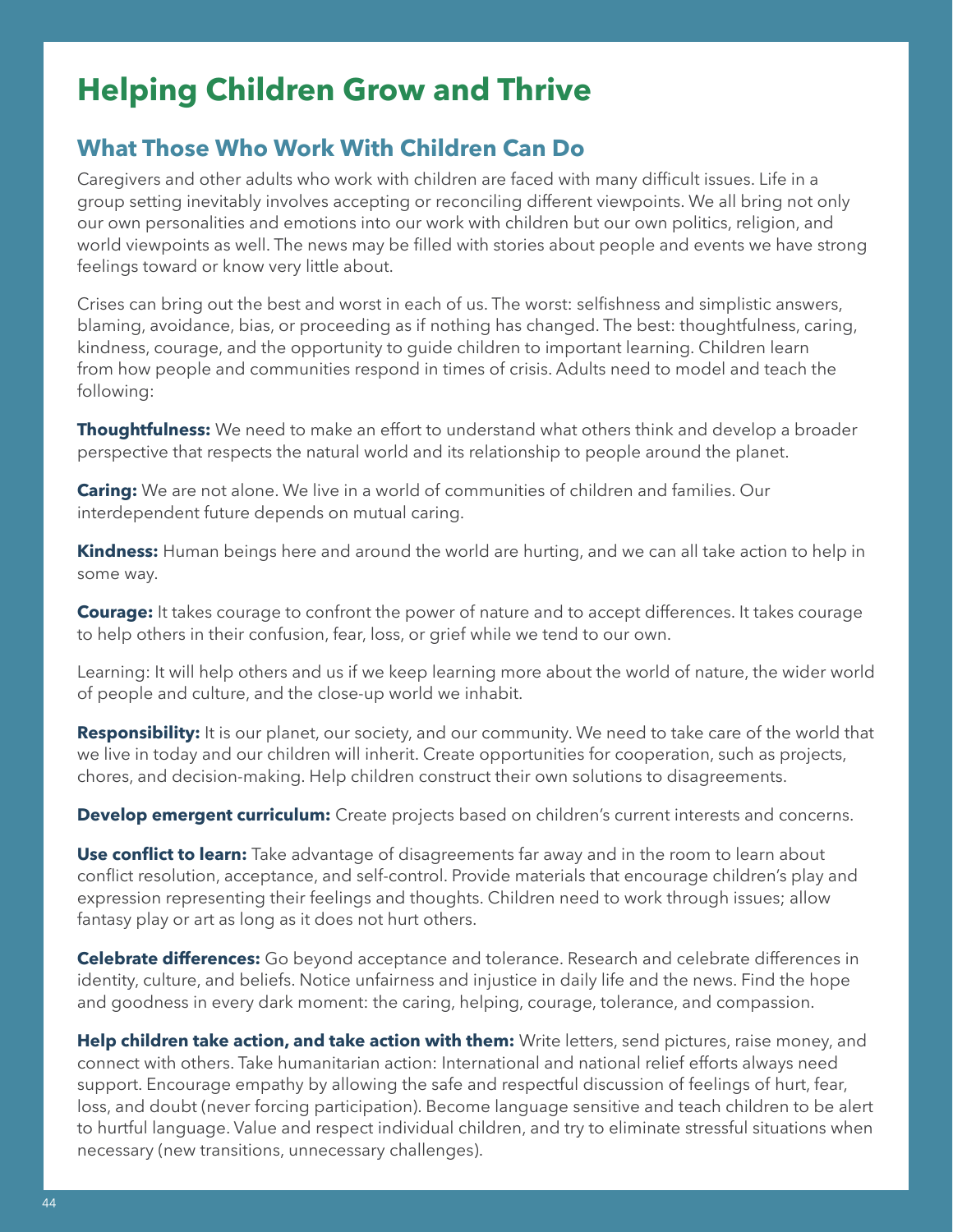Treat parents as partners. Keep them informed and involve them in your efforts.

While parents should use children's questions and statements as "teachable moments" to impart their moral and religious thinking and values about basic issues, caregivers should help children with anxiety, confusion, or interest without expressing their own religious or political views.

#### **Provide learning opportunities:**

- $\blacktriangleright$  Expand children's knowledge of the natural world through projects and experiments that involve growing things or measuring and tracking rain, snow, the speed of wind, or temperature.
- $\triangleright$  Provide pictures, music, films, food, art, excursions, and visitors to learn more about nature.
- $\triangleright$  Provide books at the appropriate developmental level that address the issues of natural disasters, poverty, respect for others, conflict, and overcoming fear and adversity.
- $\blacktriangleright$  Ensure that the curriculum includes children's current interests and concerns.
- $\triangleright$  Teach children the difference between fact and opinion and how to discern from sources of information.

#### **Help children cope and succeed:**

- $\blacktriangleright$  Provide materials that encourage children's play and expression of their feelings and thoughts. Children need to work through issues, so allow fantasy play or art as long as it does not hurt others.
- $\triangleright$  Value and respect individual children, and try to eliminate stressful situations when necessary (new transitions, unnecessary challenges).

#### **Encourage an active, democratic process:**

- $\triangleright$  Sustain or create a democratic group in the classroom with participatory decision-making. Make the group safe for discussion of conflicting ideas.
- $\triangleright$  Create opportunities for cooperation: projects, chores, and decision-making.
- $\triangleright$  Prioritize character and empathy development and environmental learning and stewardship.

#### **Grow good people:**

- $\triangleright$  Celebrate all the beauty of diversity. Research and respect differences in identity, culture, economic differences, and beliefs.
- $\triangleright$  Notice poverty, unfairness, and injustice in daily life and the news, and call children's attention to them as appropriate.
- $\blacktriangleright$  Encourage empathy by promoting the safe and respectful discussion of feelings of hurt, fear, loss, and doubt (without forcing participation).
- $\triangleright$  Become sensitive to hurtful language and teach children to be alert to it.
- $\blacktriangleright$  Try to find hope, goodness, and courage in every tragedy. Help children see caring, courage, tolerance, and compassion in them.

#### **Grow good citizens:**

- $\blacktriangleright$  Help children take action, and take action with them; for example, write letters, send pictures raise money, and connect with others.
- $\blacktriangleright$  Involve children in local and global humanitarian efforts.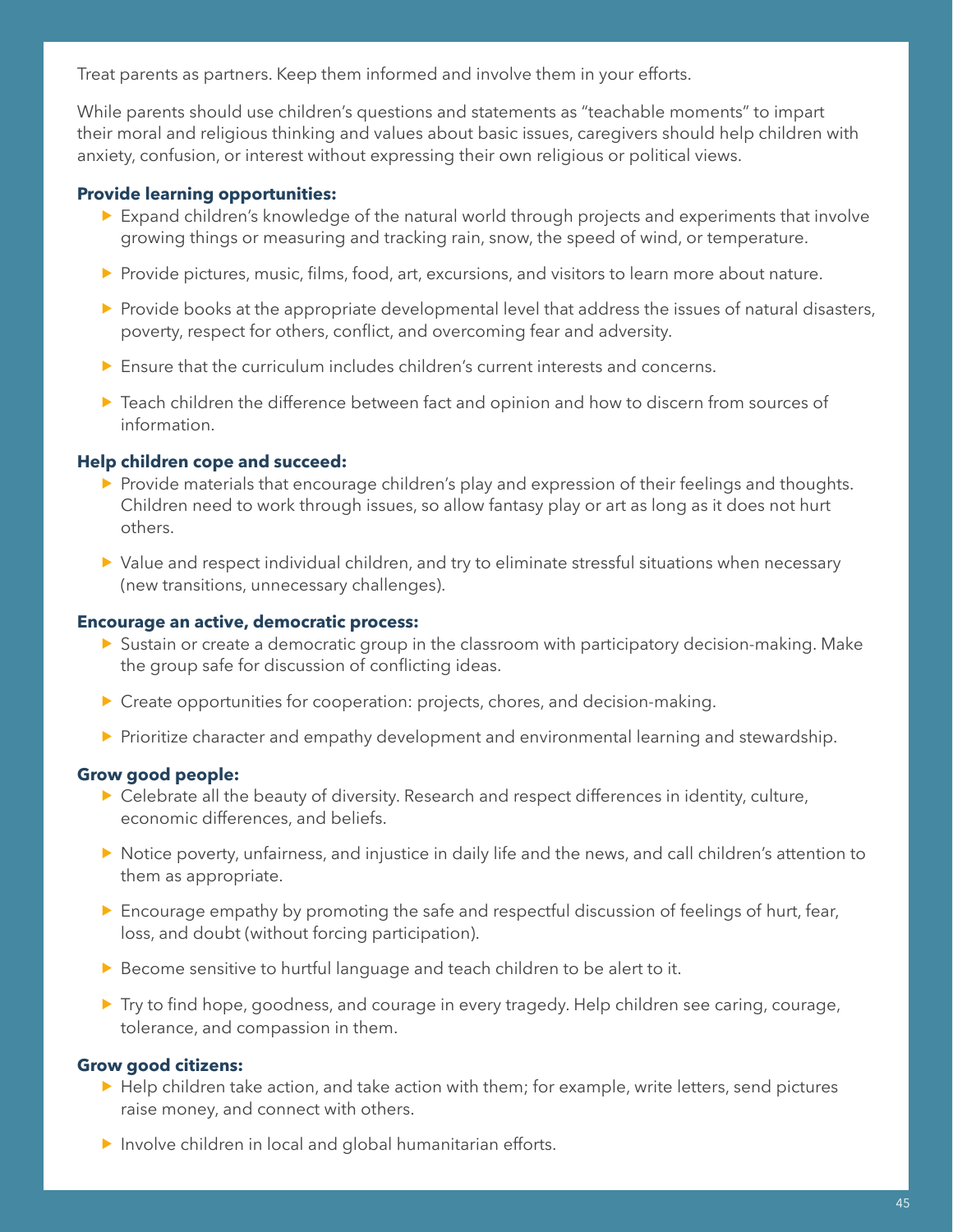#### **Work with families:**

 $\blacktriangleright$  Treat families as partners. Keep parents and family members informed and involve them in your efforts.

### **Trauma-Informed Care**

Trauma-informed care has become a frequently used phrase, but many aren't clear on its meaning. Simply stated, it means that the care a child is receiving is informed or influenced by an understanding of trauma and its impact on development and behavior. This leads to increased sensitivity and individualization. For example, if a child is behaving aggressively, he or she could receive severe consequences. In trauma-informed care, the adult response would recognize the aggression is a symptom of trauma and respond with interventions that treat and heal rather than simply suppress.

While parents can recognize the signs of trauma and the need for trauma-informed care, it is important to seek support and professional help when you suspect a child needs this type of care. The entire family deserves support and healing. Caregivers can be an integral part of the community of caring that a child deserves. Seeking additional expertise in trauma-informed care is valuable for all who work with children.

### **Strengthening Children's Understanding of the World**

All but the youngest children are aware that we live in a big world with many countries and many different kinds of people. The world beyond our borders becomes more real to us during international conflict. Interest in a crisis presents an opportunity to help children learn about the world and all its people and to connect with them. Use books and the media to explore the world's peoples and environments. As children grow up, introduce different ethnic foods. Learn more about the nationalities represented in your child's care center or school.

## **Promoting Tolerance and Respect for Others**

Children will mirror what adults say and do, which gives us the opportunity to promote inclusion. If children express fear or antagonism toward a group of people, ask them to explain what they are thinking and feeling. If they share something that doesn't sound like it came from them, ask gently where they heard it so you can offer alternative, correct information.

Tolerance and respect for other cultures begin at home, but school and education are crucial to create a more understanding and tolerant world. Together, educators and families can prevent dehumanization, prejudice, and stereotyping.

- $\triangleright$  Become aware of your own biases and watch what you say about others. Be a model for respect for diversity.
- $\triangleright$  Create a multicultural environment in your home or school, and show that you value diversity in culture and social class. Expose children to other cultures and social groups through books, media, restaurants, festivals, and personal experiences with friends, coworkers, and the community.
- $\triangleright$  Use accurate and fair contemporary images of cultural groups rather than stereotypes.
- $\blacktriangleright$  Listen to and answer children's questions about others with respect and accuracy.
- $\triangleright$  Banish teasing or rejection, particularly when it is based on identity: gender, race, ethnicity,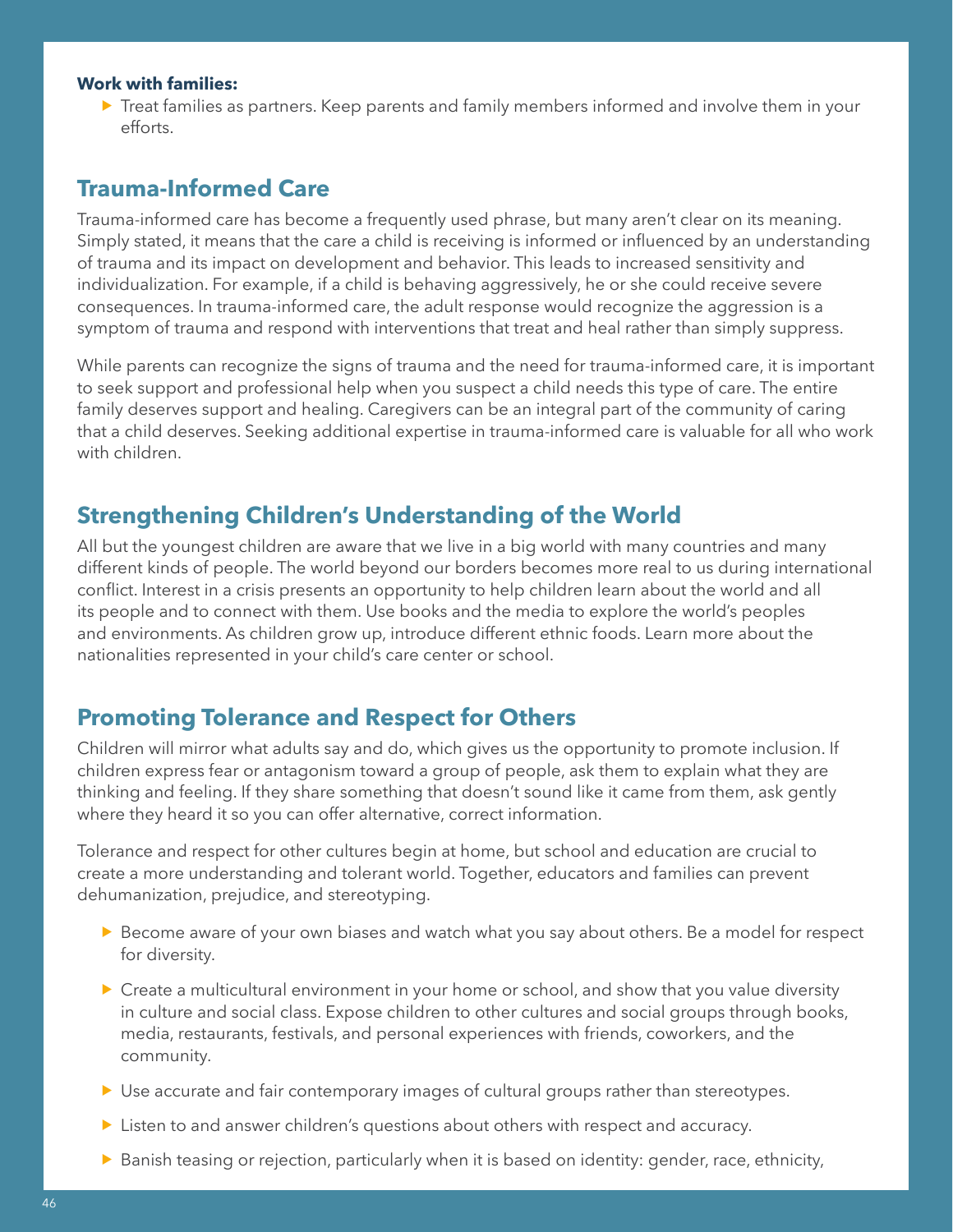religion, size, age, or physical characteristics.

- $\triangleright$  Provide experiences and discussions that explore similarities between people and center on positive dimensions of differences and appreciation of them among people and cultures.
- $\blacktriangleright$  Help children learn the difference between feeling proud of one's heritage and feeling superior to others.
- $\blacktriangleright$  Teach children (and adults) to recognize stereotypes and caricatures so they don't use them unknowingly.
- $\blacktriangleright$  Teach children how to challenge bias about themselves and others in nonconfrontational ways.
- $\blacktriangleright$  Help children develop their understanding of fairness and justice, as well as identify injustice.
- $\blacktriangleright$  Encourage children to take action to make their community a better and fairer place.

Ultimately, respect and tolerance require real relationships with real people. We must make an effort to bring children and families from different cultures together to truly come to know each other.

Adapted from "Teaching Young Children to Resist Bias: What Parents Can Do" (Sparks et al., NAEYC: Washington, D.C.).

## **Strengthen Children's Understanding and Connection to the Natural World**

Our planet is a wonderful place for life. The natural world — the Earth, sun, wind, water, and fire — all work together to make it possible for us to live. But nature is far more powerful than human beings and there are times that natural events create terrible conditions for people. Understanding and respecting the planet and all its forces of nature is important for safe living.

All but the very youngest children can learn that nature is a powerful force in shaping and sustaining life on the planet. Children need to understand that all the powers and properties of nature are interrelated. Human beings are just one part of it. There is a purpose for natural phenomena, and even the most negative events can have positive effects: Floods distribute soil to farmland, for example, and wildfires help create new forest growth.

Here are some ways to help children learn to respect the natural world and feel their relationship to the Earth:

- $\blacktriangleright$  Expose children to the outdoor world of streams, rivers, lakes, the ocean, stormy weather, hills, and mountains so that they develop a sense of familiarity and safety in the presence of natural forces.
- $\blacktriangleright$  Involve children in gardening to help them understand natural cycles.
- $\triangleright$  Use books, the media, and the Internet to explore the world of nature and environmental issues as well as learn about catastrophic events. Learn how floods, wildfires, earthquakes, hurricanes, and other natural phenomena have a purpose in maintaining the health of the planet.
- $\triangleright$  As a family, become more aware and active around environmental issues and become activists in promoting policies that respect nature and reduce the likelihood of damage to the environment and destruction to human society.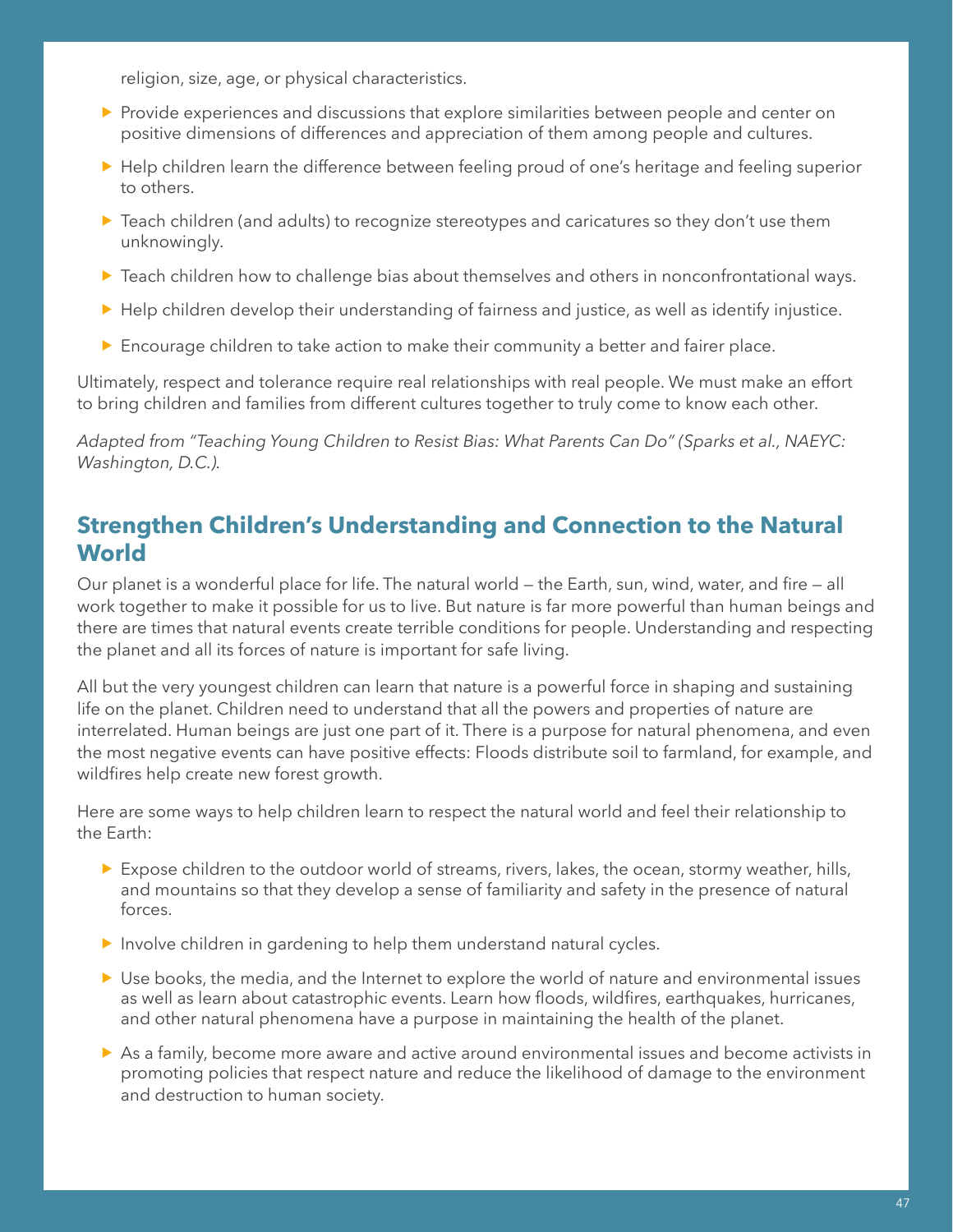## **Finding the Strength and Goodness in Children**

Disasters and crises are not only about needs. Although catastrophes may expose our frailties and vulnerabilities, they also can uncover our strengths, courage, and goodness. That is true for children as well. Author Robert Coles, in "Children of Crisis: A Study of Courage and Fear" (Atlantic/Little Brown, 1964, p. 329), observed more than 50 years ago that a middle-class parent was more interested in what was good for his children than what good he might ask of them. Coles was struck by the contrast with the "goodness" and moral courage that he saw in action as 6-year-old Ruby Bridges almost singlehandedly integrated the schools of New Orleans, and other young black children all over the South joined the front lines of the American civil rights movement, facing angry mobs, water hoses, and police dogs. His observation applies today: Many of us as parents spend more time trying to provide the goods and the good life for our children than finding the goodness in our children.

Even young children are capable of courage, compassion, and contributions to the community if we involve them in the life outside the home. Even the youngest can be part of a disaster relief effort. Recognizing and honoring their individual and developmental capacity and competence not only helps children cope, but it is the essence of raising children to be contributing members of the society that they will inherit.

## **What Happens Now? Toward a Better World**

In times of crisis, it is important to find strength and reassurance in our communities, our diversity, and our common commitment to learning how to develop a better world. Horrific natural disasters that create large-scale destruction can bring into focus that we are one planet — a planet that our children will inherit. How we live our lives, the resources we consume, and the policies our governments pursue all have an effect on the natural world. Children need to be taught about nature and the Earth; the natural forces that can affect our own lives and the lives of children and adults around the globe. Children need to develop empathy and a thoughtfulness that underlie their judgment. They need to learn how to work together to solve problems and draw upon the strengths of their family, their community, the nation, and the world.

A catastrophe or crisis that spurs us to respond with compassion and support can also remind us that pain and suffering, grief, or loss are not confined to world-shattering events. Every day, children around the world need our compassion and support for tragedies and struggles both large and small.

Children are always surrounded by heroes. In addition to the firefighters, police officers, rescue workers, armed forces, and all those who helped the victims or survived the devastation, there are others:

- $\blacktriangleright$  Parents, caregivers, and other adults who give children their strength when they themselves are overwhelmed with their own feelings of uncertainty, fear, or grief.
- $\triangleright$  Children who help protect themselves and their families, acting bravely as they flee or endure natural disasters.
- $\triangleright$  Children and adults who recognize they can support others in crisis and provide time, energy, or material resources to help.

When the winds are howling, when the noise is deafening and the darkness grows, or when the ground shakes or opens up, children need all the shelter and light that we can bestow upon them. We need to always remember that children have the strength and goodness within them to make the world a better place in the future.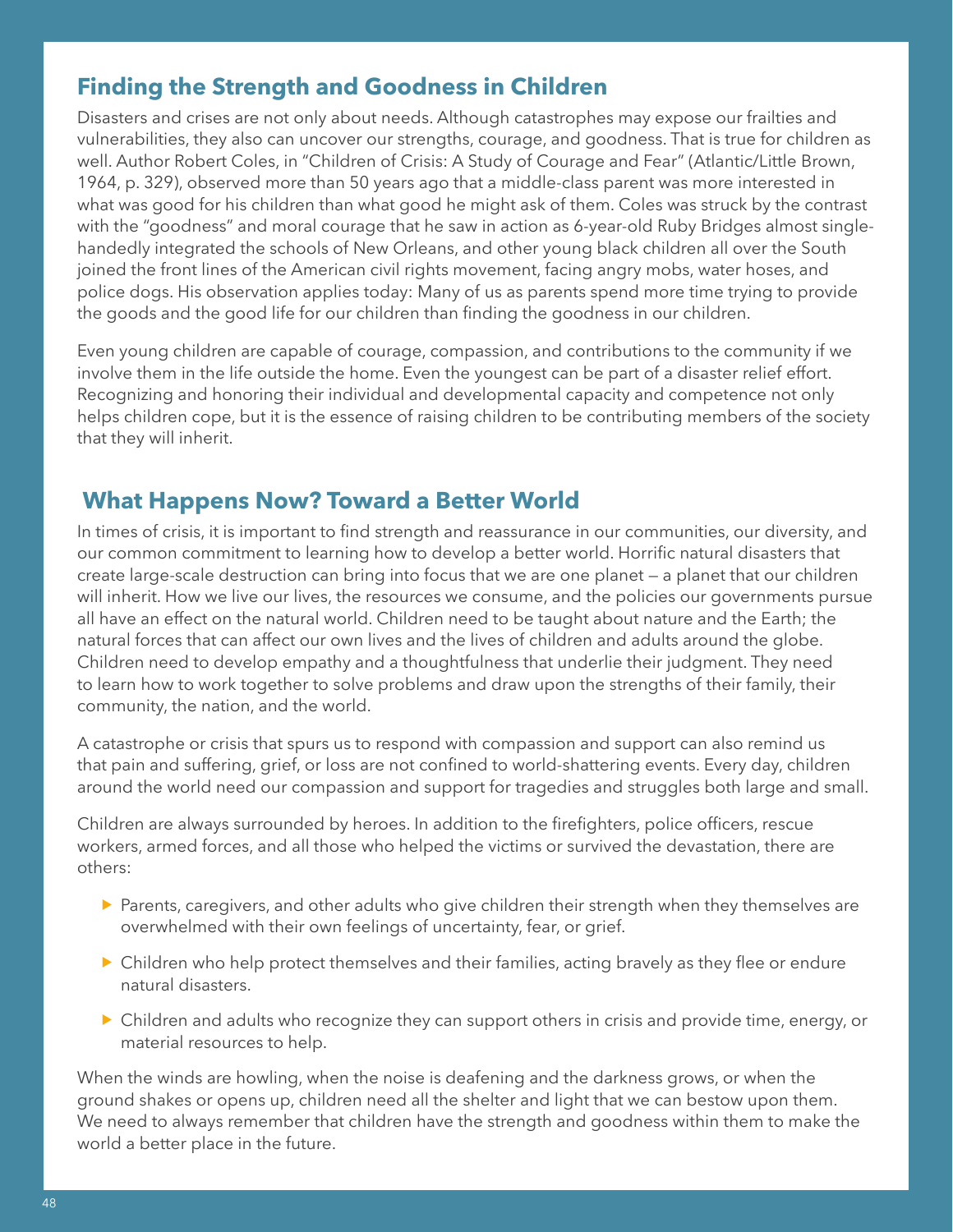## **PART III:** Supporting Professional Caregivers through Grief\*

Emotionally healthy staff are at the heart of strong, effective programs. We can't expect caregivers and others to create a warm, nurturing environment for children when they are struggling with powerful emotions. They simply can't give something they don't have. This section offers some perspective and information on how to support staff through grief.

## **The Unique Needs of Professional Caregivers**

Much has been written about supporting staff through grief in the workplace, but the needs of caregivers vary widely from those in other professions for several reasons:

- $\triangleright$  Staff develop deeply personal relationships with their clients.
- $\triangleright$  Caregivers and others must maintain an emotionally stable environment.
- $\triangleright$  Change is constant in child care centers, shelters, hospitals, and similar settings.

## **Personal Relationships**

Staff become very personally connected to their clients — children and families. When clients experience loss, caregivers are often directly impacted. Children and families rely on caregivers to provide a safe, comforting, dependable environment after a loss, even when the caregiver might be processing his or her own feelings about a situation.

Additionally, the range and scope of experiences a caregiver encounters are vastly larger than those encountered by employees in other industries. In a given day, a caregiver might comfort a child whose pet died, encourage a parent who is grieving over the diagnosis of a disability, or support parents who are facing divorce.

## **Emotional Stability**

In many industries, an employee struggling with a loss can close the office door and "muscle" through his or her work while quietly and privately dealing with grief. Caregivers don't have the option of retreating to a private office during difficult times. They're in the classroom, clinic, shelter, etc., where children and adults need them to be present, engaged, and involved. This reality can tax a caregiver's emotional reserves, potentially leading to burnout and other negative outcomes.

## **Constant Change**

Perhaps more than any other industry, caregivers work in an environment of constant change. Children and families enroll and depart. Children move to new classrooms or new schools. Staff turnover tends to be higher than in other industries. All these realities can cause stress and grief for staff, but are rarely acknowledged.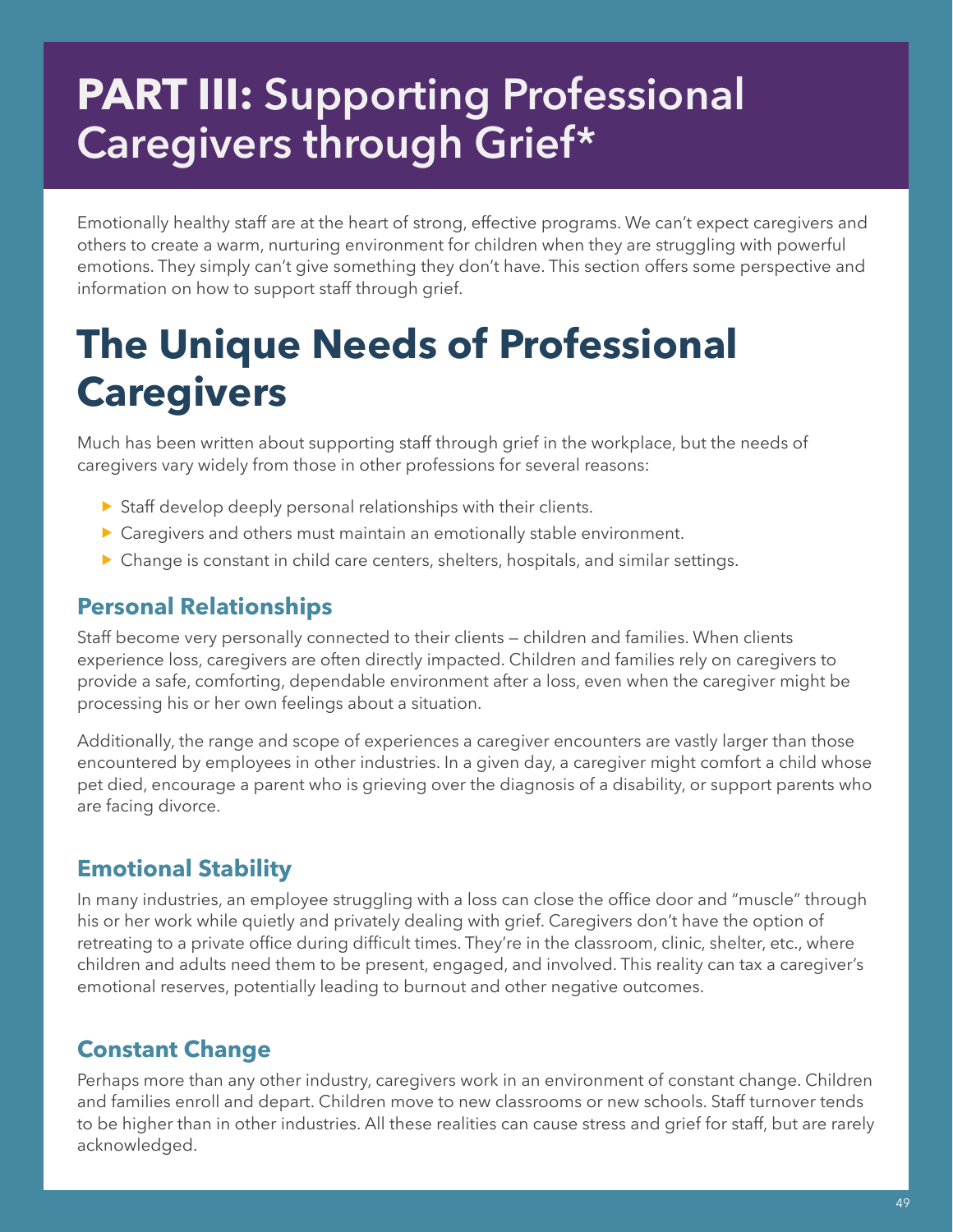\*The term professional caregiver refers to anyone who cares for children professionally, including teachers, therapists, clinicians, medical personnel, social workers, and others, rather than parents, grandparents, families, and guardians.

## **Creating a Safe Place for Professional Caregivers**

Acknowledging and talking about these challenges goes a long way in diffusing some of the stress caregivers feel. In the following segments, you'll find more specific ideas on building a staff community that fosters healthy emotional expression for caregivers.

## **What to Do**

## **Build Community**

Child care centers, clinics, and schools are inherently different than many workplaces. We are in the business of dealing with human relationships and emotions, day in and day out. Caregivers need and deserve a warm, comfortable environment just as much as the children do. By building a strong sense of community in the setting **before** a crisis or loss occurs, we ensure that caregivers find the support they need during difficult personal situations.

**The culture and environment can either nurture staff's emotional growth or hinder it. Every** member of the staff plays a part in how the community feels. Think about how well your organization fosters emotional well-being for staff. Below are a few ideas to consider:

- $\triangleright$  Create a warm, welcoming space for staff. This might take some creativity, depending on your floorplan, but try to consider it a necessity rather than a luxury.
- $\triangleright$  Work on establishing a healthy community culture in your center. Say no to gossip and encourage staff to communicate, work together, and build friendships.
- $\triangleright$  Spend time on building relationships. Be transparent in your expectations and think about how to divide responsibilities in a way that fosters growth while reducing competition.
- $\blacktriangleright$  Plan occasional social activities and use staff meetings effectively to build community.

#### **Be Prepared**

- $\blacktriangleright$  Remember the tasks of grief described earlier, as well as the general tips for supporting adults.
- $\triangleright$  Stay up to date on company policies so you know (and can answer) questions about insurance, benefits, and medical leave.

## **Ideas for Specific Situations**

## **When an Employee Suffers a Loss**

**Respond immediately.** Reach out to an employee as soon as you learn of a loss. Express sympathy and ask what you can do to help. Listen to the employee and respect his or her wishes,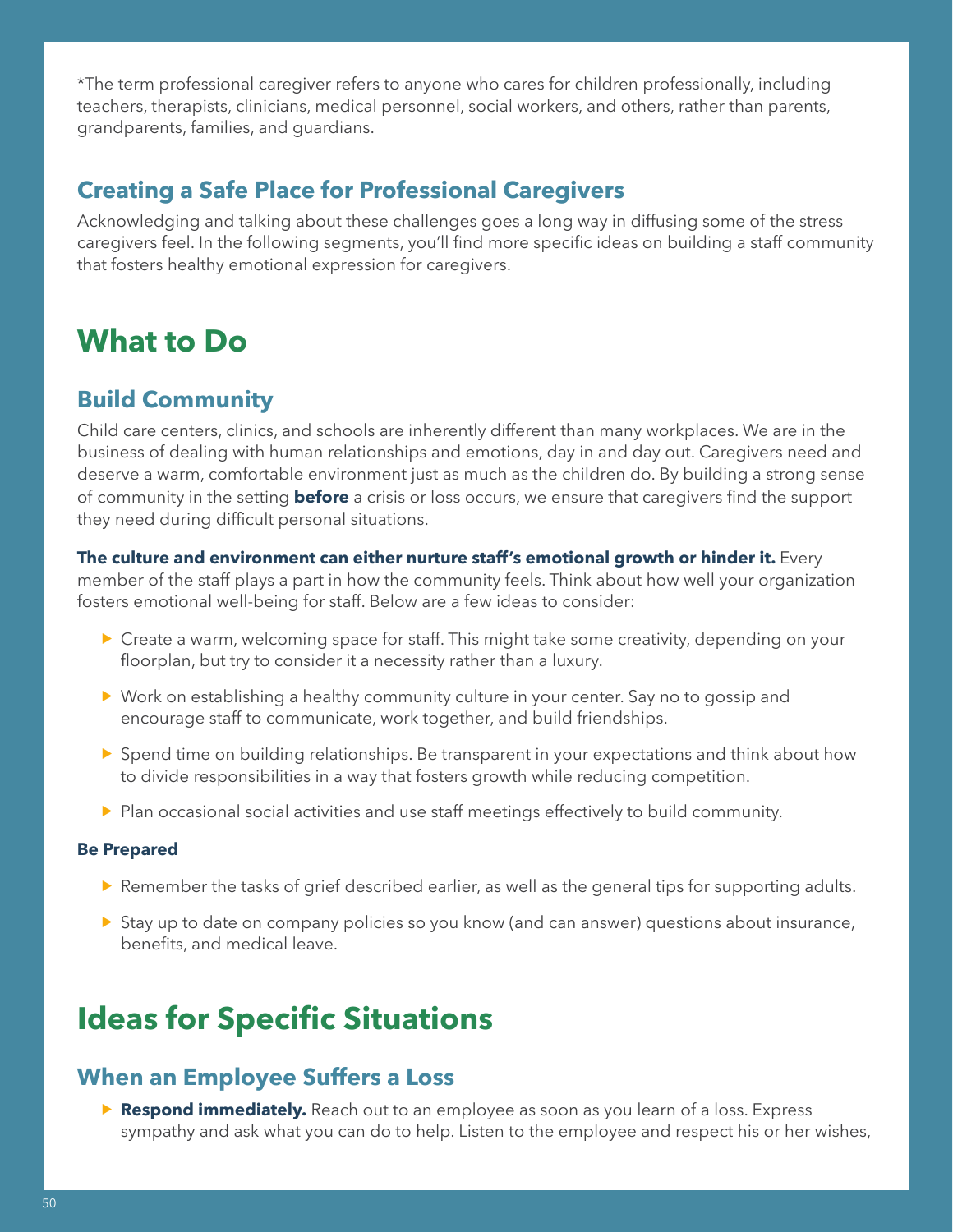particularly around disclosing the loss to others. Send condolences, such as flowers or a note. Continue to check in with the employee, e.g., "It's been a few weeks since David died. How are you doing?"

- **Avoid making assumptions.** Grieving doesn't unfold in a neat, orderly timeline. Don't assume that an employee should be "over" his or her grief. For most people, the pain of grief lessens with time but the loss never leaves. Keep the door to communication open. Understand that the employee might not perform at his or her usual level initially. Be patient and sensitive. Talk about possible solutions. For example, perhaps another teacher could lead group times or perform other tasks that require high energy or lots of interaction with others.
- **Navigate workplace changes.** Immediately after a loss, an employee might need time off. Going forward, continue to check in with the employee. Watch for signs that he or she needs additional support, such as frequent absences or tardiness, loss of interest in work, or reduced performance. Step in sooner rather than later. Encourage the employee to use the resources available through human resources.
- **Recognize the impact on staff members.** When an employee experiences the death of a family member or other loved one, your immediate concern will be for that employee. Don't forget, though, that depending on the closeness of their relationship, other employees might be affected, too. You, too, might find yourself grieving with the employee. All these reactions, while difficult, are present because you've developed close, intimate relationships and because your staff cares about one another. Focus on nurturing those relationships and providing comfort.

## **When an Employee Is Ill**

When an employee becomes seriously ill, the entire community will probably be impacted. You and your staff might feel intense grief, wonder how to help, or worry about how these changes will affect your team. It's important to allow yourself — and your staff — to grieve and nurture each other while continuing to take care of the children and other daily responsibilities. Below are a few ideas:

- **Expect a variety of reactions and emotions.** Depending on the intimacy of your relationships, you and your employees may feel intense sadness or concern.
- **Respect the sick person's privacy.** Your employee must decide how much information he or she wants to share with others regarding the illness. Communicate clearly so you understand the employee's wishes. Always ask for permission before you share information.
- **Fonsider workload changes.** Your employee might need to take time off from work or be unable to fulfill all his or her usual responsibilities. Talk with staff about how to realign these responsibilities so the children's care isn't compromised yet staff feel supported and capable of dealing with the changes. Let staff know that you appreciate their efforts, but watch for signs that people are doing too much. Consider bringing in additional help.
- **Ask how to help.** Talk with the employee about how the team can best support him or her. For example, after a surgery or treatment, an employee might feel overwhelmed by lots of visitors or emails, but appreciate a few cards, a dinner, or a gift card for food. Continue to invite the employee to social events, such as a holiday party. Keep him or her updated on happenings at work. Encourage team members to keep in touch through emails, phone calls, or short visits as appropriate, perhaps assigning one person as a single contact point.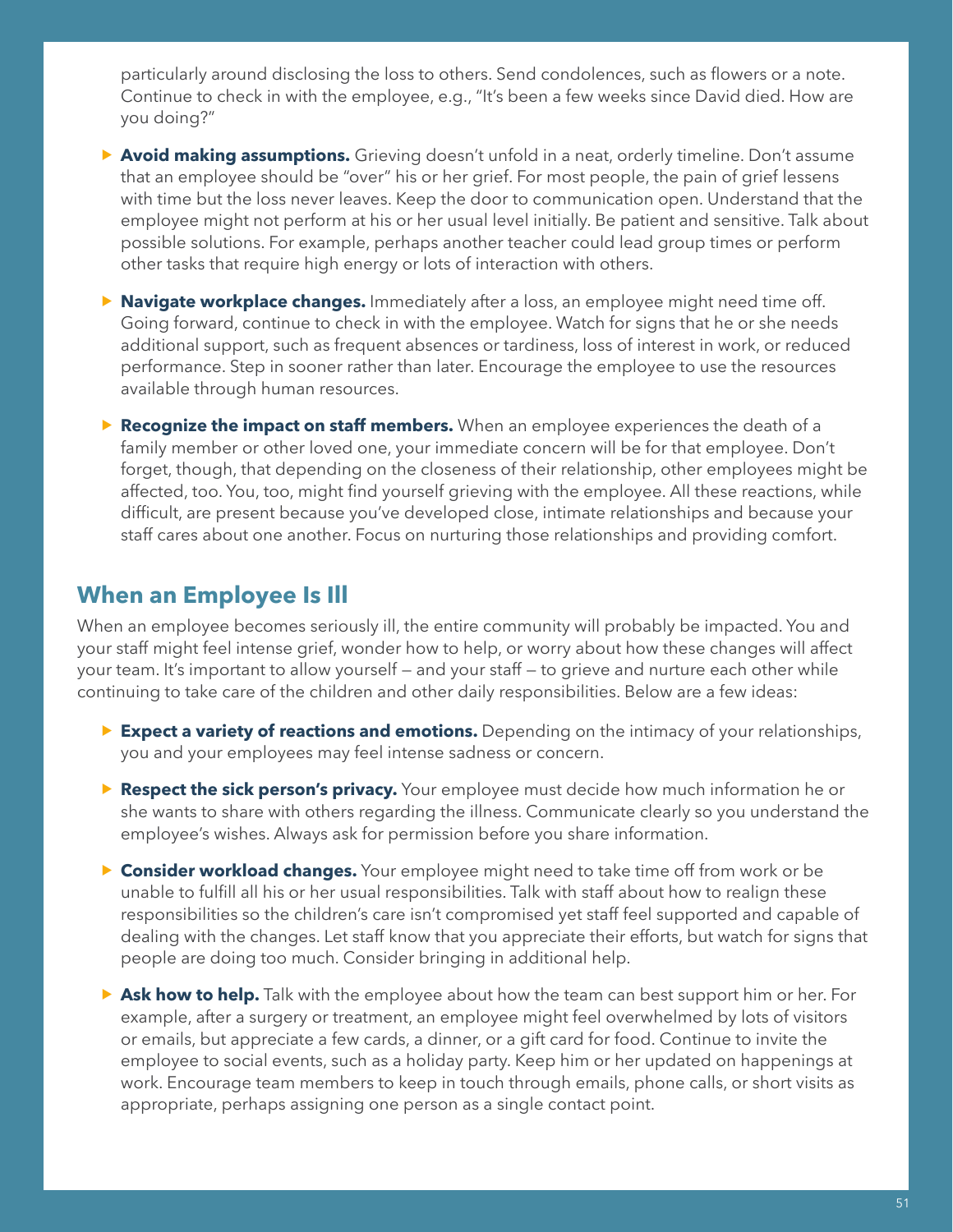### **When an Employee Dies**

Because of the nature of our work, we often develop very close relationships with coworkers and employees. When a staff member dies, the team may grieve deeply. Below are a few ideas for supporting your staff:

- **Allow time to memorialize and remember the staff member.** Participating in an event or ritual to celebrate the staff member's life can offer comfort. Staff members might attend memorial services or plan an activity at work, such as a fundraiser, in honor of the deceased. Acknowledge the staff member's contributions occasionally on an ongoing basis. Remember enjoyable experiences, e.g., "This reminds me of the song Alice sang at the end of the day."
- **Expect and be comfortable with intense reactions of grief.** Allow yourself to grieve and keep an open door for others to talk to you. Talk about the deceased employee, remembering special times together. Plan a memorial activity or ongoing project; for example, create a library in honor of a team member who loved books.
- **Be aware of challenges.** Watch for signs that a staff member needs additional support, such as excessive absenteeism or a loss of interest in work. Encourage staff members to use human resources benefits or join a support group.
- **Fake care of yourself.** You can't help your staff if you're overwhelmed yourself. Be aware of your own reactions to grief. Talk with others, meditate, journal, go for walks, or do other activities that offer comfort.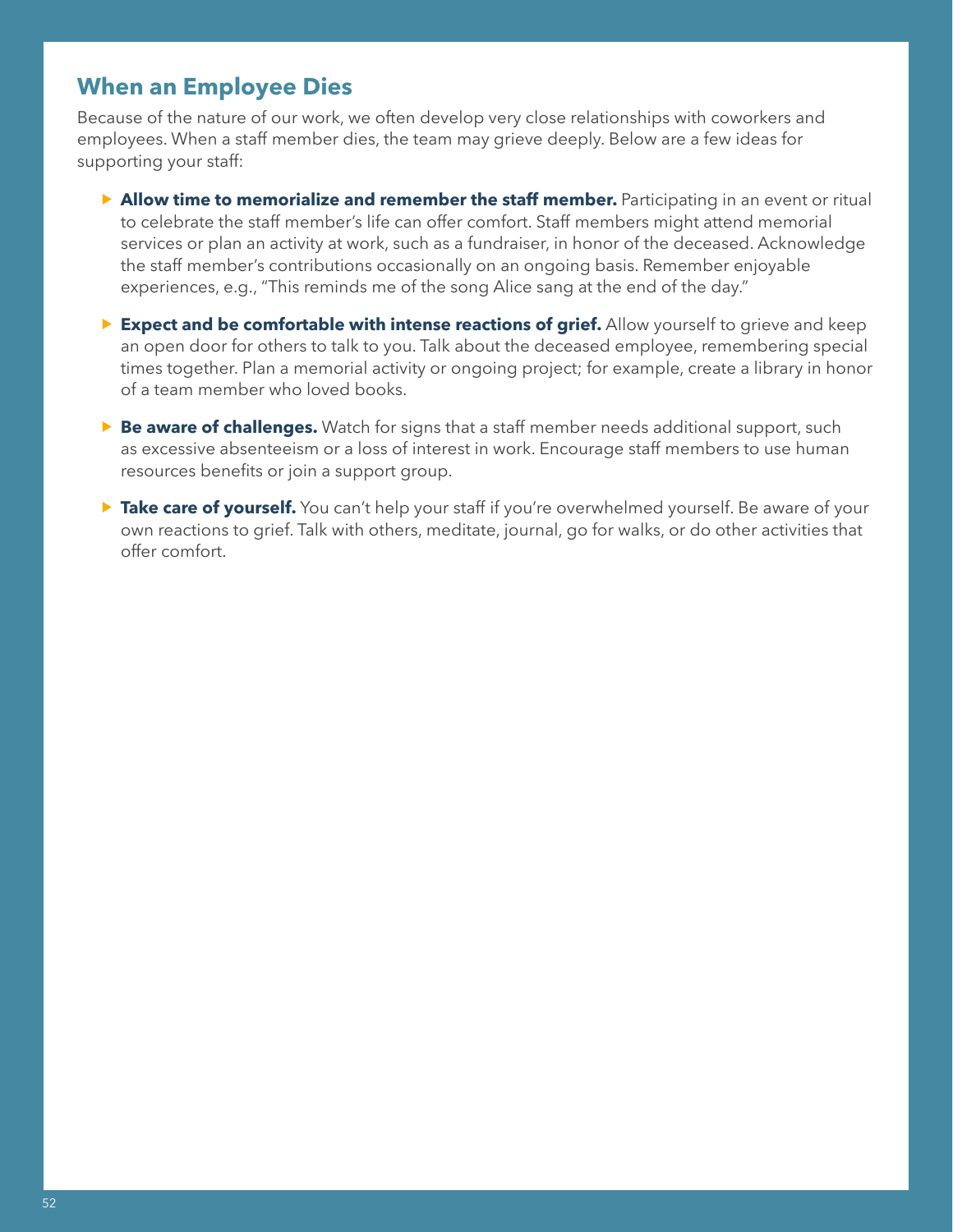## **PART IV: Handling Community Traumas**

In recent years, centers, schools, and clinics have experienced community traumas, including natural disasters or lockdowns due to violent acts. In this section are listed a few tips (the ABCs of crisis) to help you prepare and cope with a community trauma, including:

- **Assessing and responding during a crisis**
- **Building and restoring after a crisis**
- **F** Caring for ongoing needs

#### **Responding to Community Trauma or Terrorism**

We live in a world that is full of much beauty and goodness. This world can also be unpredictable or even ugly. As caregivers, we can play a vital role in helping children, families, and communities heal through difficult community events, including accidents, natural disasters, acts of violence, or even the death of a beloved teacher or director.

These experiences challenge even the most seasoned caregivers and directors. We're often dealing with our own grief and fear while trying to offer reassurance and support to those around us. In this section, you'll find some practical tips for when the unthinkable happens.

## **Assessing and Responding During a Crisis**

#### **What to Expect**

- **Expect a variety of responses.** People respond in varying ways to a crisis, depending on their temperament and previous experiences.
- **Expect confusion.** In a crisis, you probably won't have all the information you need immediately.

#### **What to Do**

#### **Boil Down the Problem to the Basics**

- $\triangleright$  Gain clarity through communication.
- $\triangleright$  What is the problem?
- $\blacktriangleright$  Prioritize your responses:
	- 1. Physical safety and well-being
	- 2. Emotional safety and well-being
	- 3. Gathering information and identifying resources
	- 4. Restoration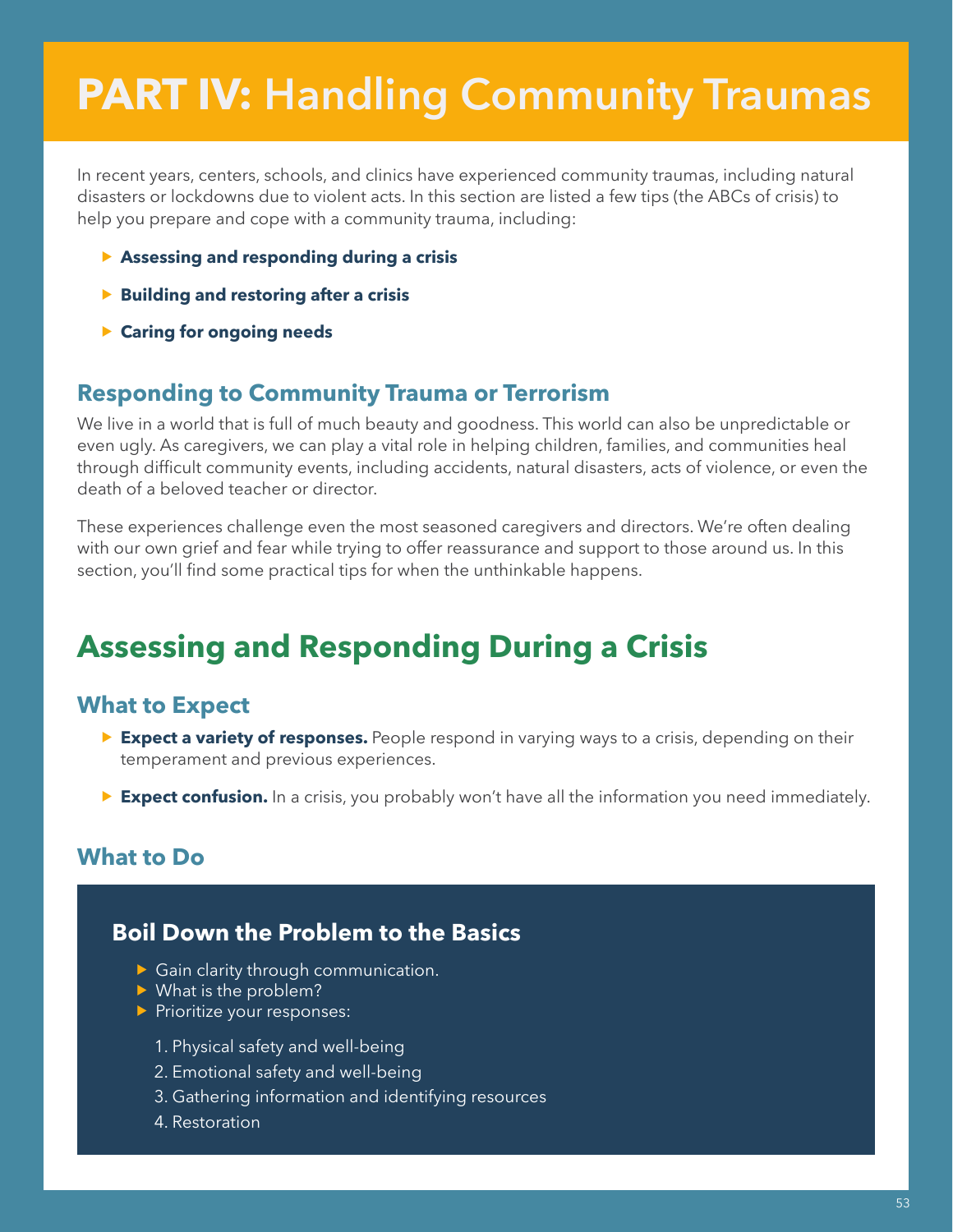During a crisis, the appropriate response is that of triage — assessing damages or dangers and offering safety and care:

- **Make sure the children are safe.** Keep your composure and focus your attention on creating a calm, reassuring environment. You may have to wait to process your own feelings until later. One way to do this in a crisis is to ask the question, "What does this situation demand of me right now?"
- **Communicate quickly with parents.** In particular, parents want to know what you are doing to keep their children safe and what they need to do to help.
- **Get the facts.** Rumors tend to run wild during a community trauma. Wait to offer any information or opinions until the facts have been confirmed.

## **Building and Restoring After a Crisis**

After a crisis has been resolved, the work of rebuilding begins. This process may take days, weeks, or even months, depending on the nature of the situation. Generally, some members of the population will be directly affected while others are indirectly affected.

#### **What to Expect**

- **Expect change.** The period after a crisis is generally marked by change. Depending on the nature of the crisis, staff and families might leave. You might need to revisit policies.
- **Expect conflict.** The fear experienced during a crisis doesn't always dissipate when the crisis is over. Staff and families might express varying opinions on what should happen next.

#### **What to Do**

- **Offer support sessions for both parents and staff.** Depending on the crisis, it may be appropriate to ask a mental health professional to conduct these sessions. Additional training sessions may be needed for staff. It may be helpful to add details about how this could be arranged, such as: "Your RM/HR business partner can provide assistance with arranging these sessions."
- $\blacktriangleright$  **Encourage caregivers and parents to get the support they need to process the crisis.** Take care of your own emotional health as well.
- **Avoid overexposure to the media and try to keep perspective.** Many people who have lived through traumatic community events report that the media's portrayal of the event was often inaccurate and actually added to their trauma. Continuously watching and rewatching media feeds can create a skewed perspective that the world is wholly unsafe, which can lead to feelings of hopelessness. Get the information you need and then focus your energy on grieving, healing, and rebuilding. Do not allow children access to television or radio coverage.
- **Plan memorial activities.** These activities give adults and children a positive, actionable focus for their grief and can provide comfort and build unity. Sharing grief as a community can be a powerful experience.
- **Provide a printed handout to parents** with suggestions on how to manage this at home.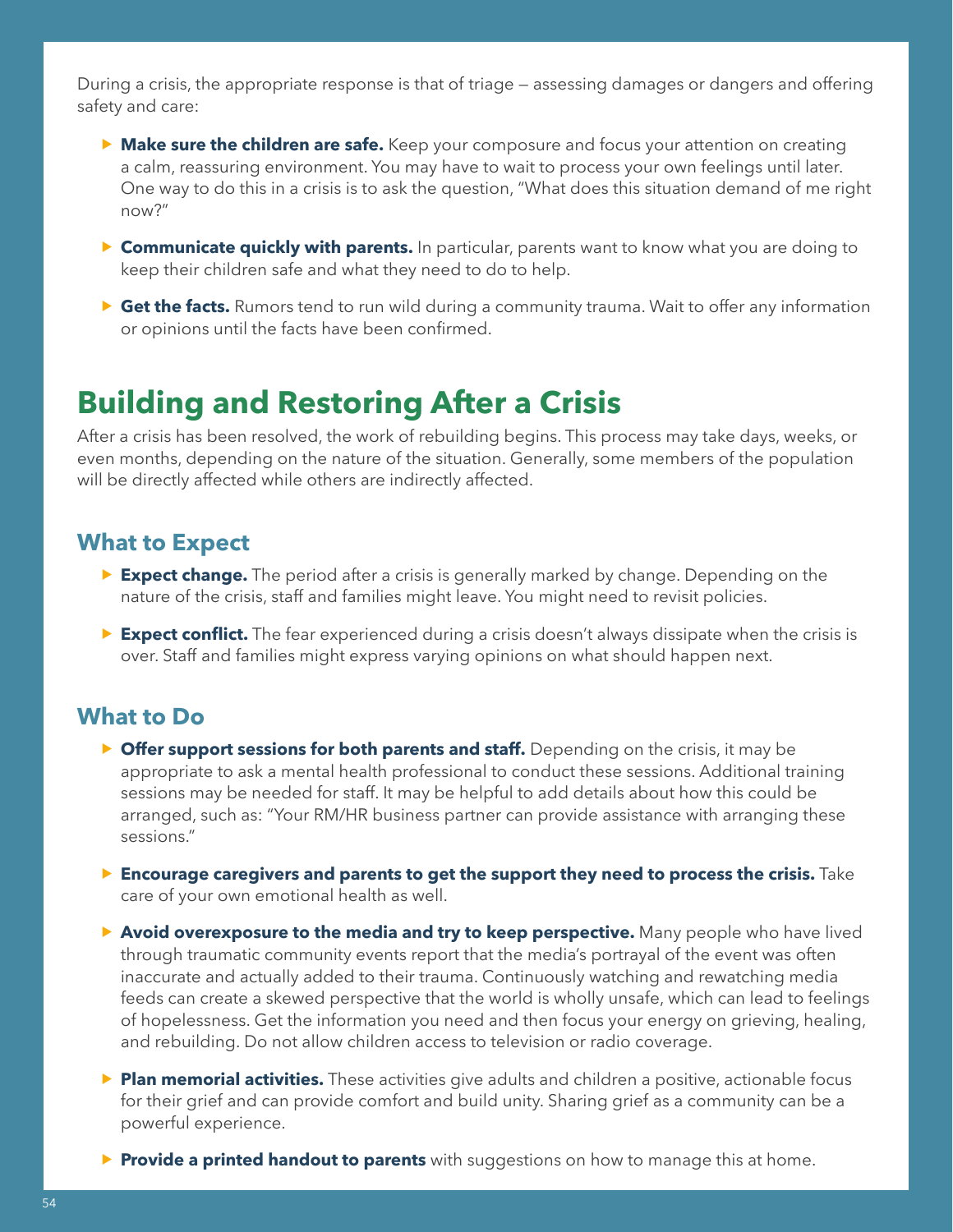## **Coping Strategies for Adults**

- $\triangleright$  Address basic physical and emotional needs.
- $\triangleright$  Seek accurate and helpful information.
- $\triangleright$  Focus on those things we can control.
- $\blacktriangleright$  Take time to participate in activities that are restorative rest, social support, meditation, exercise, nature.
- $\triangleright$  Ask, "Is this helpful?" Avoid those things that are not helpful, e.g., excessive news viewing after a natural disaster or violent event.
- $\triangleright$  Reframe distorted or black-and-white thinking, e.g., "The world is all bad" versus "Look how many people are helping today."

## **Caring for Ongoing Needs**

## **Supporting Adults and Staff**

### **What to Expect**

Common responses in adults:

- $\blacktriangleright$  May avoid thoughts, feelings, or conversations associated with the trauma
- $\triangleright$  Might have an inability to recall important aspects of the trauma
- $\blacktriangleright$  Might demonstrate a detachment from current events
- $\triangleright$  Might have difficulty sleeping, demonstrate sleep deprivation behavior (anxiety, irritability, outbursts, hypervigilance)

#### **What to Do**

- Recognize that staff may be struggling, too.
- $\triangleright$  Offer accurate and timely information as appropriate. Discourage gossip.
- $\triangleright$  During a crisis at the center, staff might need to temporarily set aside emotions to focus on the children. Articulate this.
- At the same time, encourage staff to communicate feelings of being overwhelmed or burnt out. Offer support and find solutions.
- $\blacktriangleright$  Encourage self-care. Staff must meet their own needs if they are to support children and families.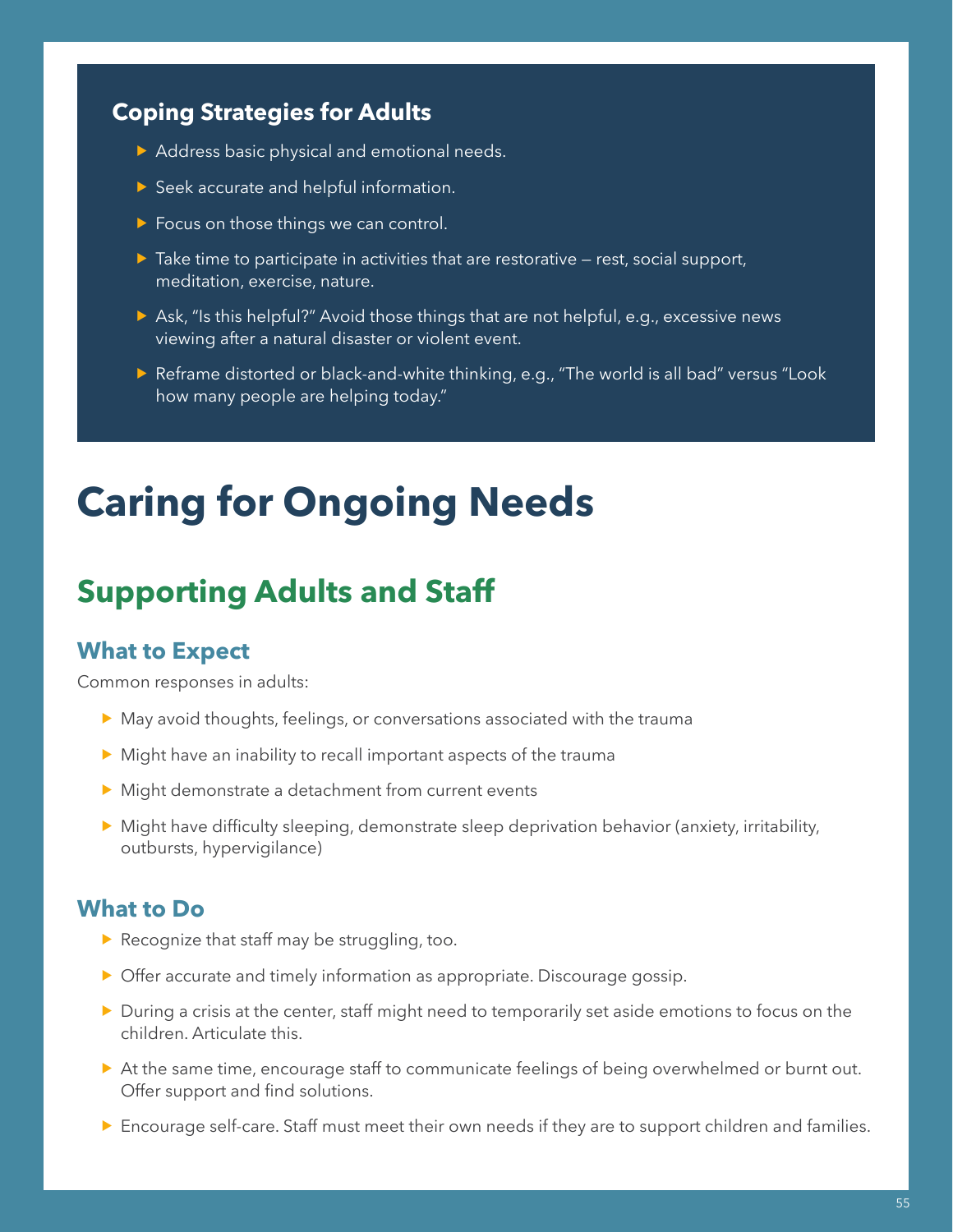## **Supporting Children**

Depending on their age and maturity, children may not understand the nature of a crisis, but they're very in tune with adults' emotional reactions. They internalize our fear, anger, and sadness, but often lack the cognitive and verbal skills to process those emotions. As caregivers, we can give children the gift of a safe place during a crisis. Below are a few thoughts, some of which may be helpful for parents as well.

## **What to Expect**

- $\blacktriangleright$  Repetitive play may occur in which themes or aspects of the trauma are expressed.
- $\triangleright$  Children may have frightening dreams without recognizable content that they can articulate.
- $\blacktriangleright$  Trauma-specific reenactments may occur.

## **What to Do**

- $\blacktriangleright$  It's OK to say to a child, "This makes me feel sad," but we should actually process our grief outside the classroom or clinic so we can be fully present for the children.
- $\triangleright$  Give children brief, simple explanations, emphasizing what you are doing to keep the child safe. Avoid media exposure.
- $\triangleright$  Maintain consistent routines and offer ample opportunities for play. This might mean changing your lesson plans — or scrapping them altogether. Focus on relationships and offer comfort. Offer outdoor time, dramatic play, sensory activities, art, and music. Read picture books that both empower and comfort children or spark play.
- $\triangleright$  Watch for misinterpretations. Children tend to view the world in black-and-white terms and may generalize a crisis, e.g., assuming that bad guys are coming to their school after hearing of a shooting elsewhere. Offer reassurance and clarity: "This was a terrible thing that happened and it makes me sad. It happened a long way from here and you are safe."

## **Conclusion**

Handling grief and crisis is never easy for early childhood professionals. However, here are a few ideas that can help:

- $\triangleright$  Create a culture of trust and support before a situation occurs.
- $\triangleright$  Be prepared: Understand the dynamics of grief and know what to do in a crisis.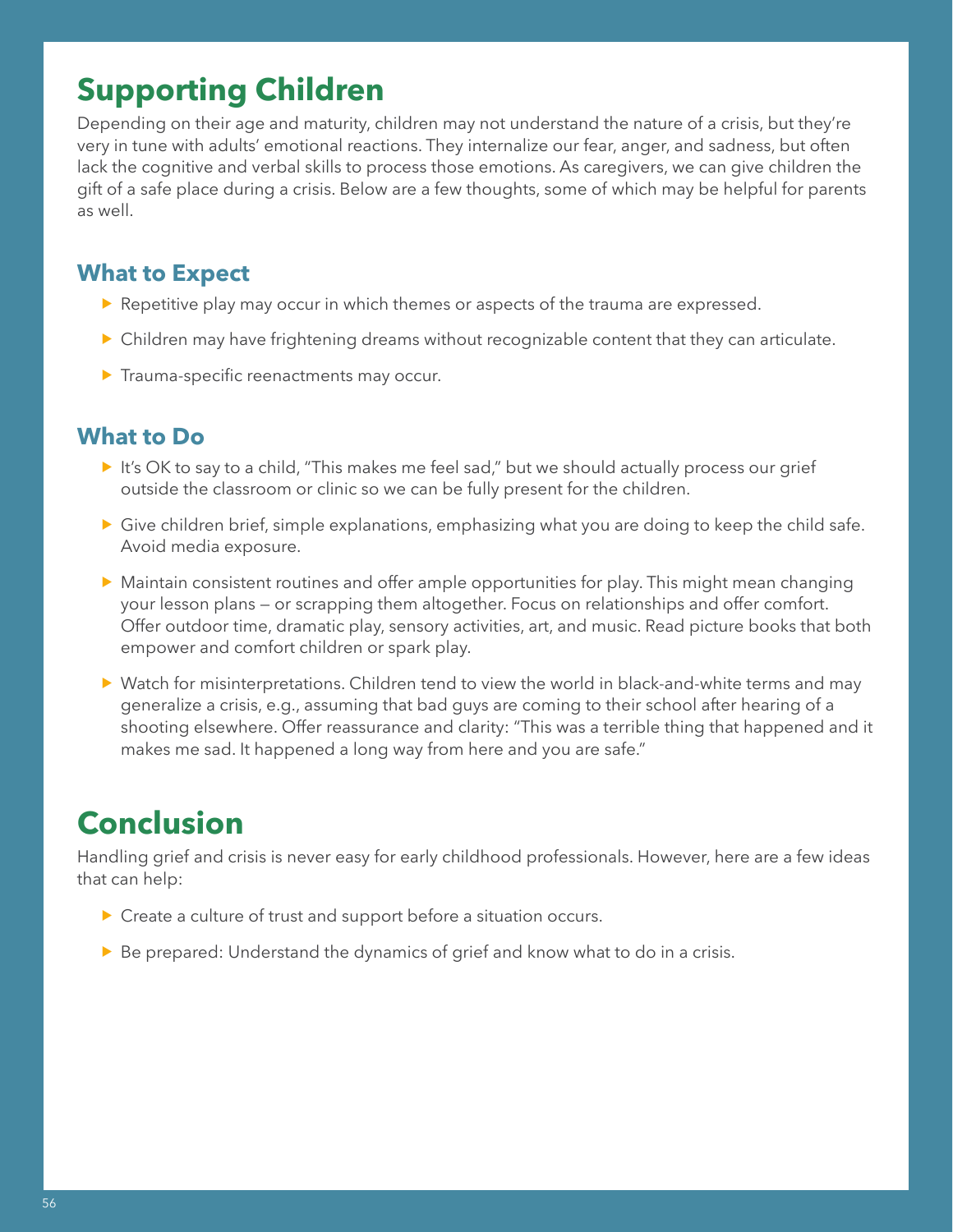## **Resources**

For an updated annotated list of resources and more information on helping children cope with tragedy, visit www.brighthorizons.com.

## **Disaster and Crisis**

#### **American Academy of Pediatrics**

American Academy of Pediatrics is a comprehensive source for information related to helping children cope with disaster.

#### **apa.org/helpcenter/**

American Psychological Association offers numerous resources on a variety of topics.

#### **https://www.childtrauma.org/**

Information and resources to help improve the lives of traumatized and maltreated children.

#### **www.ed.gov.**

The U.S.Department of Education has current information on education related topics.

#### **https://www.mercycorps.org/**

An international relief and development organization whose website provides information on programs all over the world and shows how to get help, give, share grief, and support children.

#### **www.nami.org.**

The National Alliance on Mental Health has a wide variety of resources available for children and adults.

#### **www.nationalcouncil.org**

The National Council for Behavioral Health offers mental health support and resources.

#### **www.nea.org**

The National Education Association's School Crisis Guide is a substantive resource for dealing with school crisis.

#### **www.redcross.org/**

The American Red Cross provides emergency relief and immediate response to disasters. The website includes a wealth of suggested materials for children and caregivers regarding disasters,and avenues for volunteerism or assistance.

#### **https://njaes.rutgers.edu/FS702/**

Rutgers University provides suggestions on helping children recover from crisis or disaster.

#### **https://www.trynova.org/**

The National Organization for Victim Assistance provides resources and service information for victims of crimes and crises.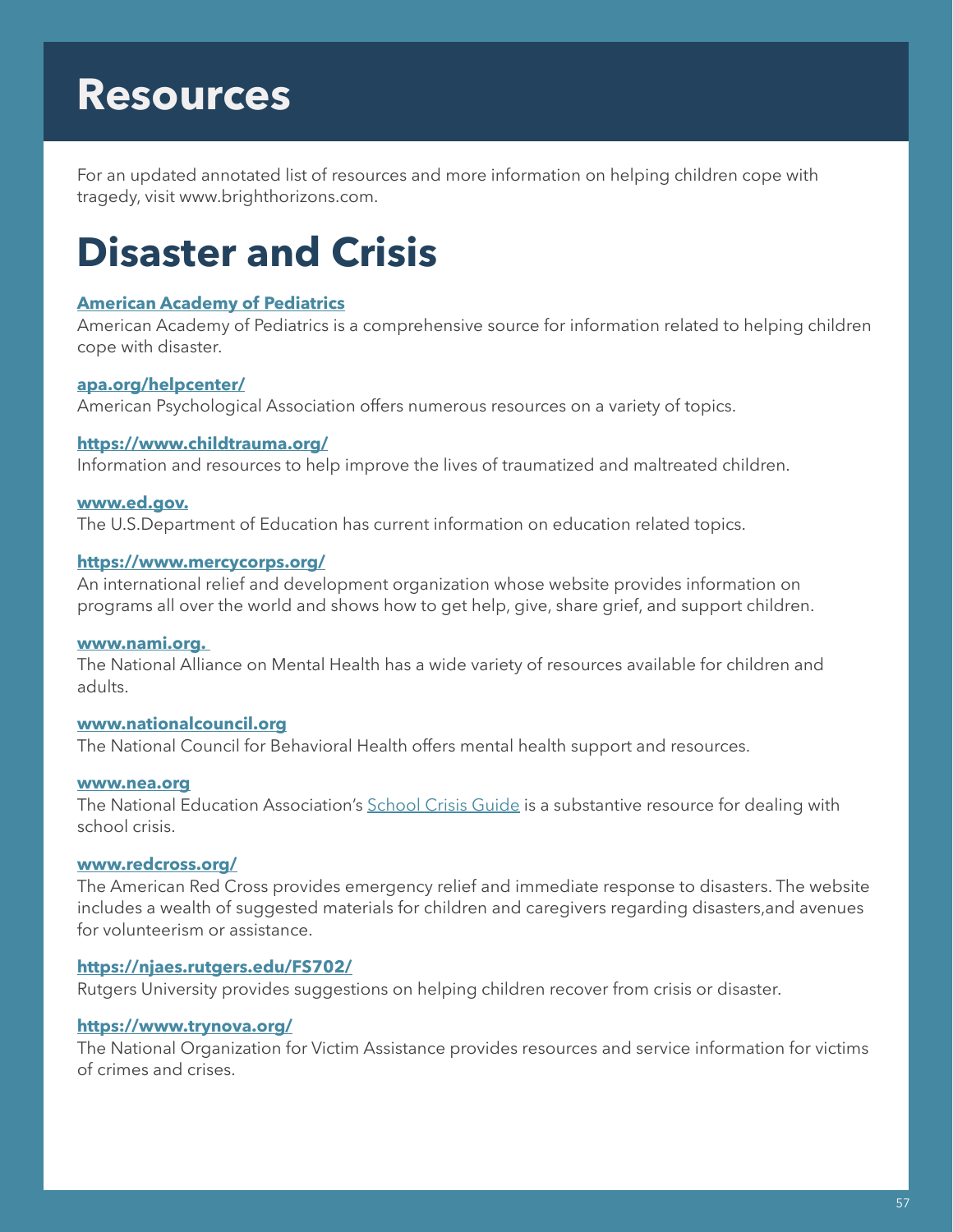## **Children's Websites**

#### **www.noaa.gov**

The National Oceanic and Atmospheric Administration site where children can learn about and test their knowledge of natural disasters. Ages 8 and up

#### **www.timeforkids.com**

A current events online magazine that offers age-appropriate news coverage. Ages 6-12

## **Books for Adults**

Emotional Recovery After Natural Disasters: How to Get Back to Normal Life by Ilana Singer. Practical information for victims of natural disasters and the people who work with them.

## **Children's Books**

I Know What to Do:A Kid's Guide to Natural Disasters, Bonnie S. Mark, Aviva Layton and Michael Chesworth. Facts about disasters and information on how to prepare for and survive a disaster. Age 6 and up

River Friendly,River Wild, Jane Kurtz. Narrative poems about experiences during and after the Grand Forks, North Dakota floods. Helps children understand the impact of floods and the need for collaboration. Ages 7-10

The Magic School Bus:Inside a Hurricane (Magic School Bus Series), Joanna Cole and Bruce Degen. Children look inside the eye of a hurricane. Ages 4-8

## **On Weather**

#### **https://www.educationworld.com/**

A great site for caregivers with ideas and classroom activities in response to current events such as natural disasters.

## **Children's Websites**

#### **www.nationalgeographic.com/ngkids/**

An interactive website where children can explore the world of nature, animals, history, space, and science.Ages 6-13

#### **www.noaa.gov**

The National Oceanic and Atmospheric Administration site where children can learn about and test their knowledge of natural disasters. Ages 8 and up

#### **www.climatekids.nasa.gov**

Engaging, age-appropriate information on weather and climate change. Ages 8 and up.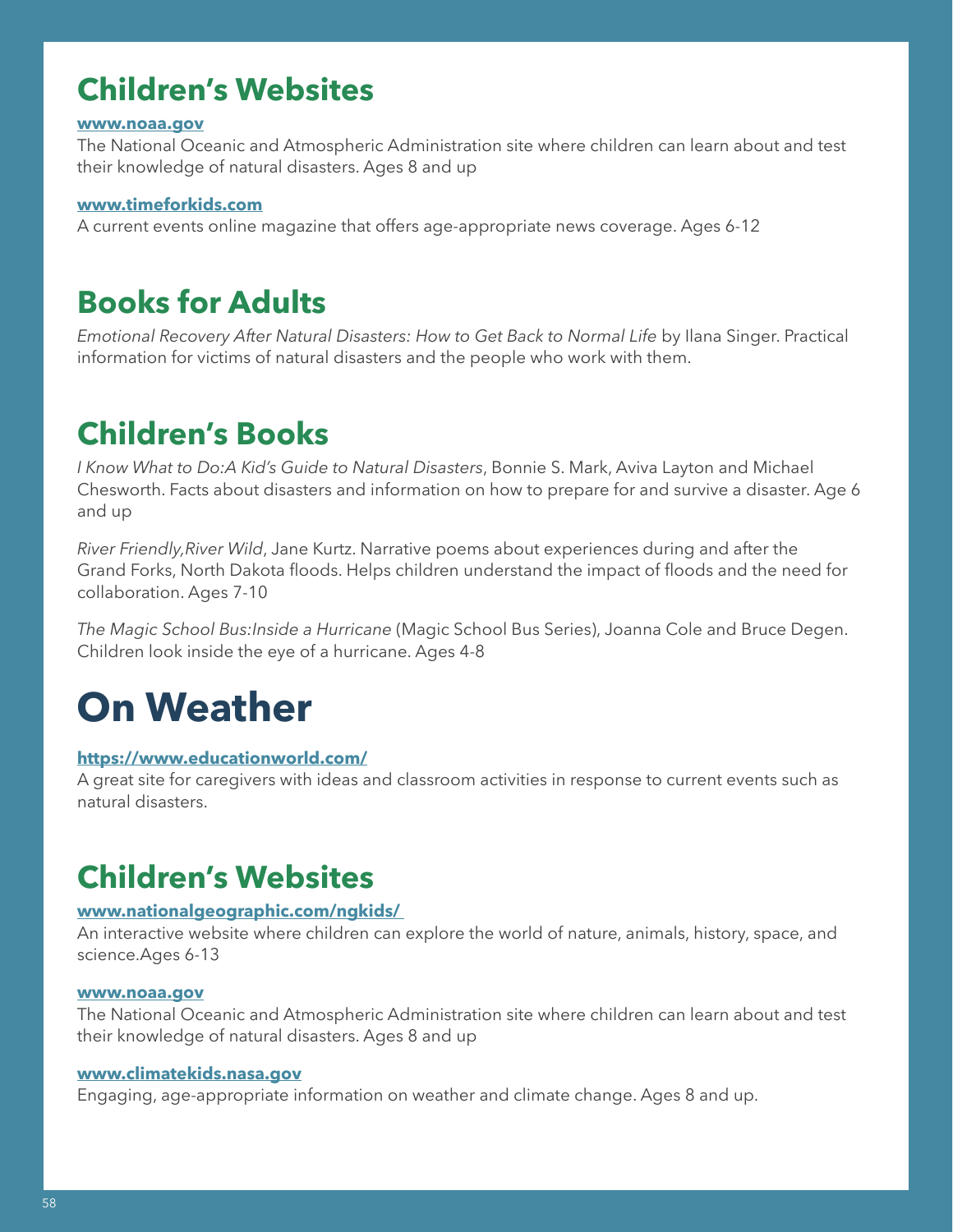## **Children's Books**

Down Comes the Rain by Franklyn M. Branley. A concise, easy to read look at the water cycle, how water is recycled, clouds are formed, and why we have rain and hail. Grades 2-4

Flash,Crash,Rumble and Roll by Franklyn Branley. Facts about weather and the causes of storms and a few simple experiments about weather. Grades K-4

Hurricane by Gail Gibbons

## **On Children and Stress**

Harvard University Center on the Developing Child: Toxic Stress

The Mayo Clinic: Post Traumatic Stress Disorder (PTSD)

The National Child Traumatic Stress Network: Types of Trauma

## **On Grief and Loss**

#### **www.childtrauma.org**

Provides information and resources to help improve the lives of traumatized and maltreated children.

#### **https://www.dougy.org/**

The Dougy Center, the National Center for Grieving Children and Families, provides support and training nationally and internationally to individuals and organizations seeking to assist children in grief.

## **Books for Adults**

Parenting through Crisis: Helping Kids in Times of Loss, Grief and Change by Barbara Coloroso. Suggestions to help parents support children through difficult times.

## **Children's Books**

## **Books for Children Preschool – Age 8:**

The Invisible String, by Patrice Karst, is a beautiful, simple story in which a mother gives her young children the message that "people who love each other are always connected by a very special string made of love." This book explores separation as a universal theme. Use it to help children understand all types of separation, from going to school to going to bed to the death of a loved one.

Nana Upstairs and Nana Downstairs, by Tomie dePaola, recounts de Paola's childhood experience of his grandmother's death. The book addresses the subject in simple terms (ie. explains the term "died" as meaning someone won't be there anymore), and shows the process of a child struggling to understand what it means to lose someone he loves.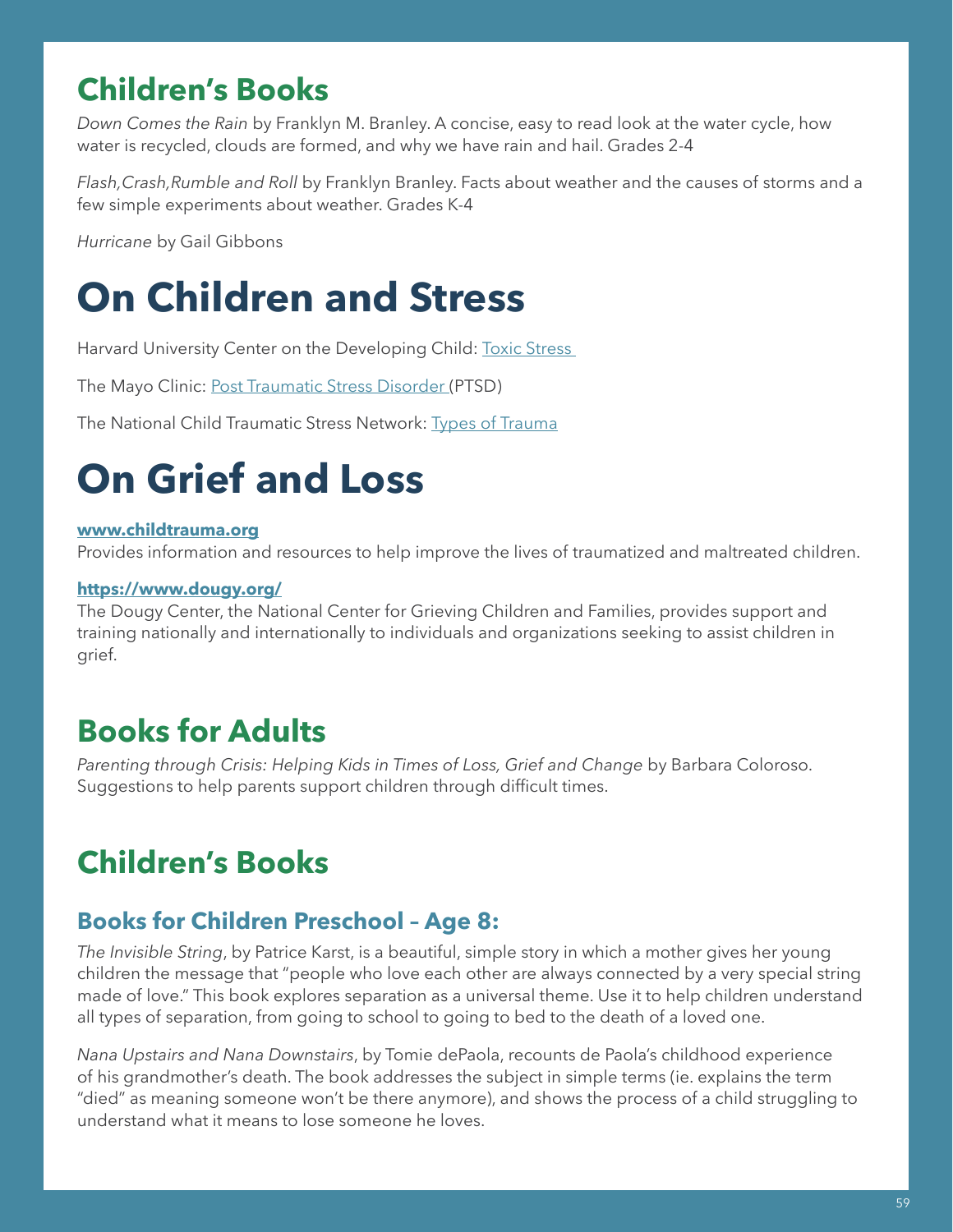When Dinosaurs Die: A Guide to Understanding Death, by Laurie Krasny Brown and Marc Brown, explains in simple language the feelings people may have regarding the death of a loved one and offers suggestions to honor the memory of someone who has died. This book has a simple glossary of words with easily understandable definitions.

The Fall of Freddie the Leaf: A Story of Life for All Ages, by Leo Buscaglia, Ph.D., touches children and adults alike, illustrating the delicate balance between life and death as Freddie the Leaf changes with the passing seasons and the coming of winter.

Badger's Parting Gifts, by Susan Varley. Badger's friends are sad when Badger dies. They realize though that he lives on through their memories of his kindness and goodness. By the spring, Badger's friends are beginning to heal.

The Tenth Good Thing About Barney, by Judith Viorst. My cat Barney died this Friday. I was very sad. My mother said we could have a funeral for him, and I should think of ten good things about Barney so I could tell them... A small boy loved his cat Barney and can only think of nine good things. With his father's help, he discovers the tenth good thing and begins to understand about the cycle of life and coping with loss.

Lifetimes, by Michael Mellonie. A beautifully illustrated book to help a child see that death is a part of life.

I'll Always Love You, by Hans Wilhelm. In this gentle, moving story, a boy and Elfie, his dachshund, grow up happily together. When Elfie dies, the boy copes by saying, "I love you," to Elfie each night as he goes to sleep.

After the Funeral by Jane Loretta Winsch. This book can help children and their families move forward towards acceptance, understanding, and hope. It discusses the different feelings that accompany the death of a loved one, including sadness, grief, and the fear of death itself.

I Miss You: A First Look at Death by Pat Thomas. A book about feelings that invites children to tell how they are feeling.

Sophie by Mem Fox, poignantly tells the story of Sophie and her beloved grandfather. As Sophie grows taller, Grandpa grows smaller. Then there is no Grandpa. The story culminates with the birth of Sophie's own child, illustrating the cycle of life.

The Saddest Time by Norma Simon. Three short stories about the death of an uncle, a school friend and a grandmother explain death as the inevitable end of life.

When a Pet Dies by Fred Rogers. In his gentle tone, Mr. Rogers helps children understand and cope with the death of a favorite pet.

## **Books for Children Ages 6 – 9:**

Help Me Say Goodbye: Activities for Helping Kids Cope When a Special Person Dies by Janis Silverman. An art therapy and activity book for children coping with the death of someone they love. Sensitive exercises address the questions children may have during this emotional crisis. Children are encouraged to express in pictures what they are often incapable of expressing in words.

Rudi's Pond by Eve Bunting. Based on a true story, Rudi's Pond recounts a young girl's friendship with a terminally ill boy. When Rudi dies, she and her classmates struggle to accept his death. Ultimately, they find joy by building a pond and hummingbird feeder in his memory.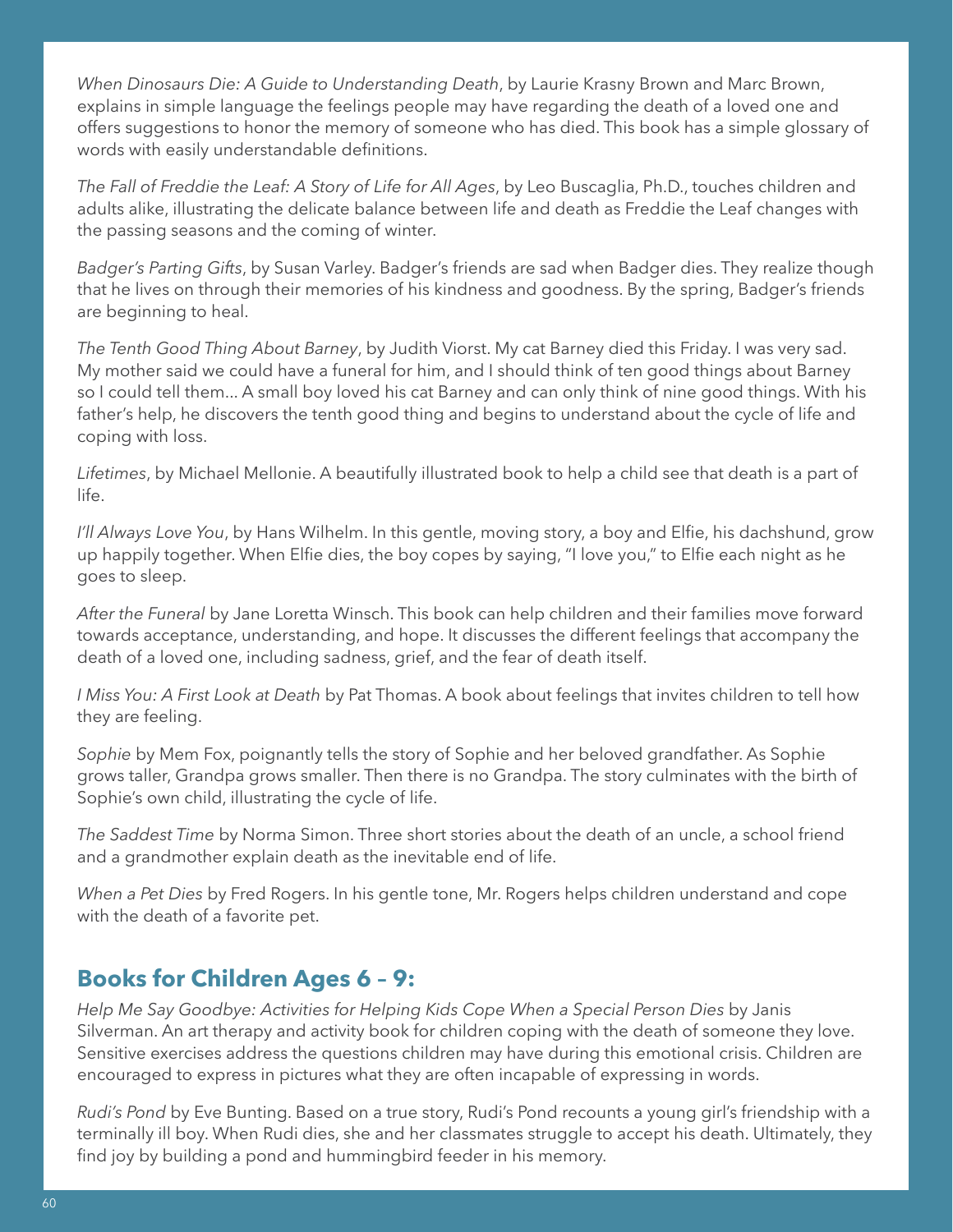The Memory String by Eve Bunting. Laura's memory string holds buttons: buttons from her mother's prom dress, wedding dress, and the nightgown she was wearing when she died. When the string breaks, Laura's stepmother, Jane, helps her search for a missing button. This beautifully illustrated story explores the process of celebrating the past, while accepting the present and future.

The Purple Balloon by Chris Raschka. A gentle, reassuring book for seriously ill children and the people who love and care for them.

## **Books for Children Ages 6 – 12:**

I Wish I Could Hold Your Hand: A Child's Guide to Grief and Loss by Dr. Pat Palmer. This warm, comforting book gently helps grieving children identify their feelings and learn to accept and deal with them, discovering that it is normal and natural to feel the pain of loss.

Michael Rosen's Sad Book by Michael Rosen and Quentin Blake. This is a very sad, moving account of the author's grief over the loss of his mother and son. The book takes an unflinching look at the overwhelming sadness and despair that can follow loss, but it also gives insight into the sparks of joy and optimism that memories can bring.

## **On Homelessness**

#### **www.endhomelessness.org**

The National Alliance to End Homelessness is a nonprofit organization whose mission is to mobilize the nonprofit,public,and private sectors of society in an alliance to end homelessness.

#### **www.homesforthehomeless.com**

The Institute for Children and Poverty evaluates strategies and offers innovative approaches to combat the effects of homelessness.

#### **www.horizonsforhomelesschildren.org**

Horizons for Homeless Children is a Massachusetts-based organization that works to improve the lives of homeless children and their families.

#### **https://naehcy.org/www.naehcy.org**

National Association for the Education of Homeless Children and Youth serves as the voice for the education of homeless children, connecting educators, parents, advocates, and service providers, to ensure school success.

#### **https://nationalhomeless.org/**

The National Coalition for the Homeless works to end homelessness though grassroots organizing, education, advocacy, technical assistance, and partnerships.

#### **https://serve.uncg.edu/**

The National Center for Homeless Education provides research, resources, and information enabling communities to address the educational needs of children and youth experiencing homelessness.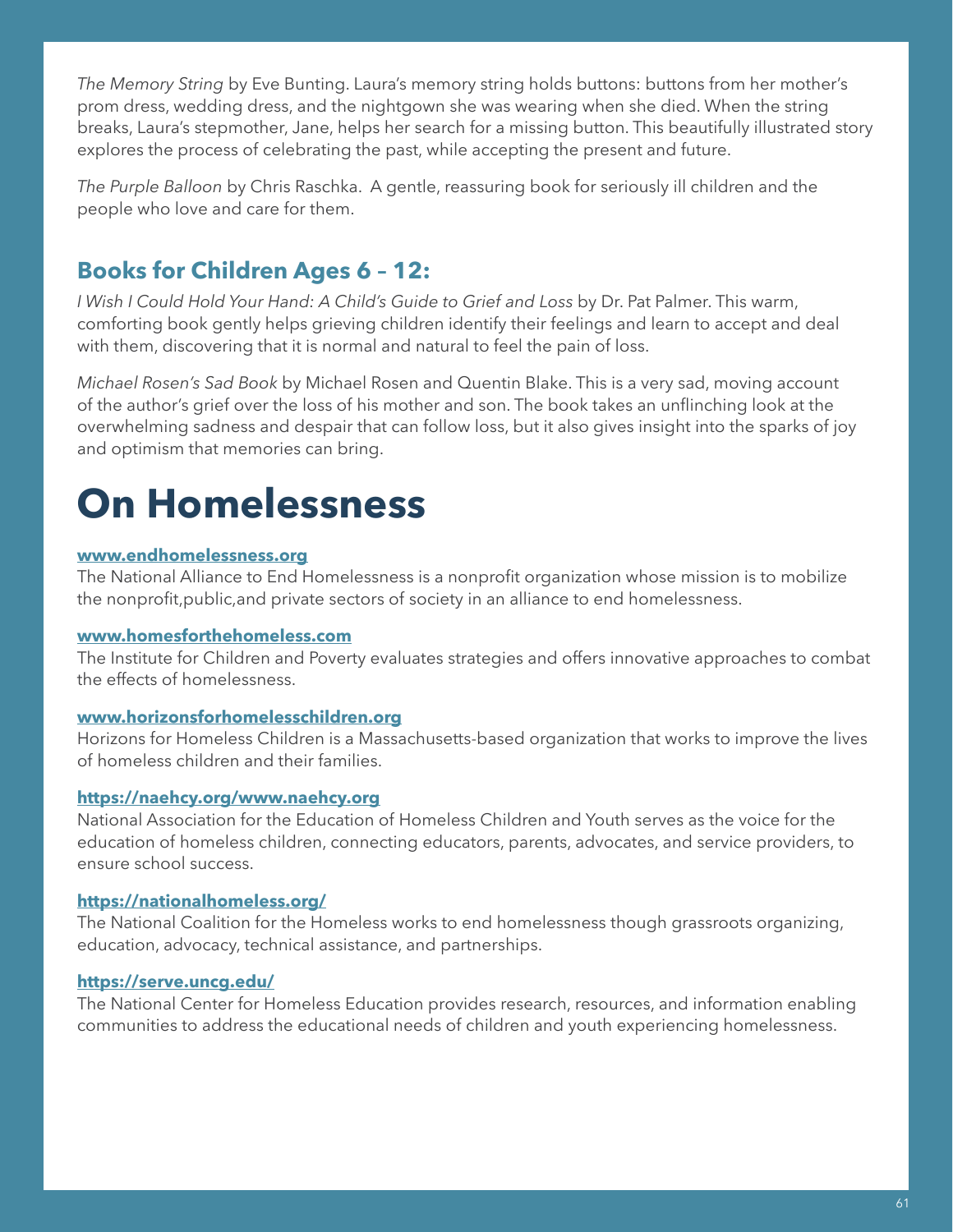## **Children's Books**

A Shelter in our Car by Maria Teste, Karen Ritz (Illustrator). Eight-year-old Zettie and her mother left Jamaica in search of education and a better life in America, and now live in an old car. The story shows how family love thrives, regardless of where you live. Pre-k - Grade 2

Changing Places:A Kid's View of Shelter Living by Margie Chalofsky, Glen Finland,Judy Wallace,Ingrid Klass (Illustrator). A poignant view of shelter life for children. Ages 6-13

Cooper's Tale by Ralph Da Costa Nunez, Madeline Simon (Illustrator). Cooper the mouse becomes homeless and develops a friendship with three homeless children that change all their lives.

## **Preschool**

Home Is Where We Live: Life at a Shelter Through a Young Girl's Eyes by Jane Hertensten, Editor, B.L. Groth, Photographer. Life in a shelter through the eyes of a ten-year-old girl that demystifies the experience and casts as positive a light as possible on the experience. Grades 3-5

Lives Turned Upside Down by J. Hubbard. Homeless children document their lives through photographs. Grades 2 and up

No Place to Be: Voices of Homeless Children by Judith Berek. Interviews with 30 homeless children ages 8 though 18. Grade 5 and up

Our Wish by Ralph Da Costa Nunez, Jenna Mandel, Madeline Gerstein (Illustrator). After their home is destroyed, Mrs. Bun E. Rabbit and her children find themselves in need of a helping hand. Grades K-2

Sailey's Journey by Ralph Da Costa Nunez, Katrina Kwok (Illustrator). After losing his shell in a storm, Sailey the Snail joins his friends to set off on a journey to find a new home. Preschool

Someplace to Go by ,Ann Mc Govern, Marty Backer (Illustrator). Davey is living in a shelter and eating in a soup kitchen.The book captures his loneliness and despair, as well as hope and the happiness he feels at the end of the day when he comes home to his Mother and brother – even if it is at a shelter. Grades K-5

## **On Tolerance and Bias**

#### **www.adl.org**

A World of Difference Web site that offers a comprehensive annotated bibliography of multi-cultural and anti-bias books for children.

#### **www.tolerance.org**

Tolerance.org is a Web project of the Southern Poverty Law Center, a nonprofit civil rights organization that promotes tolerance and diversity and combats hate and discrimination through education, inquiry, and litigation. Site features sections for caregivers, parents, teens and elementary age children.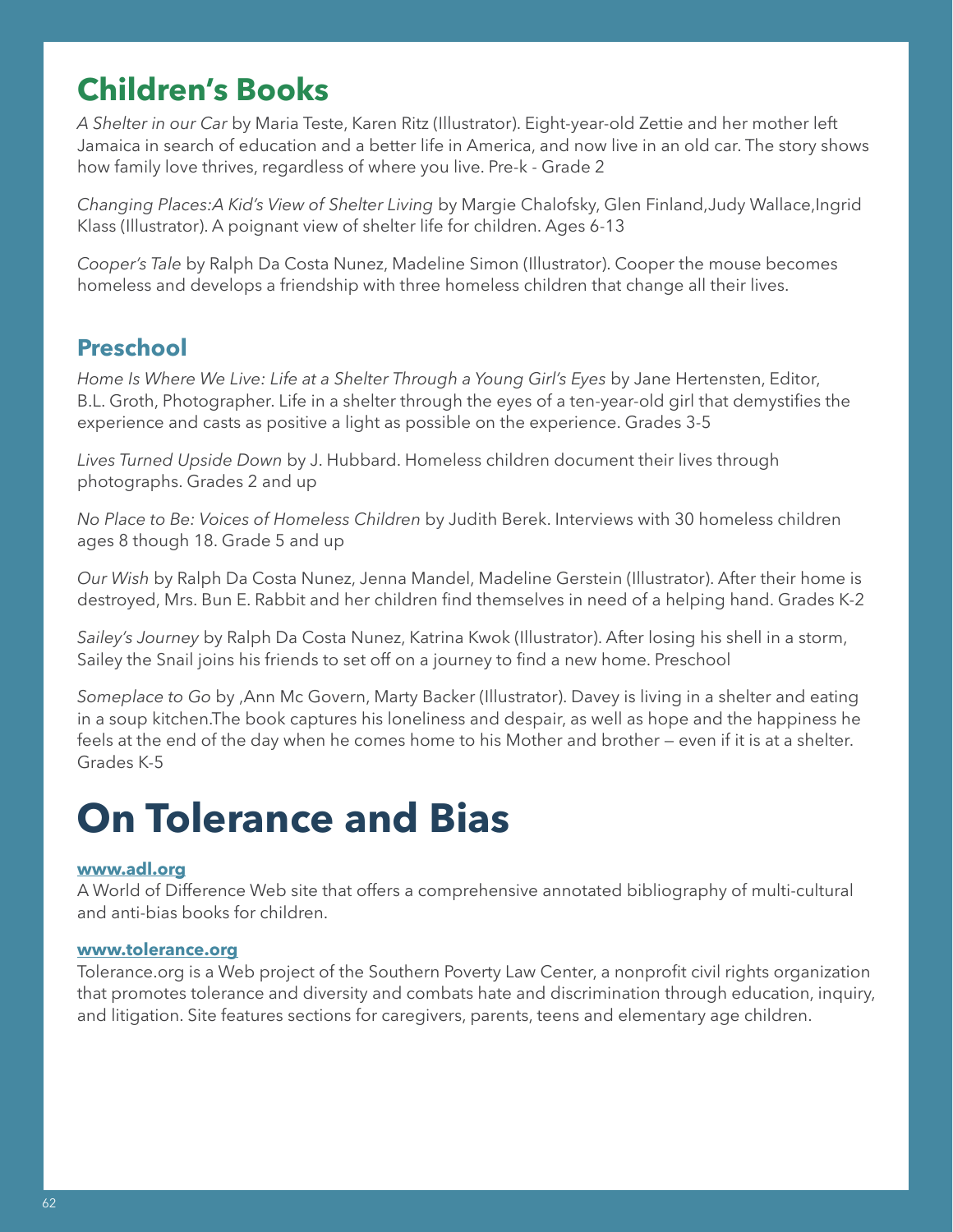## **Websites for Children**

#### **www.peacecorps.gov/kids**

Children's site sponsored by the Peace Corps. A good resource for information about cultures around the world and how to make a difference. Ages 7-13

## **Books for Adults**

Caring and Capable Kids by Linda Williams. An activity book filled with stories, songs and worksheets to help children develop empathy and compassion, and learn to exercise sound judgment. Grades K-8

The Affective Curriculum,Teaching the Anti-bias Approach to Young Children by Nadia Saderman and Valerie Rhomberg.Both a theoretical and practical approach that helps caregivers develop skills to foster anti-bias attitudes in children. It includes activities for infants, toddlers, preschool and school age children, international resources and a dictionary of useful terms translated into 20 languages.

Teaching Your Child to Resist Bias; brochure from NAEYC.(available at 800-424-2460 or www.naeyc. org).

Anti Bias Curriculum:Tools for Empowering Young Children by Louise Derman Sparks. Roots and Wings: Affirming Culture in Early Childhood Programs,Stacey York. Working with Children from Culturally Diverse Backgrounds, Diane Klien and Deborah Chen.

## **Children's Books**

Black,White, Just Right, Marguerite W. Davol, Irene Trivas (Illustrator). A playful picture book in which a mixed race child talks about the rich differences in her family — but they're all "just right." Preschool

Erik is Homeless, Keith Elliot Greenberg. A photo essay and story of hope about Erik's life in shelters and at welfare hotels. Ages 5-9

Fly Away Home, Eve Bunting. A picture book about the lives of a boy and his father who live at the airport. Ages 4-8

Let's Talk About Race, Lester Julius, Karen Barbour (Illustrator). The author introduces the concept of race as only one component of a person's or nation's story. Grades 1-5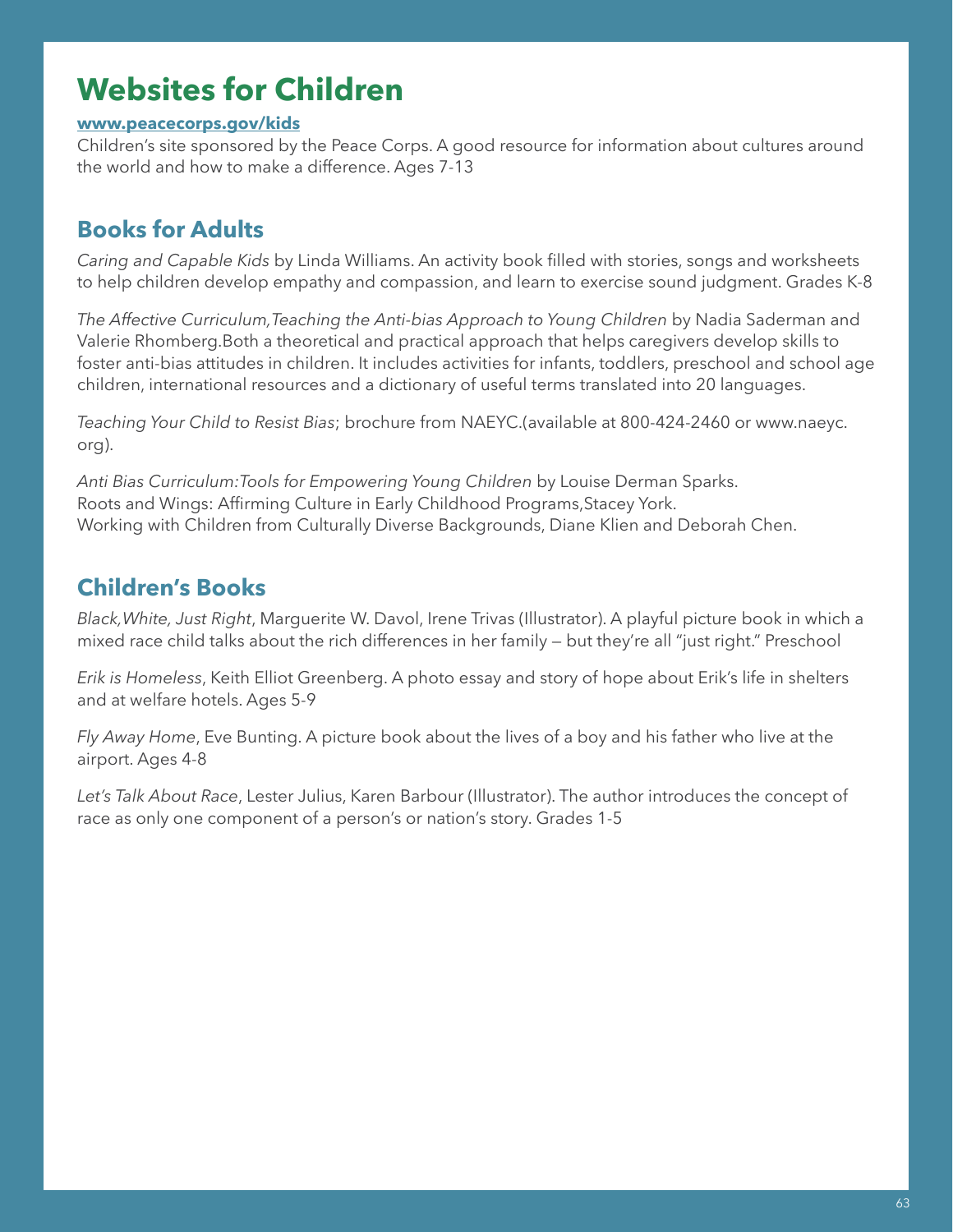What Happened to MY World? Helping Children Cope with Natural Disaster and Catastrophe is a resource for parents, caregivers,and anyone working with children.

What Happened to MY World was written to help adults peer into the minds of children from infancy through the teenage years,and understand their confusion, fears,grief,and struggles to understand why the forces of nature can suddenly disrupt or destroy the world as they know it. It is to help both those who experience and survive catastrophe firsthand,as well as the children who witness from a distance and wonder what it was like or whether someday they will find themselves in similar circumstances.

Extraordinary events like these test us all as citizens and human beings sharing a planet. They test us as parents,both as guardians of our children trying to keep them emotionally safe,and as our children's caregivers trying to raise them to become enlightened and empathetic adults. Children grow into the kind of people they will become at least in part by how we guide them through their questions,concerns,and fears,and whether we use the teachable moments thrust upon us to provide them with support,care,and guidance.

## **About the author**

The late Jim Greenman was Senior Vice President for Education and Program Development at Bright Horizons Family Solutions, the world's leading provider of employer-sponsored early care and education. He is the author of What Happened to the World:Helping Children Cope with Turbulent Times and numerous other books and articles.